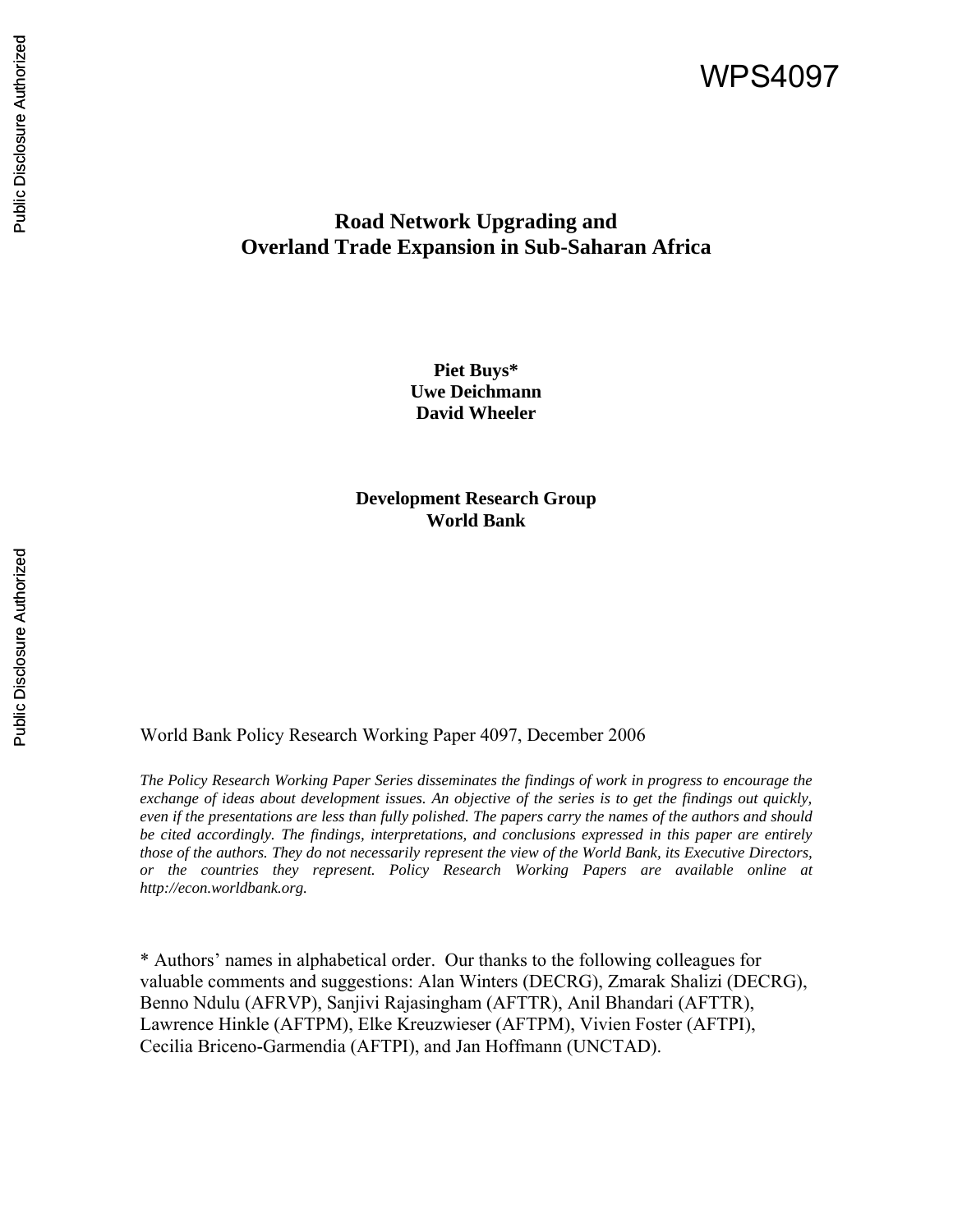## **Abstract**

Recent research suggests that isolation from regional and international markets has contributed significantly to poverty in many Sub-Saharan African countries. Numerous empirical studies identify poor transport infrastructure and border restrictions as significant deterrents to trade expansion. In response, the African Development Bank has proposed an integrated network of functional roads for the subcontinent. Drawing on new econometric results, this paper quantifies the trade-expansion potential and costs of such a network. We use spatial network analysis techniques to identify a network of primary roads connecting all Sub-Saharan capitals and other cities with populations over 500,000. We estimate current overland trade flows in the network, using econometrically-estimated gravity model parameters, road transport quality indicators, actual road distances, and estimates of economic scale for cities in the network. Then we simulate the effect of feasible continental upgrading by setting network transport quality at a level that is functional, but less highly-developed than existing roads in countries like South Africa and Botswana. We assess the costs of upgrading with econometric evidence from a large World Bank database of road project costs in Africa. Using a standard approach to forecast error estimation, we derive a range of potential benefits and costs. Our baseline results indicate that continental network upgrading would expand overland trade by about \$250 billion over 15 years, with major direct and indirect benefits for the rural poor. Financing the program would require about \$20 billion for initial upgrading and \$1 billion annually for maintenance. We conclude with a discussion of supporting institutional arrangements and the potential cost of implementing them.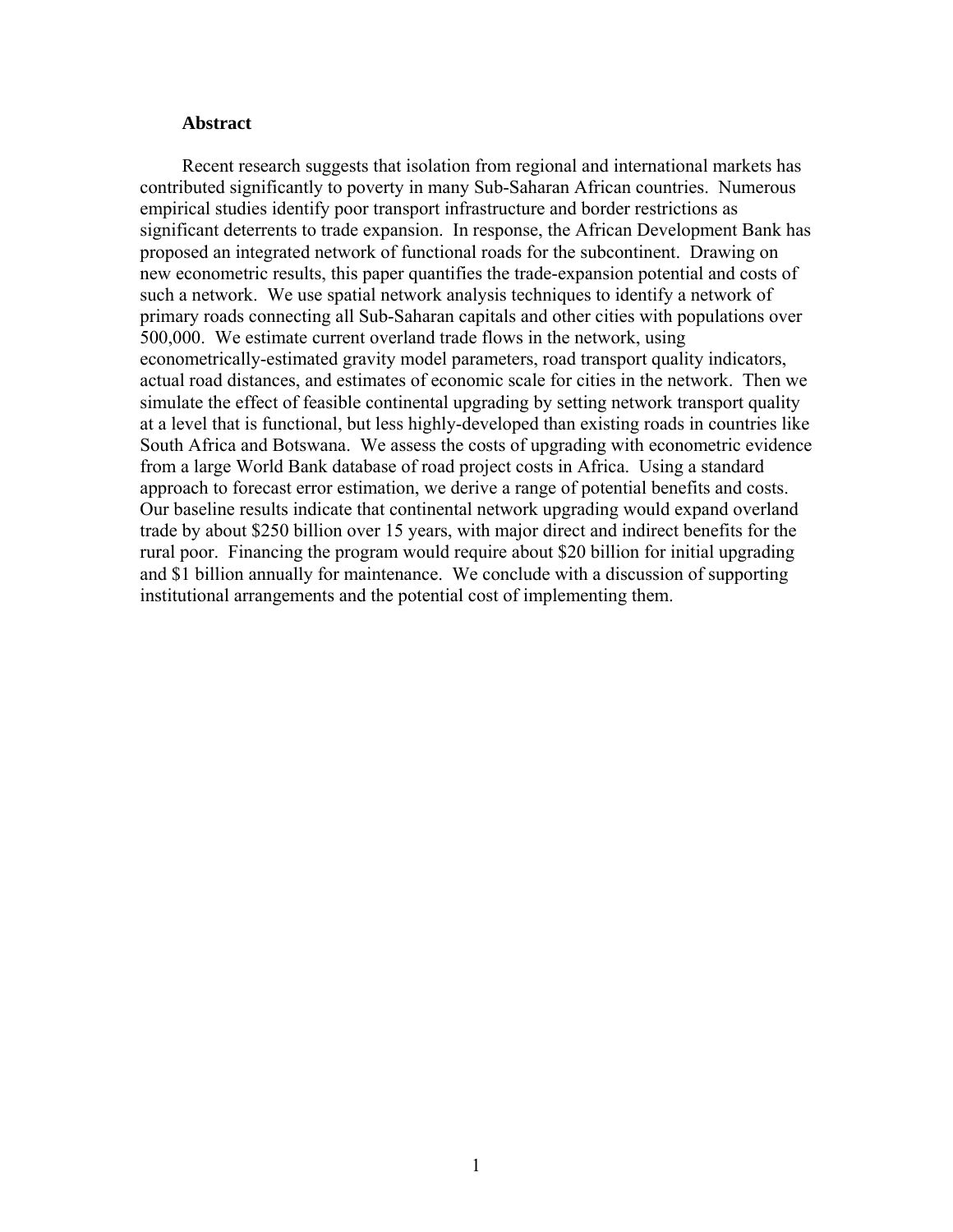## **1. Introduction**

 $\overline{a}$ 

This paper presents evidence on the trade-expansion potential of improvements in Sub-Saharan Africa's road network. The impetus for our work is well-summarized by the following description of a trucker's journey in Cameroon:

*"The plan was to carry 1,600 crates of Guinness and other drinks from the factory in Douala where they were brewed to Bertoua, a small town in Cameroon's south-eastern rainforest. According to a rather optimistic schedule, it should have taken 20 hours, including an overnight rest. It took four days. When the truck arrived, it was carrying only two-thirds of its original load. …we were stopped at road-blocks 47 times. … Our road was rendered impassable by rain three times, causing delays of up to four hours. The Cameroonian government has tried to grapple with the problem of rain eroding roads by erecting a series of barriers … that stop heavy trucks from passing while it is pouring. … Early on the second evening … we met a [locked] rain barrier in the middle of the forest. It was dark, and the man with the key was not there. ,,, he returned shortly before midnight. The hold-up was irritating, but in the end made no difference. Early the next morning, a driver coming in the opposite direction told us that the bridge ahead had collapsed, so we had to turn back.* (The Economist  $(2002)^{1}$ )

In this case, the driver did not even face a long wait at a border station. According to the African Development Bank (ADB, 2003), roadblocks and border controls add four to seven days to the three-day trip from Bangui, Central African Republic, to Douala, Cameroon. The ADB also estimates that a loaded truck on the Bangui-Douala road pays about \$580 at local barricades en route. A recent study by the Economic Community of West African States found up to seven check points per 100 km on parts of the region's road network.

Similar conditions prevail in much of the subcontinent, and overland transport is so difficult and costly that Africa's diverse regions remain largely isolated from one another. Overland trade between the large urban centers of West Africa and South Africa is basically nonexistent. Within many countries, abundant fertile soil lies fallow because

<sup>&</sup>lt;sup>1</sup> According to one critique of this story, some roads traveled were particularly bad because the trucker avoided parts of the main road where roadblock costs were even higher. In any case, the critique reinforces the main point. Our thanks to our colleague Elke Kreuzwieser for drawing our attention to this.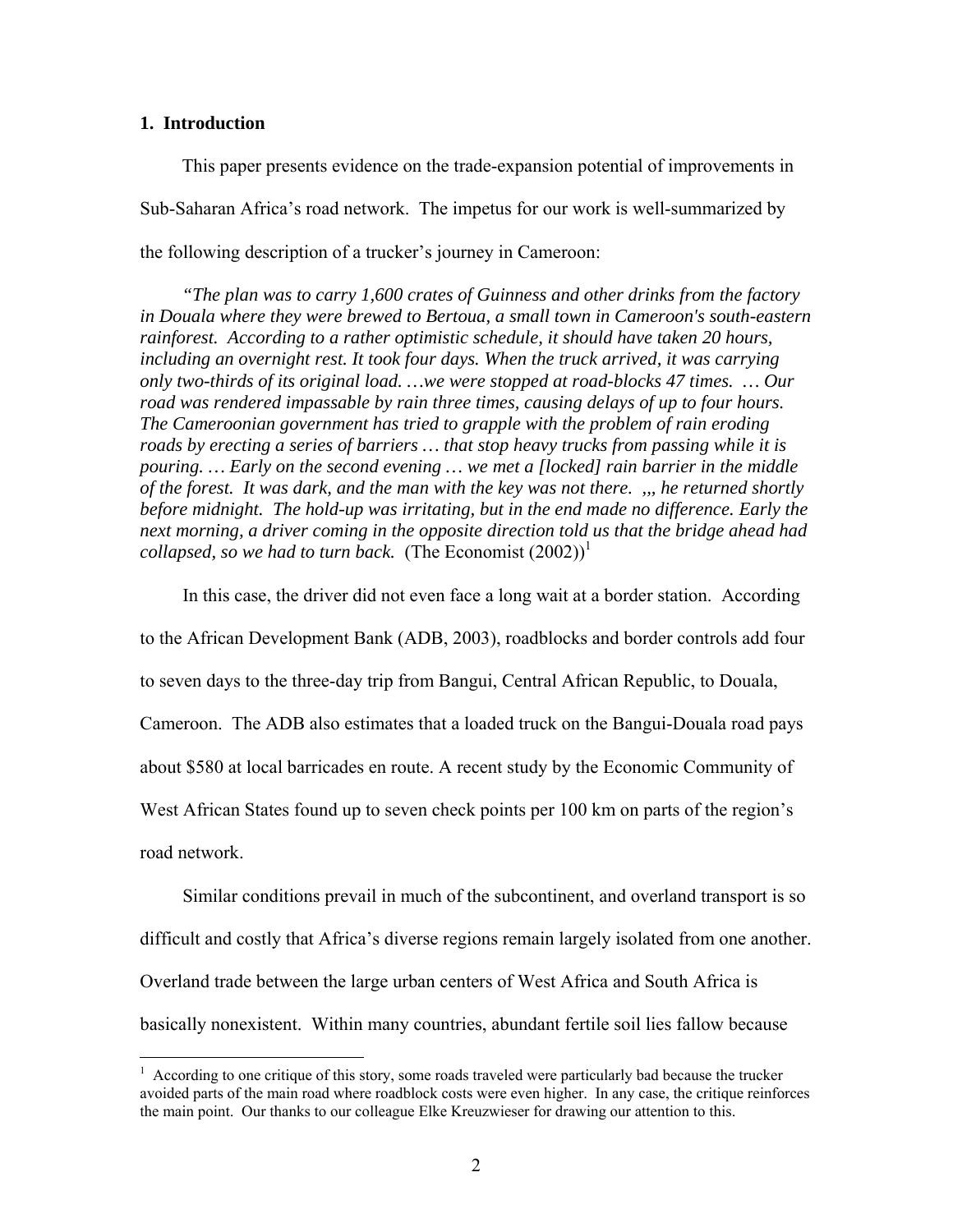hauling produce to market is too expensive, time-consuming and dangerous for truckers. Numerous empirical studies have examined the economic impact of poor roads.<sup>2</sup> Amjadi & Yeats (1995) find that the relatively low level of Sub-Saharan African exports is essentially due to high transport costs. In a study of transport costs and trade, Limao & Venables (2000) find that poor infrastructure accounts for 60% of transport costs for landlocked countries, as opposed to 40% for coastal countries.

Simuyemba (2000) has responded to this problem by calling for a more integrated approach to infrastructure planning in Africa:

*… Africa needs a deliberate, systematic and concerted effort at the practical level to integrate, upgrade and modernize regional infrastructure so that it becomes the catalyst for Africa's growth. The regionally integrated corridor approach offers prospects for speedier integration of infrastructure systems in Africa. The vision and ultimate objective for Africa should be to create a single market of 750 million people that is competitive within itself and within the global economy. A critical pre-requisite to this is regional infrastructure integration across Africa.* 

The World Bank and the African Development Bank (ADB) have both launched initiatives to encourage more integrated infrastructure development. The Bank's Sub-Saharan Africa Transport Policy Program (SSATP) has focused on regional and national programs for transport development (World Bank, 2003). The ADB has proposed development of a transcontinental road network, with seven major road corridors in Sub-Saharan Africa (ADB, 2003). Figure 1 depicts the ADB's proposed road network.

How much difference would an integrated, functional road network make for African development? This paper extends the previously-cited work by quantifying the economics of continental road network upgrading. Specifically, we use econometric

<sup>&</sup>lt;sup>2</sup> See Henderson, Shalizi & Venables (2001) for a review of the literature.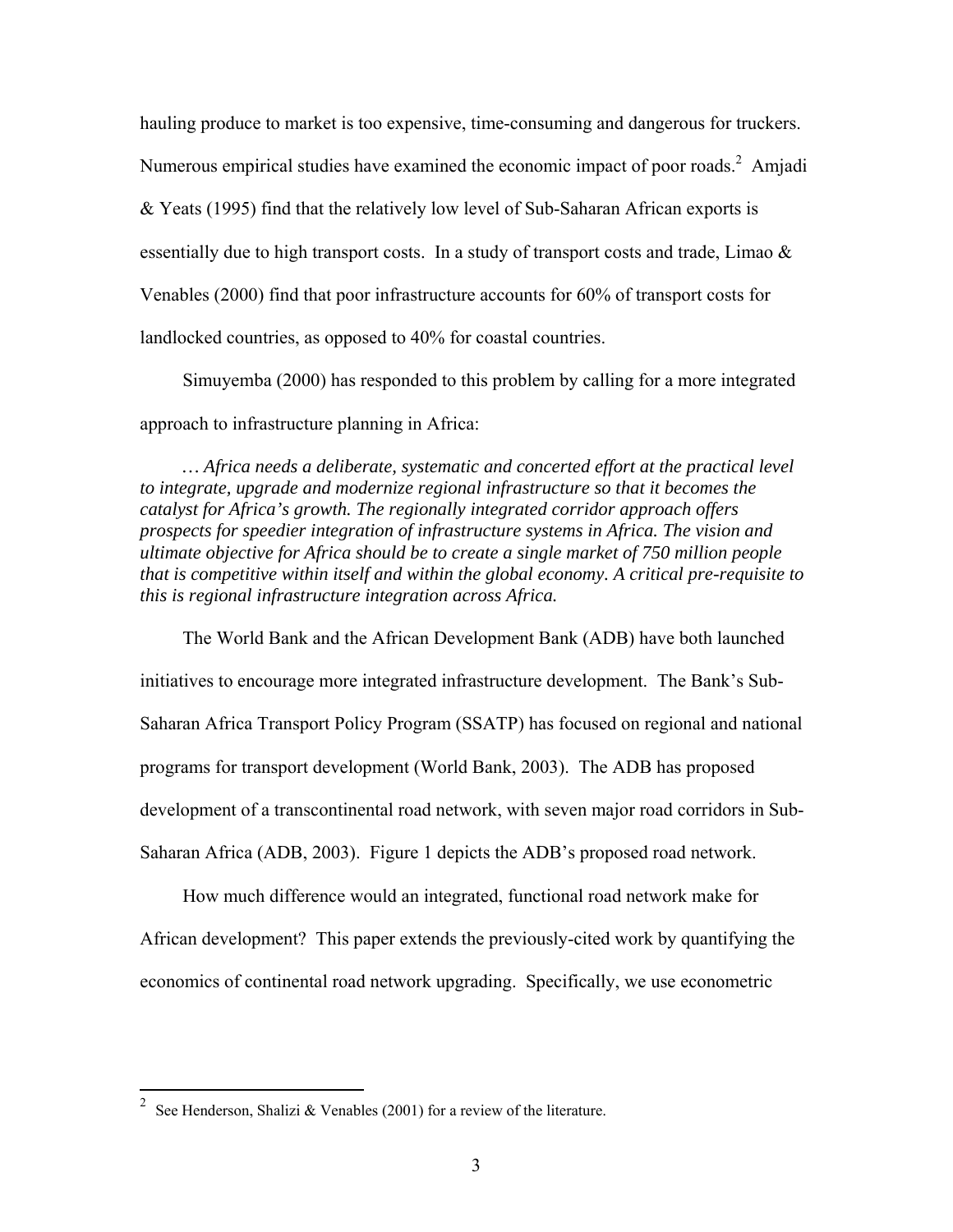evidence and spatial network analysis techniques to explore the relationship between road transport quality and overland trade in Sub-Saharan Africa.

**Figure 1: The ADB's Proposed Highway Corridors (in bold) in Sub-Saharan Africa** 



We employ the conventional gravity model, which has provided a robust fit to the data in many recent studies of trade flows between cities, countries and regions. In this model, the volume of trade between two areas is directly proportional to their economic activity levels, and inversely proportional to the cost of transporting goods between them. In Africa, the cost of overland transport is greatly magnified by bad roads, difficult border crossings, and harassment of truckers at road blocks. Our modeling exercise estimates the trade growth that would result from removal of these difficulties, as well as the associated costs.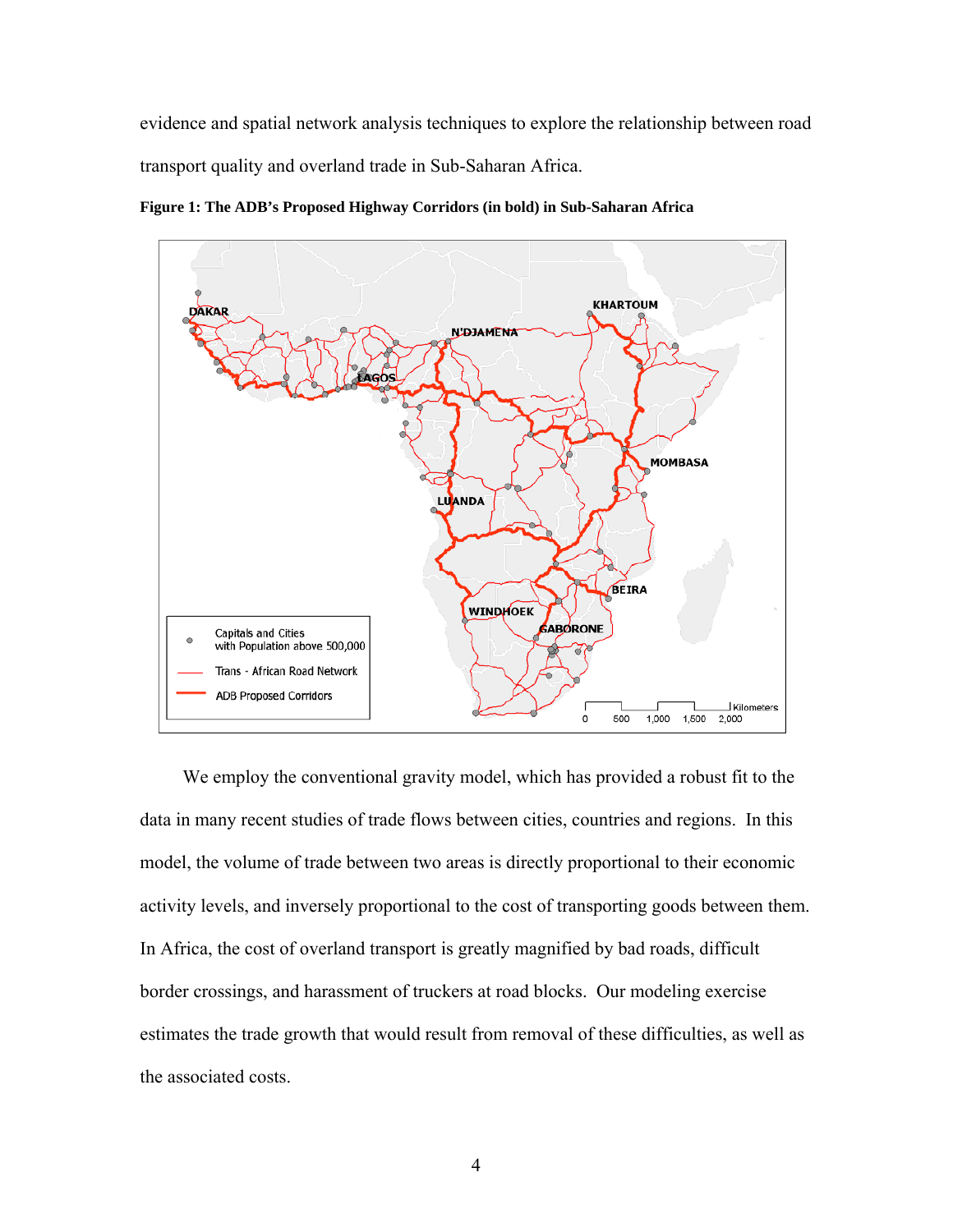The remainder of the paper is organized as follows. Section 2 reviews the theoretical and empirical literature on gravity models, highlighting evidence on overland trade flows in developing countries. In Section 3, we use computer mapping to identify a network of primary roads connecting all 42 mainland Sub-Saharan capitals, along with 41 other cities with populations over  $500,000$ <sup>3</sup> Section 4 estimates a gravity model for Sub-Saharan Africa, using inter-country trade data, road transport quality indicators, actual road distances, and estimates of economic scale for trading partners. We use the results to estimate current trade flows in the inter-city network, and to simulate the impact of a major improvement in road network quality. We explore the implications of our results for trade expansion at the regional, country and city levels. In Section 5 we estimate the costs of network improvement, using a World Bank database of upgrading and maintenance costs for hundreds of African road projects. Section 6 considers the environmental implications of network upgrading, and suggests ways in which new data on African biodiversity could be integrated into network planning. Drawing on our empirical results, Section 7 considers the establishment of a consortium to finance, administer and maintain the network. The consortium would join participating states and donor institutions in a long-term collaboration for road improvement, relaxation of trade restrictions, and overland trade expansion in Sub-Saharan Africa. Section 7 also estimates the cost of operating the network-wide consortium for 15 years. Section 8 concludes the paper by summarizing our benefit and cost estimates, as well as offering some thoughts on the feasibility of continental-scale upgrading.

<sup>&</sup>lt;sup>3</sup> Our analysis excludes Madagascar, Sao Tome and Principe, the Comoros, and other island states that are considered part of Sub-Saharan African.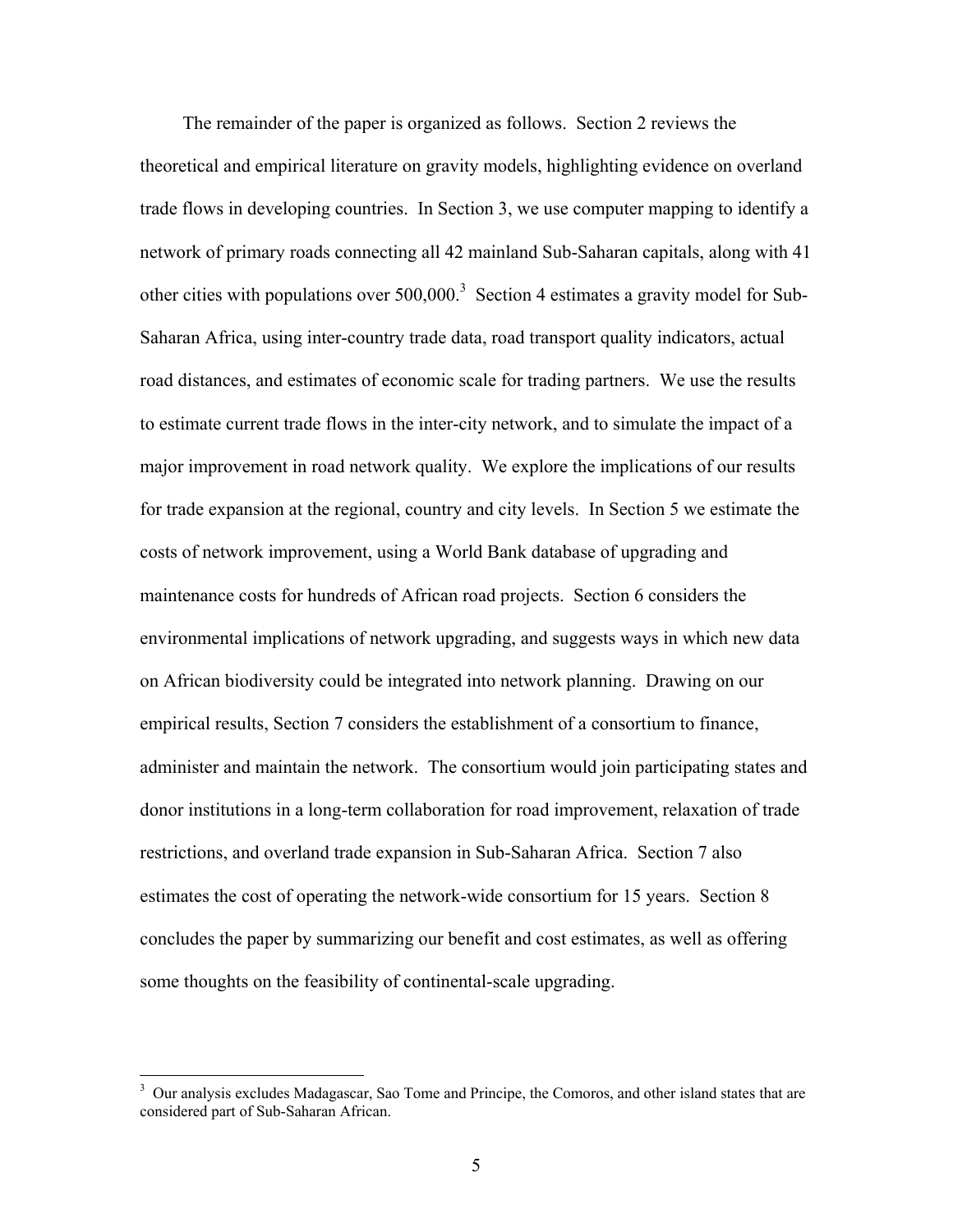#### **2. Gravity Models of Trade**

Empirical studies of transportation costs and trade often rely on the traditional gravity model, which relates the volume of trade between cities, countries or regions to their economic scales and the distance between them. In addition, some developingcountry studies adjust for the quality of road transport infrastructure:

$$
(1) T_{ij} = k(X_{ij}) \frac{E_i^{a_i} M_j^{a_j} q_{ij}^B}{d_{ij}^{\gamma}}
$$

where  $T_{ii}$  = Trade volume between areas i and j.  $E_i$  = Economic scale of the exporting area  $M_i$  = Economic scale of the importing area  $q_{ij}$  = Quality of road transport between areas i and j  $d_{ii}$  = Road distance between areas i and j  $X_{ii}$  = A vector of other trade-cost-related variables.

Distance proxies travel cost in developed-country gravity models, because road quality is assumed to be uniformly high. In developing countries, where road conditions vary greatly, the element  $\left[\frac{d^{7}}{q^{6}}\right]$  provides a closer approximation to the cost factor. The adjustment factor k, a constant multiplier in the core gravity model, can also be related to a vector of other relevant variables,  $X_{ii}$ , such as indicators of linguistic, political and economic ties between trading partners.

Empirical studies of the core gravity model, originated by Tinbergen (1962) and Pöyhönen (1963), have since been rationalized from several theoretical perspectives. Anderson (1979), Helpman and Krugman (1985), Bergstrand (1985, 1989, 1990), and Rossi-Hansberg (2005) have all derived equation (1) from models of trade that include imperfect competition and/or increasing returns to scale. Deardorff (1998) has derived the same equation from two Heckscher-Ohlin cases: frictionless trade and trade in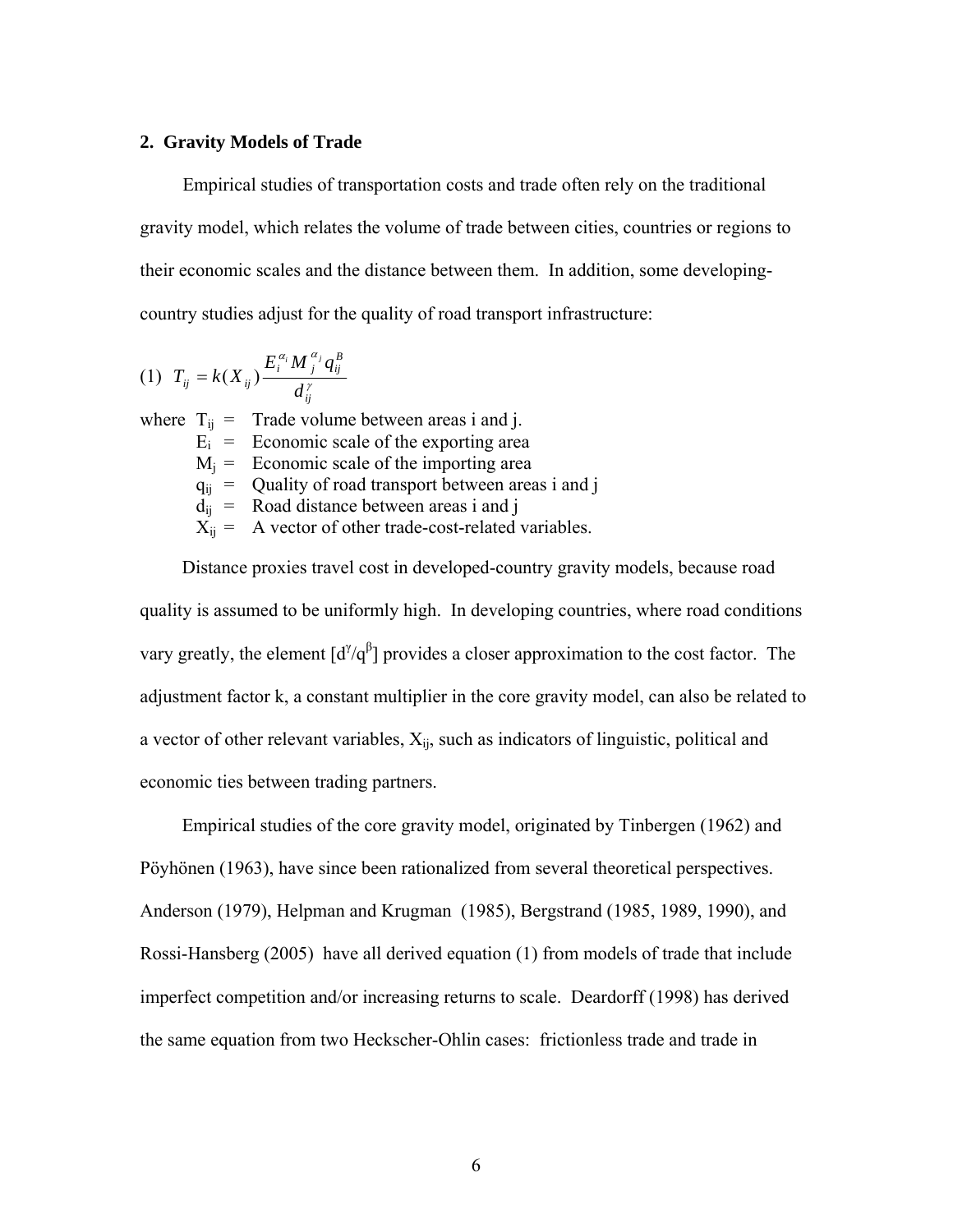heterogeneous goods.<sup>4</sup> Recent empirical studies have fitted a variety of augmented gravity models to international trade data. Frankel (1997) tests for the effects of a common border, per capita GDP, a common language, and membership in regional trading arrangements, as well as economic scale and distance. Rose (2000) augments Frankel's model by introducing colonial ties, exchange rate volatility and a common currency. Soloaga and Winters (2001) provide a further control for effective distance, by introducing a measure of generalized remoteness from all potential trade partners. Carillo and Li (2002) include the effects of a common border and trade association membership in a gravity-model analysis of Latin American trade. In an econometric analysis of trade links among seven of eight West African Economic and Monetary Union (WAEMU) countries<sup>5</sup> and other states, Coulibaly and Fontagné (2004) augment distance with measures of transport infrastructure quality: percent of roads that are paved and quality of border-station customs services. $6$ 

Most of the cited econometric studies employ a log-transformation of the gravity model:

(2)  $\log T_{ii} = k_0 + \alpha_i \log E_i + \alpha_i \log M_i + \beta \log q_{ii} + \gamma \log d_{ii} + \varepsilon_{ii}$ 

Estimation techniques vary with the cross-sectional and time series properties of the data. The econometric results of Carillo and Li for Latin America and Coulibaly and Fontagné for West Africa are of particular interest for this paper, because both focus on developing regions. In addition, Coulibaly and Fontagné control for West African road infrastructure

 4 For summaries of the relevant literature, see Yamarik and Ghosh (2005) and Feenstra, Markusen and Rose (2001).

<sup>5</sup> The WAEMU countries are Togo, Benin, Cote d'Ivoire, Guinea Bissau, Senegal, Mali, Burkina Faso and Niger. Guinea-Bissau was excluded from the Coulibaly- Fontagné study because its foreign trade data were not available.

<sup>&</sup>lt;sup>6</sup> For other recent empirical work on intra-African trade, see Kirkpatrick and Watanabe (2005), Chauvin and Gaulier (2002), Longo and Sekkat (2004) and Musila (2005).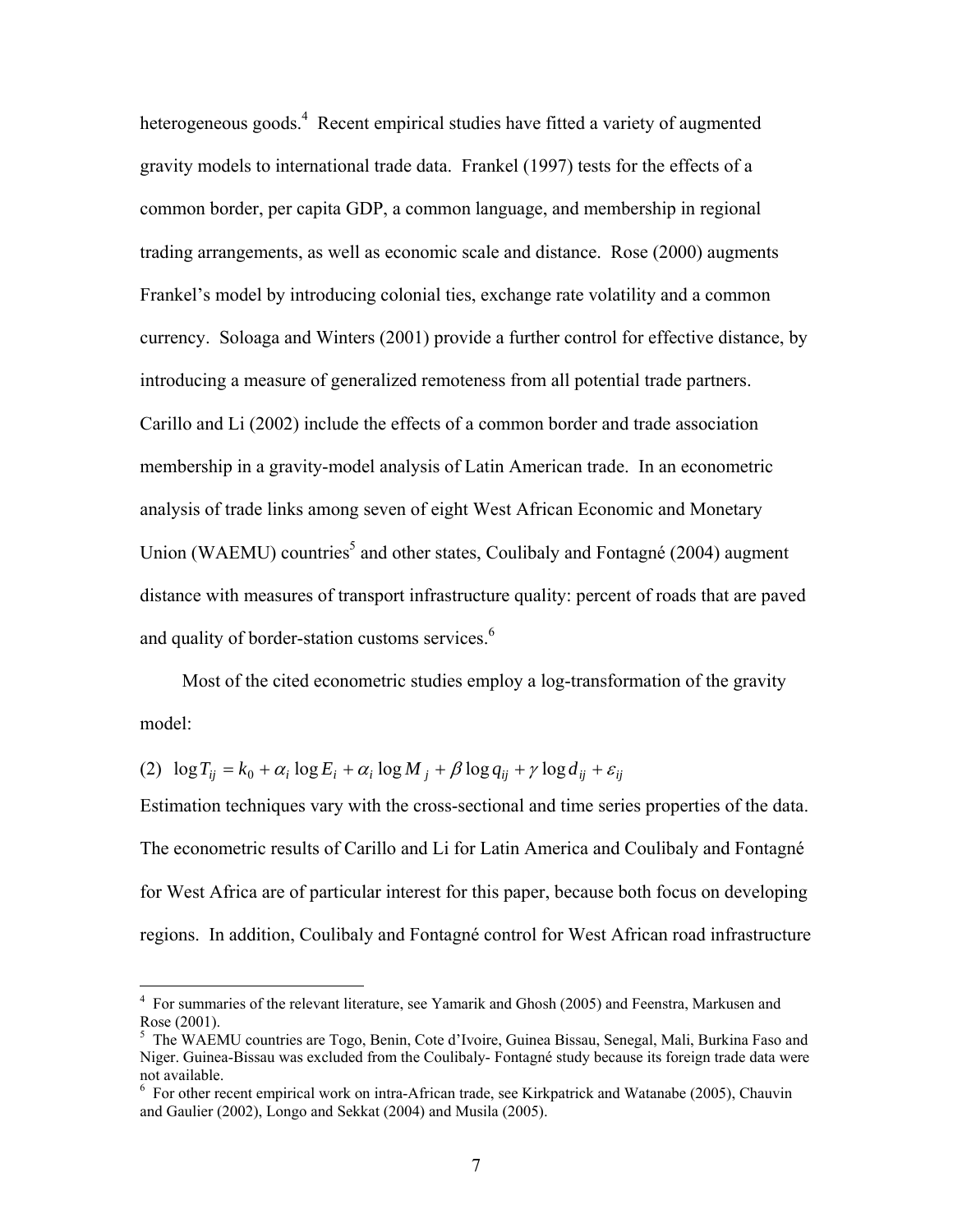quality.<sup>7</sup> Although the two studies fit gravity models to very different data sets, Table 1 shows that their core results are qualitatively similar: Exporter GDP elasticities between 1.0 and 2.0; importer elasticities around 1.0; and road distance elasticities between -1.0 and -1.7. In addition, the Coulibaly / Fontagné results suggest a road quality elasticity near 1.5.

**Table 1: Recent Gravity Model Estimates for Africa and Latin America<sup>a</sup>**

| Study                                               | <b>Exporter GDP</b>                  | Importer GDP                        | Road<br><b>Distance</b>             | Road<br>Quality |
|-----------------------------------------------------|--------------------------------------|-------------------------------------|-------------------------------------|-----------------|
| Coulibaly and Fotagné<br>(West Africa) <sup>b</sup> | 1.40<br>(22.29)                      | 0.83<br>(6.05)                      | $-96$<br>(4.93)                     | 1.44<br>(4.34)  |
| Carrillo and Li,<br>(Latin America) <sup>c</sup>    | $1.33 - 2.13$<br>$(15.35)$ $(17.15)$ | $0.69 - 1.23$<br>$(9.71)$ $(17.56)$ | $-1.13 - -1.68$<br>(4.95)<br>(5.74) |                 |

<sup>a</sup> t-statistics in parentheses

b Coulibaly and Fotagné (2004), Table 5, Column 6, p. 29

 $\degree$  Carrillo and Li (2002), Table 5, Columns 1-5, p. 27

## **3. Mapping the Trans-African Road Network**

To assess the potential for overland trade expansion, we analyze a road system that includes the Trans African Highway corridors proposed by the African Development Bank (ADB,  $2003$ ).<sup>8</sup> Using a computerized map and spatial network analysis software, we configure a distance-minimizing network of existing primary roads that connects all mainland capitals and cities above 500,000 population.<sup>9</sup> Figure 2 displays the network, along with the 83 connected cities.<sup>10</sup> Since the network covers all major cities, it has more connections in countries with large populations. Nigeria has 18 cities in the

The Coulibaly and Fontagné use two-stage least squares to allow for the potential endogeneity of road quality. Their model is fitted to the UN Statistics Division's COMTRADE data for the period 1996-1998. 8

<sup>&</sup>lt;sup>8</sup> The ADB's corridors include North African countries, while our analysis is limited to Sub-Saharan Africa.

<sup>&</sup>lt;sup>9</sup> African roads are functionally categorized as primary, secondary or tertiary, depending upon whether they connect principal centers, secondary centers, or peripheral areas. Road conditions vary widely by country, so functional categories convey little information about road quality. Primary roads in South Africa are paved, all-weather highways, while many primary roads in the Congo D.R. are unpaved.

<sup>10</sup> Appendix Table A1 lists all cities in the network.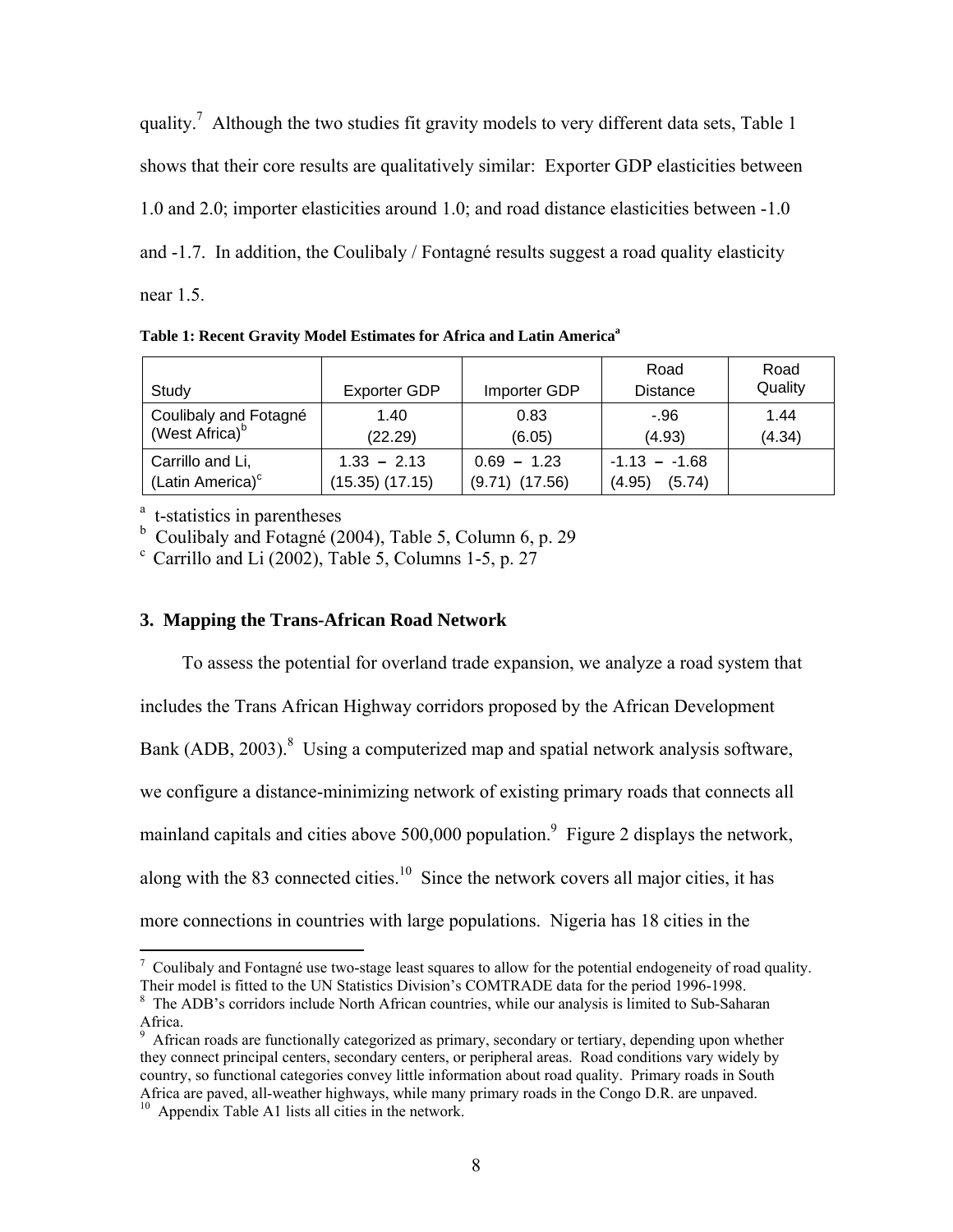network, South Africa has 9, and the Democratic Republic of Congo has 6. The complete

network contains 885 road segments, joining 3,403 paired combinations of cities. Our

index of country road quality is determined by the following equation:

$$
(3) Q_j = P_j^{\alpha_1} G_j^{\alpha_2} C_j^{\alpha_3}
$$

where

- $Q_i$  = Road quality index for country j
- $P_1$  = Percent of roads that are paved in country j
- $G_i$  = GDP per capita in country j (an index of capacity to maintain roads)
- $C_i$  = The World Bank's Country Policy and Institutional Capacity (CPIA) index for transparency, accountability and corruption in country j (a proxy for delays and costs inflicted on truckers). $^{11}$

#### **Figure 2: Trans-African Network, Based on Existing Primary Roads**



 $11\,$ Data definitions are as follows:

Pj: Paved roads (% of total roads), 1999 (World Bank, World Development Indicators 2004)

Gj: GDP per capita 2001, PPP (constant 2000 international \$) (World Development Indicators 2004)

Cj: From the World Bank's CPIA database, 2004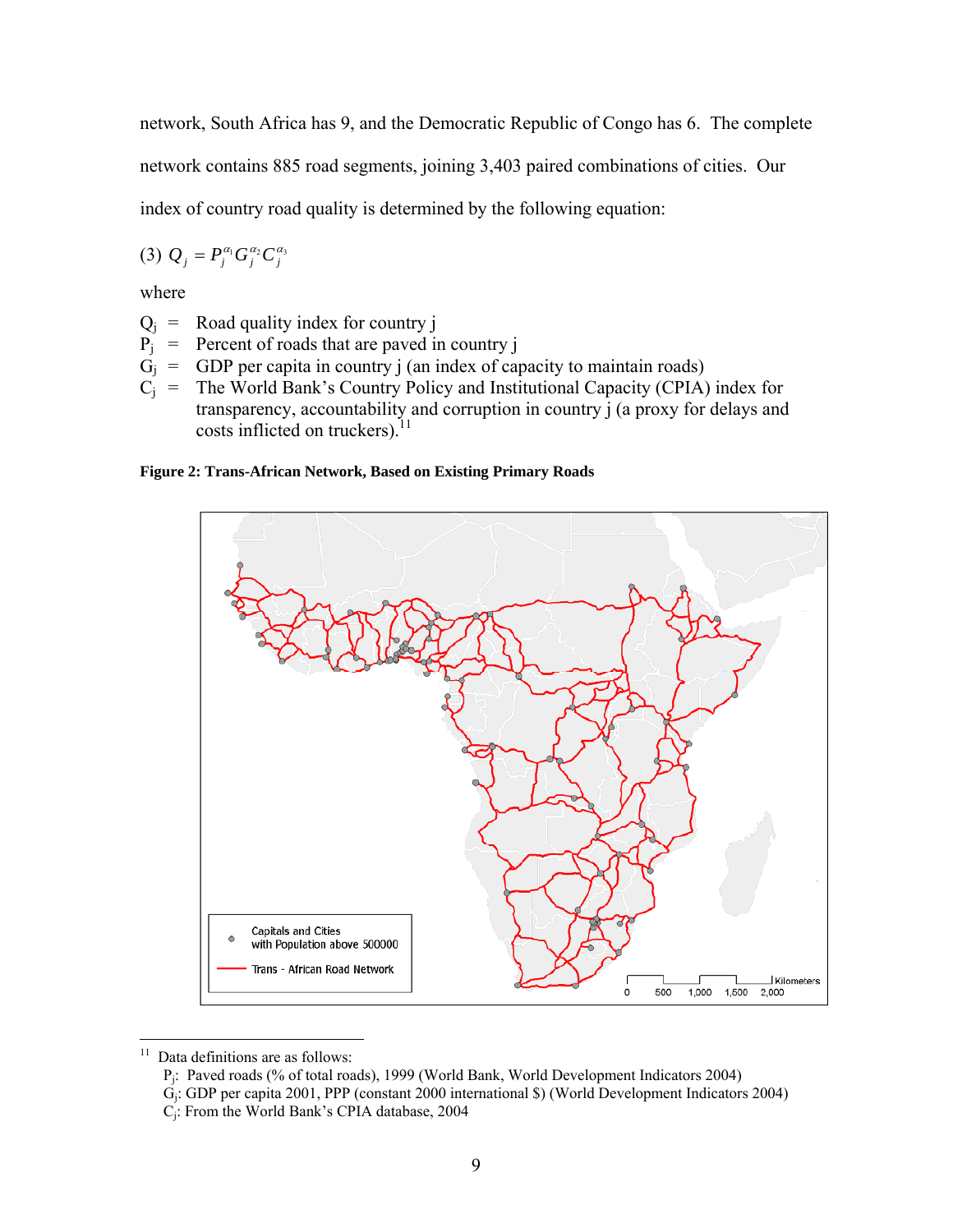We believe that a mildly increasing-returns function ( $\alpha_1 = 0.8$ ;  $\alpha_2 = 0.2$ ;  $\alpha_3 = 0.2$ ) provides a reasonable approximation to road transport quality differentials in Sub-Saharan Africa.<sup>12,13</sup> Table 2 presents index values by country, normalized to 100 for the highest-quality road transport (in South Africa). Estimated road quality for Botswana (87.5) is over 20 times the quality for the Democratic Republic of the Congo (3.8). We believe that this does not overstate the existing differential in average road speed, vehicle depreciation on bad roads, harassment of truckers, payments at road blocks, and frontier difficulties.<sup>14</sup>

## **4. Simulating Trade Flows in the Network**

1

Our objective is to develop a gravity model for inter-city trade that can be used for analysis of road improvement impacts at the country, regional and continental levels. We begin by estimating a gravity model for Sub-Saharan Africa, using recent inter-country

 $12$  The authors' extensive experience with African roads suggests that "percent paved" alone is an inadequate proxy for road quality. Many stretches of "paved" road in Sub-Saharan Africa are in extremely poor condition, either because government revenues are insufficient to support proper maintenance, or corrupt officials have diverted the maintenance funds. We use per capita income and the CPIA corruption index to incorporate these factors, although we stay relatively close to the Coulibaly-Fontagné index by giving percent paved twice the combined weight of the other two factors in our road quality measure. We have made one adjustment to the published paved-road data, which assign South Africa a paved road percentage of 19.7 (in contrast to Botswana, with 54% and Zimbabwe, with 47.4%). We believe that this grossly misrepresents the relevant road conditions in South Africa, since its components of our primary network are all paved, first-class roads. To ensure a measure that is higher than those for Botswana and Zimbabwe, we have arbitrarily assigned South Africa a paved road percent of 60 for our index. This probably underestimates relative South African road quality. However, it has no effect on our results because we assume that South Africa's roads (with a continental-maximum index score of 100) do not need improvement in the upgraded network.

<sup>&</sup>lt;sup>13</sup> We have tested our road quality index against current road quality data gathered by the ADB in its assessment of seven potential road corridors in 31 Sub-Saharan African countries. This is a partial view, because the ADB assessment focuses on physical road quality while our index also attempts to incorporate costs and delays at frontiers and internal road barricades. Nevertheless, we find a robust statistical relationship ( $\rho = -0.57$ , 99% significance) between our road quality index and the percent of the road network rated poor by the ADB.

<sup>&</sup>lt;sup>14</sup> Arbitrary rescaling of the road quality index in the log-log regression equation (2) does not affect the underlying marginal relationship between log (trade) and log (original road quality index). For example, substituting the square of the original road quality index (which doubles the original log value) will simply halve the regression coefficient. Using the square root of the index (which halves the original log value) will double the regression coefficient.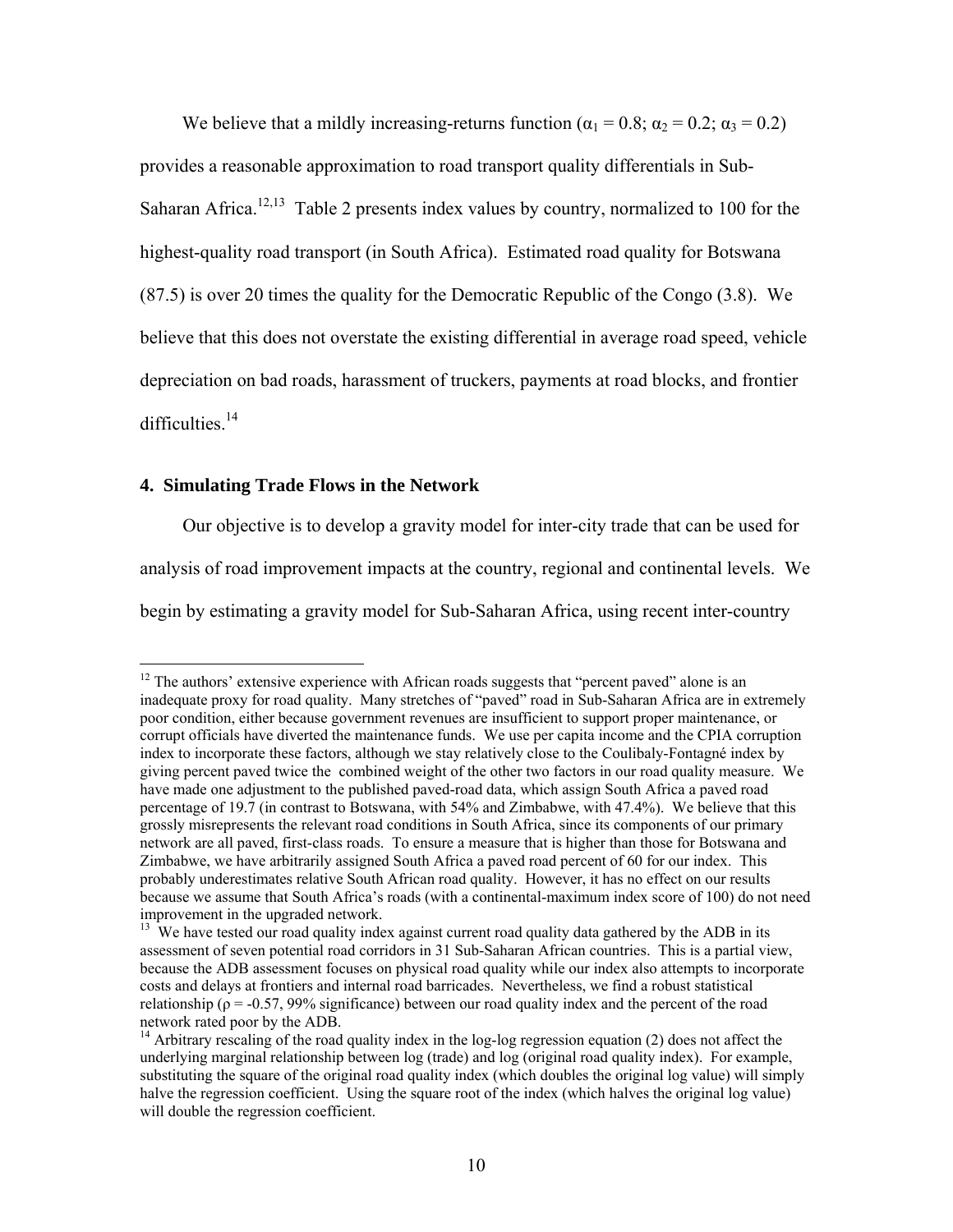trade data, road transport quality indicators, actual road distances, and estimates of

economic scale for trading partners.

| Country             | Road Transport<br><b>Quality Index</b> | Country                  | Road<br>Transport<br><b>Quality Index</b> |
|---------------------|----------------------------------------|--------------------------|-------------------------------------------|
| South Africa        | 100.0                                  | Cameroon                 | 18.4                                      |
| <b>Botswana</b>     | 87.5                                   | Mauritania               | 16.6                                      |
| Zimbabwe            | 50.0                                   | Mali                     | 16.5                                      |
| The Gambia          | 41.6                                   | Kenya                    | 16.3                                      |
| Sudan               | 40.4                                   | Angola                   | 15.8                                      |
| Togo                | 37.0                                   | Ethiopia                 | 15.1                                      |
| Senegal             | 36.0                                   | Cote d'Ivoire            | 14.4                                      |
| Nigeria             | 32.3                                   | Congo                    | 13.6                                      |
| Swaziland           | 27.4                                   | Guinea-Bissau            | 13.2                                      |
| Ghana               | 27.0                                   | Somalia                  | 12.4                                      |
| Namibia             | 25.9                                   | Rwanda                   | 12.4                                      |
| Lesotho             | 25.7                                   | Niger                    | 11.0                                      |
| Zambia              | 25.1                                   | <b>Burundi</b>           | 10.9                                      |
| <b>Benin</b>        | 25.1                                   | Uganda                   | 10.7                                      |
| Eritrea             | 25.0                                   | Sierra Leone             | 9.6                                       |
| Guinea              | 23.1                                   | Liberia                  | 7.1                                       |
| Mozambique          | 23.1                                   | <b>Equatorial Guinea</b> | 6.5                                       |
| <b>Burkina Faso</b> | 21.2                                   | Tanzania                 | 6.2                                       |
| Malawi              | 20.4                                   | Central African Republic | 4.4                                       |
| Gabon               | 19.2                                   | Dem. Rep. of Congo       | 3.8                                       |
| Djibouti            | 18.5                                   | Chad                     | 1.8                                       |

**Table 2: Road Transport Quality Indices for Sub-Saharan Countries** 

## **4.1 Gravity Model Estimation: Data**

We estimate a standard gravity model for inter-country trade in Sub-Saharan Africa using the IMF Direction of Trade (IMFDOT) data.<sup>15</sup> For paired trading partners, we calculate average trade flows for the period 2000-03.16 Our economic scale variables for each trading pair are average exporter and importer GDP's at purchasing power parity for

 $\overline{a}$ <sup>15</sup> The IMF direction of trade database includes total merchandise trade exports and total imports by partner, reported yearly, quarterly and monthly. This database provides more complete information on African trade flows than the UN COMTRADE data.

<sup>&</sup>lt;sup>16</sup> We estimate average flows to compensate for the frequency of missing values in the annual data series. We use the period 2000-03 to match the trade data with available data for the right hand variables in the model.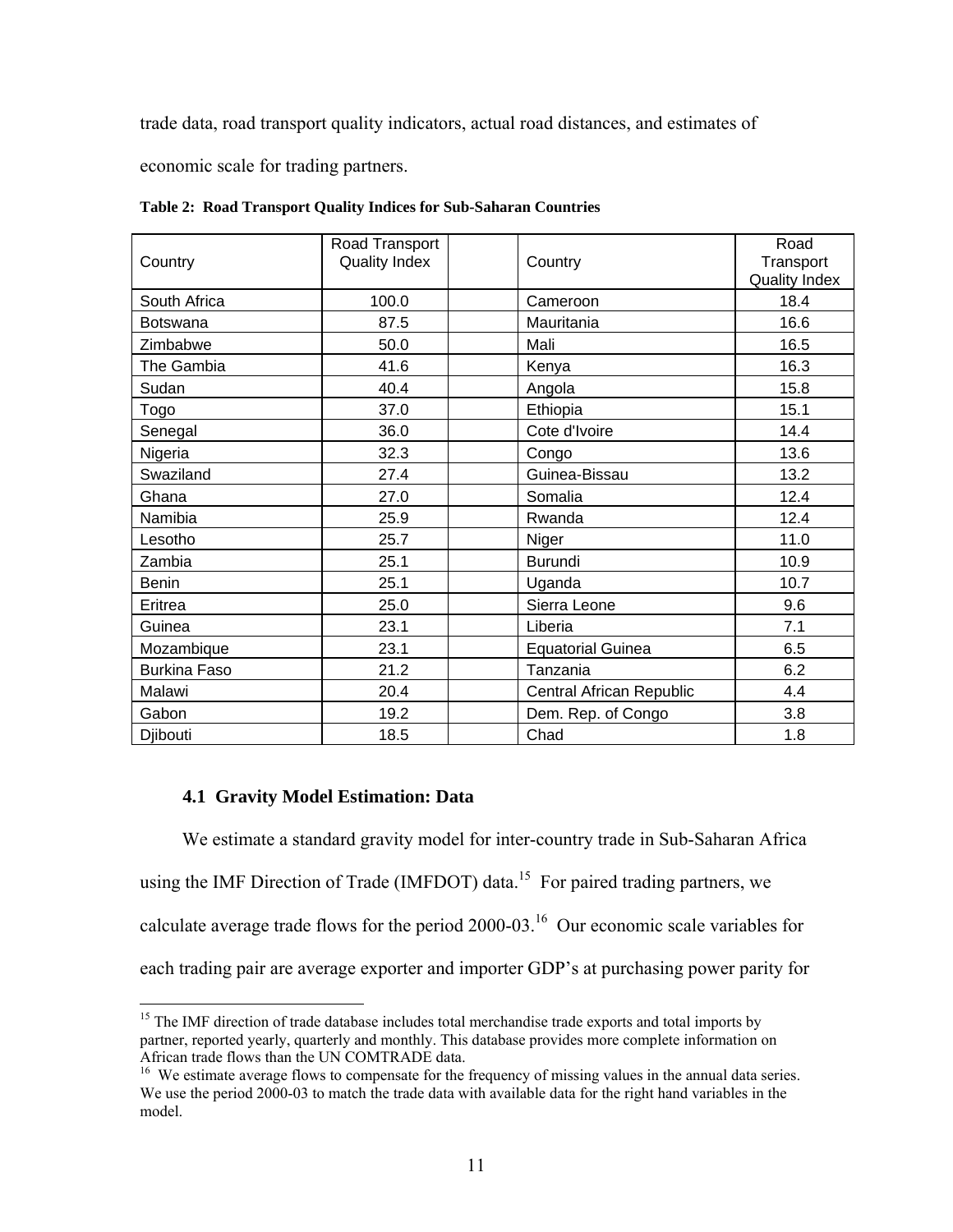2000-03. The distance index is average road distance for all city pairs in the country trading pair (e.g., Senegal/South Africa road distance is indexed by the average distance for Dakar/Johannesburg, Dakar/Cape Town, and all other relevant city pairs). Similarly, our road quality index is the average index for all city pairs in the trading country pair. We also test for the effect of six regional trading agreements, whose member countries are listed in Appendix Table A7.

We have two basic options for indexing the quality of the road links between pairs of cities: the distance-weighted average road quality index for transit countries, or the minimum quality index for those countries. We believe that the latter index is more appropriate. Consider, for example, the problem of a business manager in Johannesburg who is considering overland shipment to a customer in Lagos. As Table 3 shows, the minimum distance route passes through nine countries, whose road qualities vary from 100 (South Africa) to 3.8 (D.R. of Congo).

Using the distance-weighted average road quality (30.1), the shipper would view the trip as equivalent to a 7,515-km journey at the  $82<sup>nd</sup>$  percentile of Sub-Saharan road quality (see Table 2). However, the trip would involve passage through the Democratic Republic of Congo, with some of the worst road conditions on the continent, as well as extensive travel in several other countries with poor conditions (e.g., Angola, Congo Republic). We believe that even moderately risk-averse managers would choose ocean or air shipment from Nigeria to South Africa rather than risk the trip through Central Africa, and the available evidence is consistent with this view.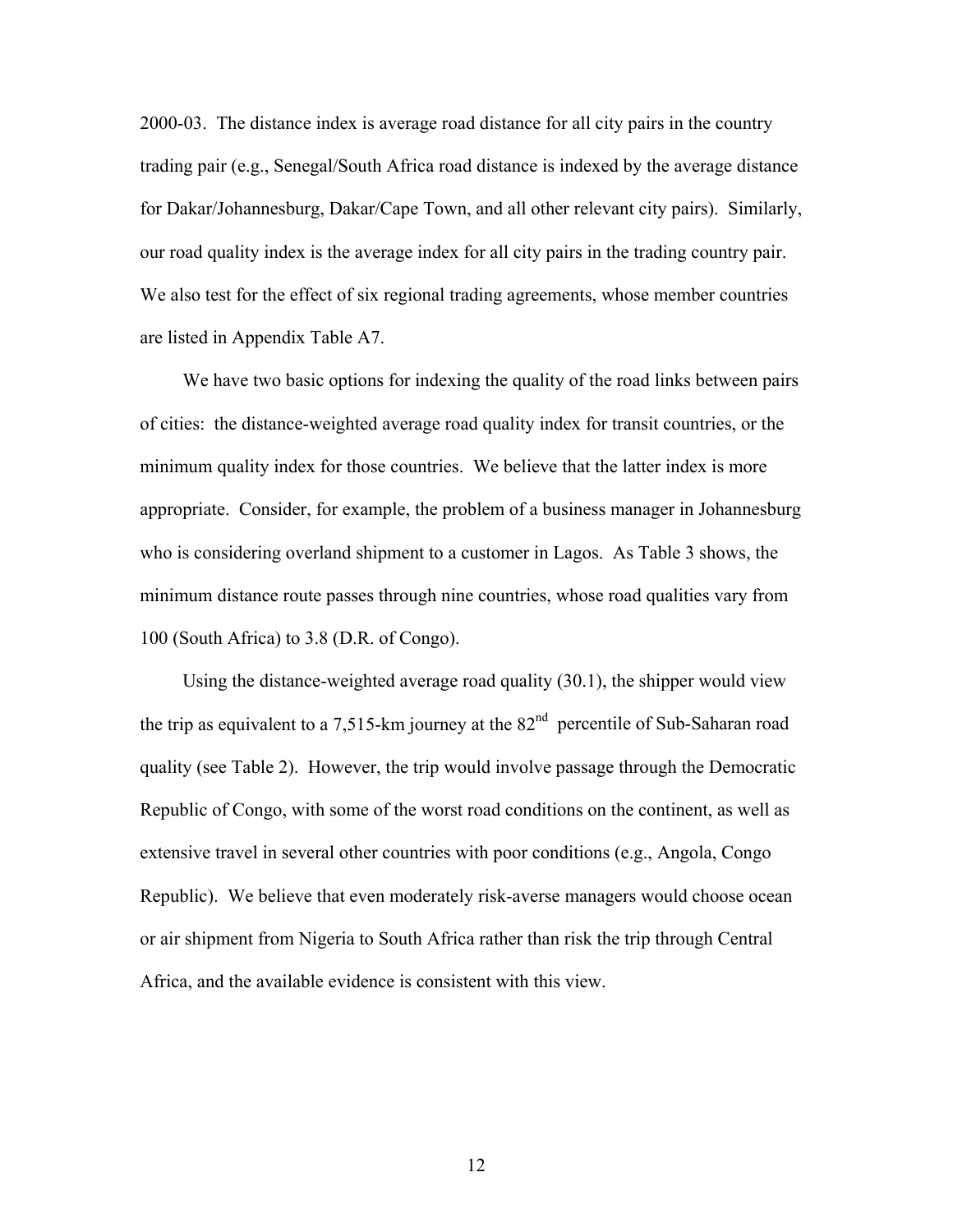| Country      | Distance<br>(km) | Road<br>Quality |
|--------------|------------------|-----------------|
| South Africa | 313.6            | 100.0           |
| Botswana     | 842.0            | 87.5            |
| Namibia      | 1056.2           | 25.9            |
| Angola       | 1875.8           | 15.8            |
| Congo DR     | 582.3            | 3.8             |
| Congo Rep.   | 389.7            | 13.6            |
| Gabon        | 820.0            | 19.2            |
| Cameroon     | 829.8            | 18.4            |
| Nigeria      | 805.3            | 32.3            |
| Total        | 7514.7           | 30.1            |

**Table 3: Overland Trip, Johannesburg – Lagos (Network Minimum Distance Route)** 

Even though South Africa and Nigeria have the two largest economies in Sub-Saharan Africa, overland shipments between them seem almost nonexistent.<sup>17</sup> For this reason, we believe that minimum road link quality (for D.R. of Congo, in this case), provides a better index than average link quality. However, we also report econometric results for average link quality.

Table 4 provides suggestive evidence on the effect of bad roads on overland transport. Using 2004 IMFDOT data, we calculate total import and export flows between Chad and Central African Republic, two landlocked north-central African states, and two sets of countries: their neighboring states (each other, as well as Niger, Nigeria, Cameroon, Congo, Democratic Republic of Congo and Sudan), and five central-southern African landlocked (CSAL) states: Rwanda, Burundi, Malawi, Zambia and Zimbabwe. These states are separated from Chad and Central African Republic by only one country: Democratic Republic of Congo, which has extremely low road quality. For contrast, we also present total trade flows for the CSAL countries in Table 4. Together, trade flows

 $17$  After an extensive search, we can find no evidence of regular overland trade between Nigeria (or, for that matter, West Africa) and South Africa.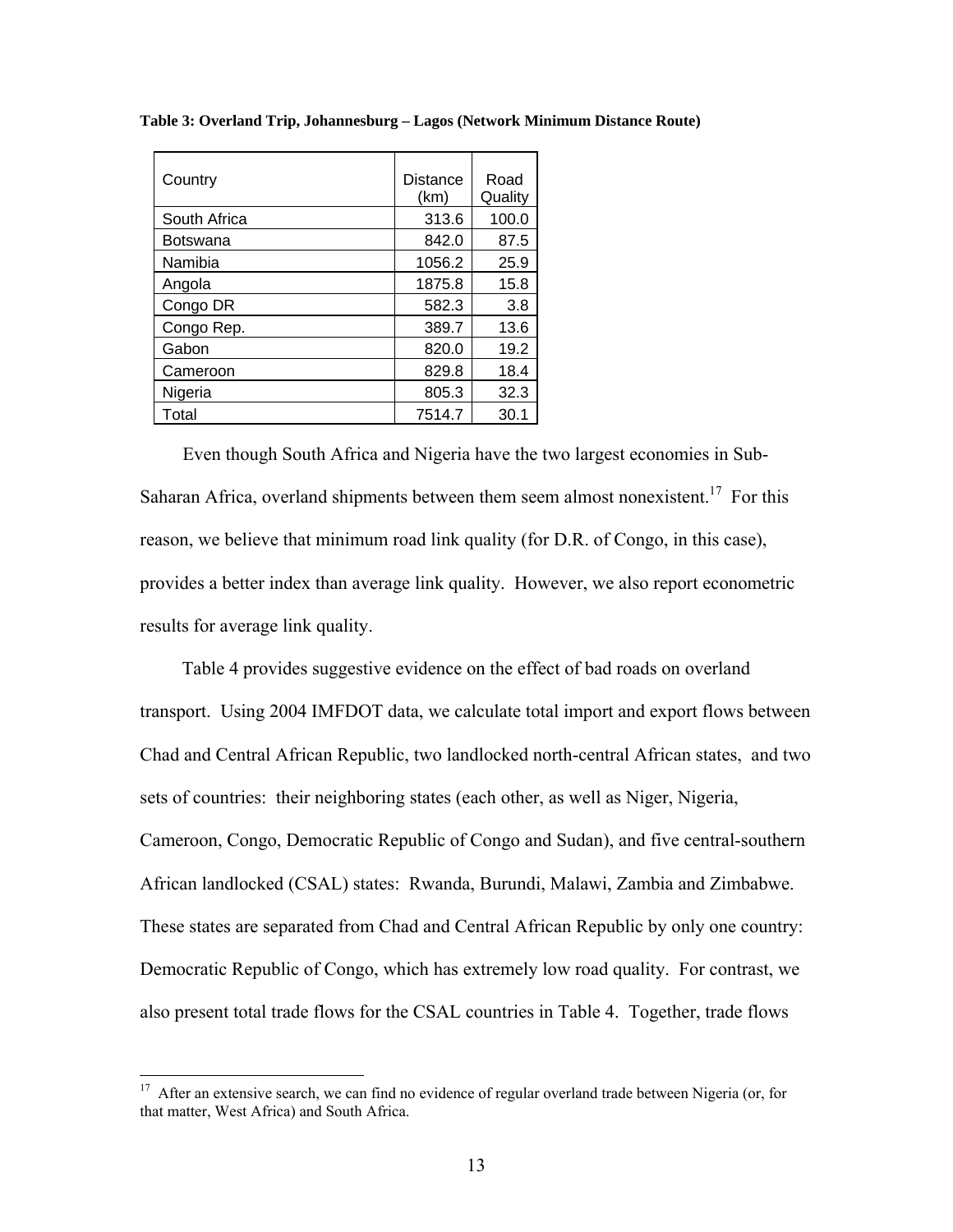between Chad and CAR and their neighboring states are \$103.7 million for imports and \$10 .1 million for exports. Trade flows with the CSAL states, only one country removed, are effectively nonexistent. By contrast, the CSAL states' total trade flows with other African states are \$3.3 billion for imports and \$1.6 billion for exports.

**Table 4: Trade Flows Linking Chad and CAR with Neighboring and CSAL States (\$US 2004)** 

| Chad and CAR                             | Imports       | Exports:      |
|------------------------------------------|---------------|---------------|
| Neighboring African States               | 103,692,188   | 10,079,443    |
| <b>CSAL States</b>                       | 356           |               |
| <b>CSAL States (Total African trade)</b> | 3,252,777,590 | 1,640,256,173 |

#### **4.2 Gravity Model Estimation: Results**

1

Table 5 provides estimation results for alternative specifications of the log-log regression model in equation (2).<sup>18</sup> Columns (1) and (2) present results for the basic gravity model, with two country-level measures of road quality. Road-quality results in both columns are based on average values for city pairs in each pair of trading countries. Column (1) presents results for average link quality between city pairs, while (2) tabulates results for minimum link quality. As we explained above, we believe that the latter is more realistic. In the econometric analysis, the city-level distinction between the two measures is blurred by averaging in our country-level dataset. In any case, both measures yield strong results, with elasticities around 2.0 (a 2% increase in trade for each 1% increase in road quality) and very high levels of significance. For both measures, the elasticities are somewhat higher than those obtained by Coulibaly and Fontagné. We

 $18$  The model is estimated using trade flows between countries where each country is both an exporter and importer. The actual number of trading partners included is 36 since trade for the five countries in the South African Customs Union is reported jointly and no trade data are available for Somalia and Liberia. In addition, no trade is reported for 132 country pairs where it is not clear whether this is due to non-reporting or actual absence of trade. The final number of observations is thus 1128.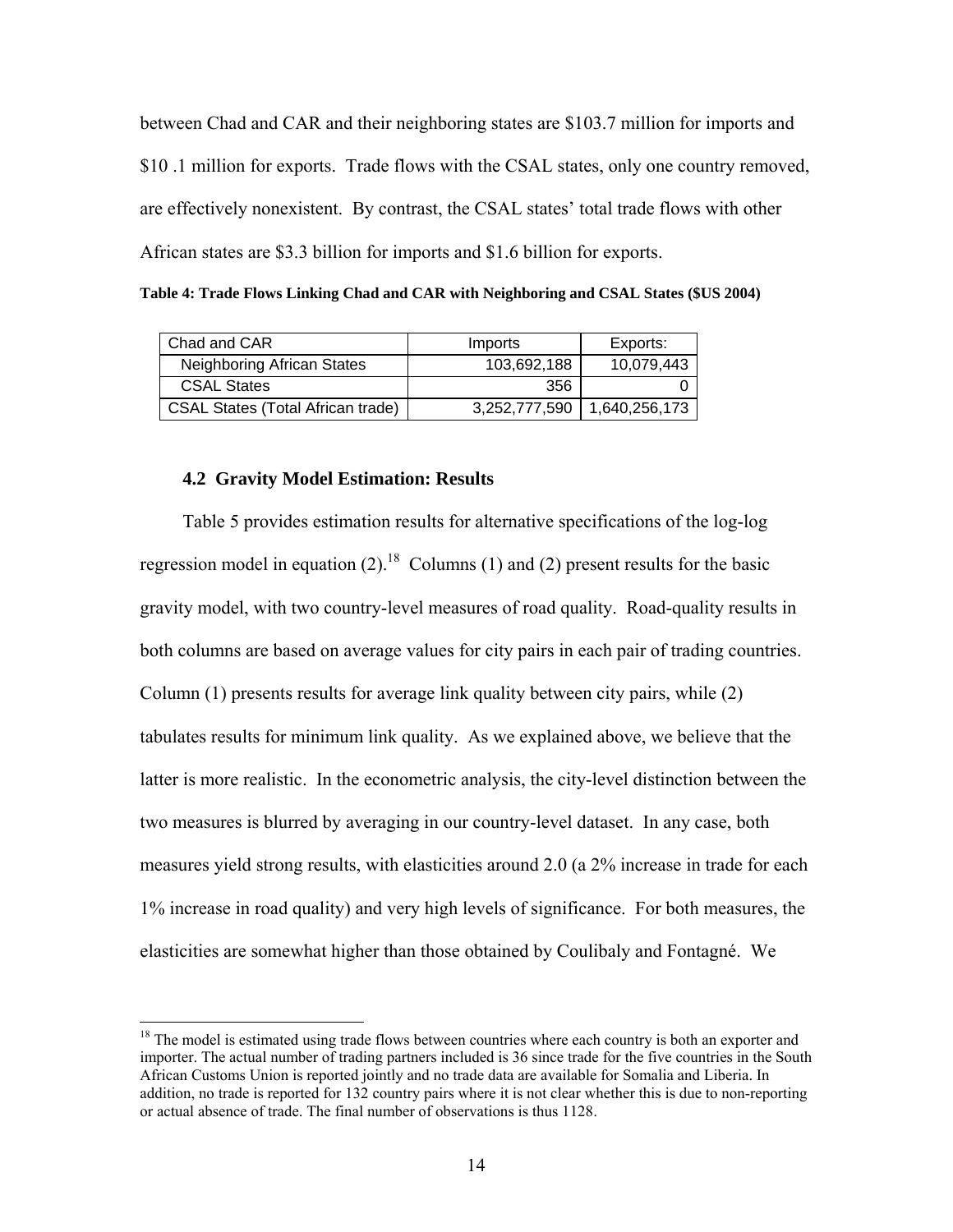present results for minimum link quality in the other columns of Table (5), but average link quality retains a large elasticity and high significance in the same specifications.

We obtain very strong results for exporter GDP, importer GDP and road network distance. The GDP elasticities are both in the upper range for the previous studies summarized in Table 1, and both have very high significance levels. Road distance is also highly significant, with the expected sign and elasticities that are somewhat larger than previous estimates for West Africa and Latin America.<sup>19</sup>

Columns (3) and (4) augment the gravity model with controls for six regional trade agreements that are identified in Table 5 and Appendix Table A7. Three of these agreements – WAEMU (West Africa), CEMAC (Central Africa) and EAC (East Africa) – are among contiguous states with very long-standing monetary and trade relationships.<sup>20</sup> The other three – ECOWAS, SADC and COMESA – are broader and looser aggregates that overlap somewhat with the first three agreements.<sup>21</sup> Our results suggest that the close-knit agreements have had a major impact on trade, ceteris paribus. The highly-significant dummy-variable results for WAEMU and CEMAC, in the range 2.3 – 3.4, suggest trade volumes 10-30 times higher than expected volumes without the agreements. The estimated parameter for EAC is equally large, although it is only

 $\overline{a}$ 

<sup>&</sup>lt;sup>19</sup> Although we have considered panel estimation, we have chosen cross-section estimation for several reasons. First, as we have previously noted, frequent missing values in the data force us to use a 4-year average, even for the cross-section work. At best, we could estimate a pseudo-panel regression with an equivalent average for a previous period in the 1990's. Even if we adopted this approach, we would confront intractable problems with our road quality index. The cross-country index in Table 2 follows a sensible pattern but, as we have noted, World Development Indicator statistics on percent paved roads exhibit significant short-period fluctuations that seem very unlikely to reflect changes in actual road quality. In any case, we have no time-compatible measures for the CPIA index, which only exists for recent years. The objective of this exercise is to predict the effect of a hypothetical change in road quality which, given the measurement issues, could only enter a pseudo-panel regression as a fixed effect. The same is true for road distance. After considering all of these problems, we have decided against any attempt at panel estimation.

<sup>&</sup>lt;sup>20</sup> We cannot test the effect of the South African Customs Union (SACU – Botswana, Lesotho, Namibia, South Africa, Swaziland)) because the relevant inter-country observations are missing in the data.<br><sup>21</sup> Appendix Table A7 lists member countries of WAEMU, CEMAC, EAC, ECOWAS, COMESA and SADC.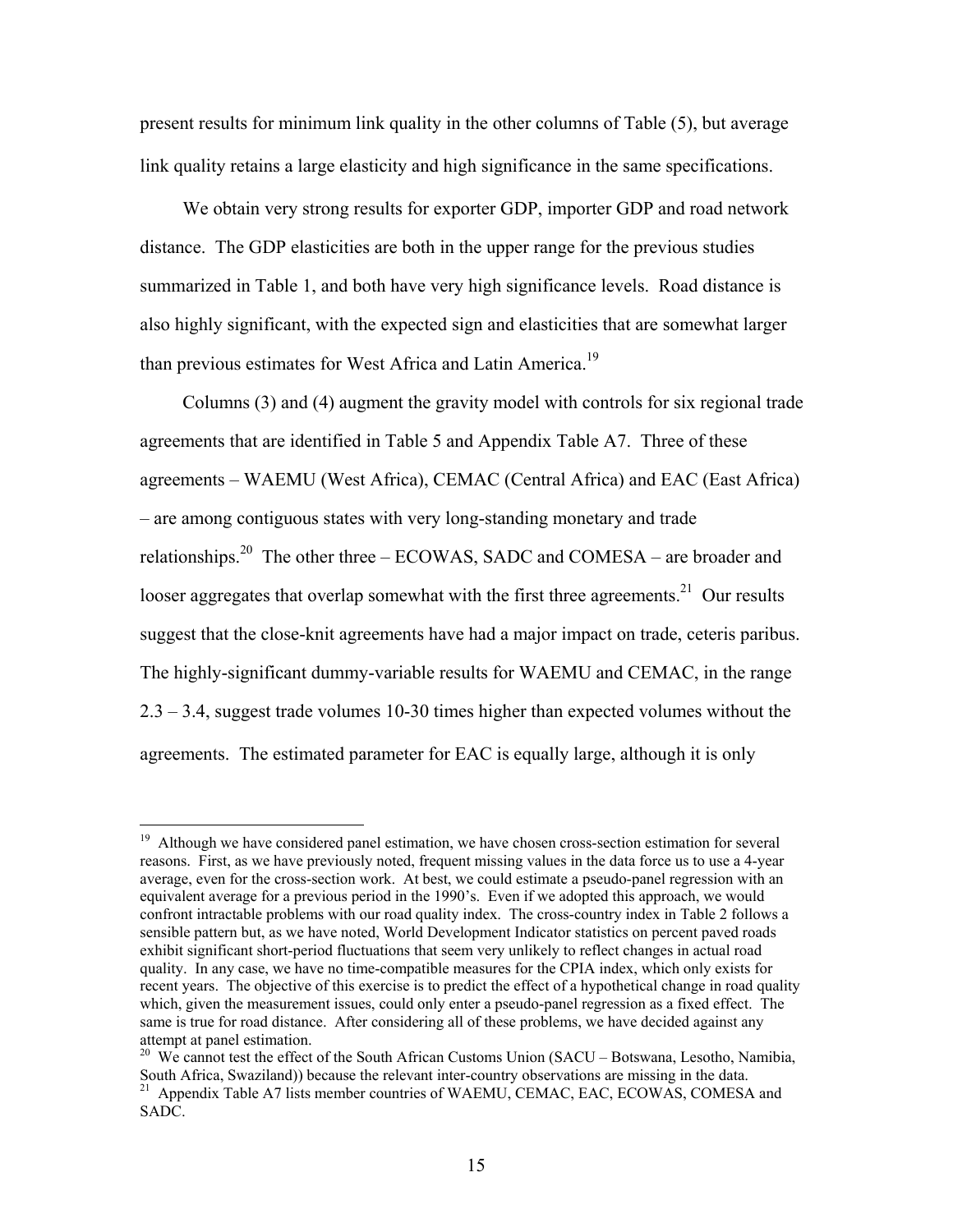## **Table 5: Gravity Model Regressions for Sub-Saharan Africa: Paired Trading Countries**

|                               | (1)          | (2)          | (3)                    | (4)          | (5)          |
|-------------------------------|--------------|--------------|------------------------|--------------|--------------|
| Log Exporter GDP              | 1.563        | 1.656        | 1.710                  | 1.706        | 1.709        |
|                               | $(12.38)$ ** | $(13.54)$ ** | $(13.92)$ **           | $(13.97)$ ** | $(14.04)$ ** |
| Log Importer GDP              | 1.295        | 1.386        | 1.434                  | 1.433        | 1.435        |
|                               | $(10.26)$ ** | $(11.23)$ ** | $(11.62)$ **           | $(11.64)$ ** | $(11.69)$ ** |
| Log Avg. Road Quality         | 1.984        |              |                        |              |              |
|                               | $(4.78)$ **  |              |                        |              |              |
| Log Min. Road Quality         |              | 1.872        | 2.067                  | 1.991        | 1.932        |
|                               |              | $(7.79)$ **  | $(7.99)$ **            | $(8.07)$ **  | $(8.09)$ **  |
| Log Road Distance             | $-3.836$     | $-2.531$     | $-2.308$               | $-2.048$     | $-2.096$     |
|                               | $(18.66)$ ** | $(9.60)$ **  | $(7.46)$ <sup>**</sup> | $(7.26)$ **  | $(7.55)$ **  |
| <b>Trade Agreement Member</b> |              |              |                        |              | 2.742        |
| [WAEMU,CEMAC,EAC]             |              |              |                        |              | $(4.63)$ **  |
| <b>WAEMU</b>                  |              |              | 2.532                  | 2.353        |              |
|                               |              |              | $(3.08)$ **            | $(3.28)$ **  |              |
| <b>CEMAC</b>                  |              |              | 2.887                  | 3.400        |              |
|                               |              |              | $(2.82)$ **            | $(3.41)$ **  |              |
| EAC                           |              |              | 3.324                  | 3.471        |              |
|                               |              |              | (1.62)                 | (1.70)       |              |
| <b>ECOWAS</b>                 |              |              | $-0.766$               |              |              |
| <b>SADC</b>                   |              |              | (1.18)<br>0.235        |              |              |
|                               |              |              | (0.36)                 |              |              |
| <b>COMESA</b>                 |              |              | $-1.495$               |              |              |
|                               |              |              | $(3.02)$ **            |              |              |
| Constant                      | $-32.284$    | $-44.482$    | -48.982                | $-51.153$    | $-50.776$    |
|                               | $(7.28)$ **  | $(9.44)$ **  | $(9.79)$ **            | $(10.45)$ ** | $(10.44)$ ** |
| Observations                  | 1128         | 1128         | 1128                   | 1128         | 1128         |
| R-squared                     | 0.36         | 0.38         | 0.39                   | 0.39         | 0.39         |

Absolute value of t statistics in parentheses \* significant at 5%; \*\* significant at 1%

Regional Trade Agreements (Country Membership in Appendix Table A7)

| WAEMU<br>CEMAC.<br>EAC.<br><b>COMESA</b><br><b>ECOWAS</b> | $=$<br>$=$<br>$=$ | West African Economic and Monetary Union<br>Economic and Monetary Community of Central Africa<br><b>East African Community</b><br>Common Market for Eastern and Southern Africa<br>Economic Community of West African States |
|-----------------------------------------------------------|-------------------|------------------------------------------------------------------------------------------------------------------------------------------------------------------------------------------------------------------------------|
| <b>SADC</b>                                               | $=$               | Southern African Development Community                                                                                                                                                                                       |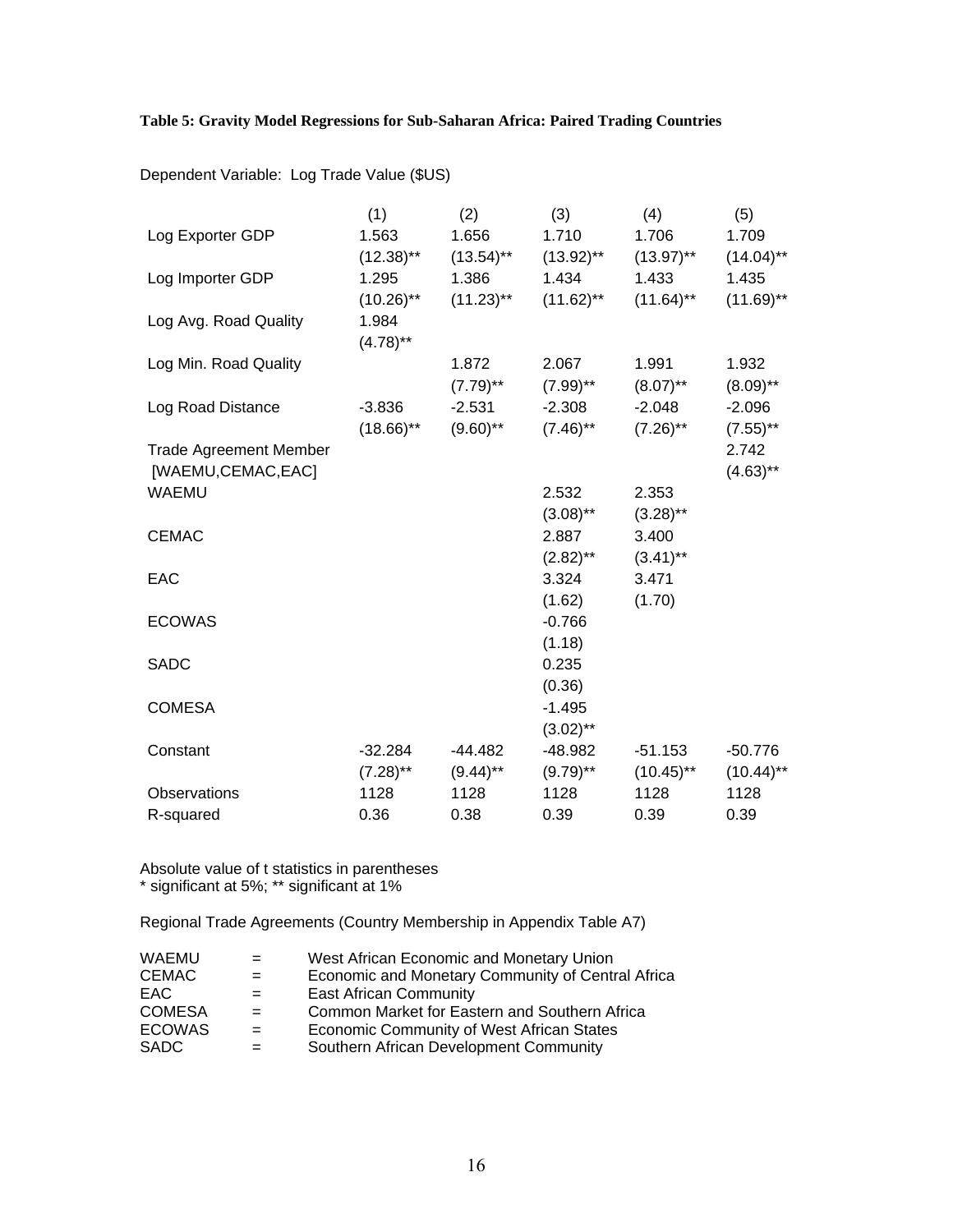marginally significant.<sup>22</sup> In contrast, none of the broader, more recent agreements has a positive, significant elasticity, and two – for ECOWAS and COMESA – have perverse signs.<sup>23</sup> For our baseline impact simulations, we use the results in column (5), which control for membership in the three strongest trade agreements.

## **4.3 Calibration of the Inter-City Gravity Model**

For each city pair in the network, gravity model estimation of trade flows requires four pieces of information: the economic scales of the two cities, the network distance between them, and the quality of the connecting roads. To proxy economic scale, we multiply the population of each city by national GDP per capita at purchasing power parity for 2001 (the most recent year for which comprehensive Sub-Saharan income data are available). We calculate inter-city distances in the network using our spatial network analysis model (see Figure 2), and index inter-city road quality using the minimum quality for transit countries. Then we use the parameter estimates from column (5), Table 5 to estimate trade volumes for  $3,403$  city pairs:<sup>24</sup>

$$
(4) \ \ \hat{T}_{ij} = K \frac{A_{ij}^{2.74} E_i^{1.71} M_j^{1.44} q_{ij}^{1.93}}{d_{ij}^{2.10}}
$$

where  $T_{ij}$  = Trade volume between exporter i and importer j  $K = A$  valuation constant

- $A_{ii}$  = Membership in WAEMU, CEMAC or EAC (1=exporter and importer both members of the same agreement)
- $E_i$  = Exporter economic scale
- $M_i$  = Importer economic scale

 $q_{ii}$  = Quality index for the road joining cities i and j

 $d_{ii}$  = Road distance between cities i and j

 $^{22}$  Formally, rejection of zero effect with only 90% confidence.

<sup>&</sup>lt;sup>23</sup> The negative, significant result for COMESA appears in the reported regression, which is based on minimum inter-city road quality. The result is still negative, but insignificant, in the corresponding regression that is based on average inter-city road quality.

 $24$  This involves 6,806 calculations, since each city plays two roles (exporter, importer) in each pair. Two sets of calculations are necessary because parameter estimates for importers and exporters are not identical. We exclude 6 countries from the analysis because data for trade and other variables are missing: Botswana, Lesotho, Namibia, Swaziland, Somalia and Liberia.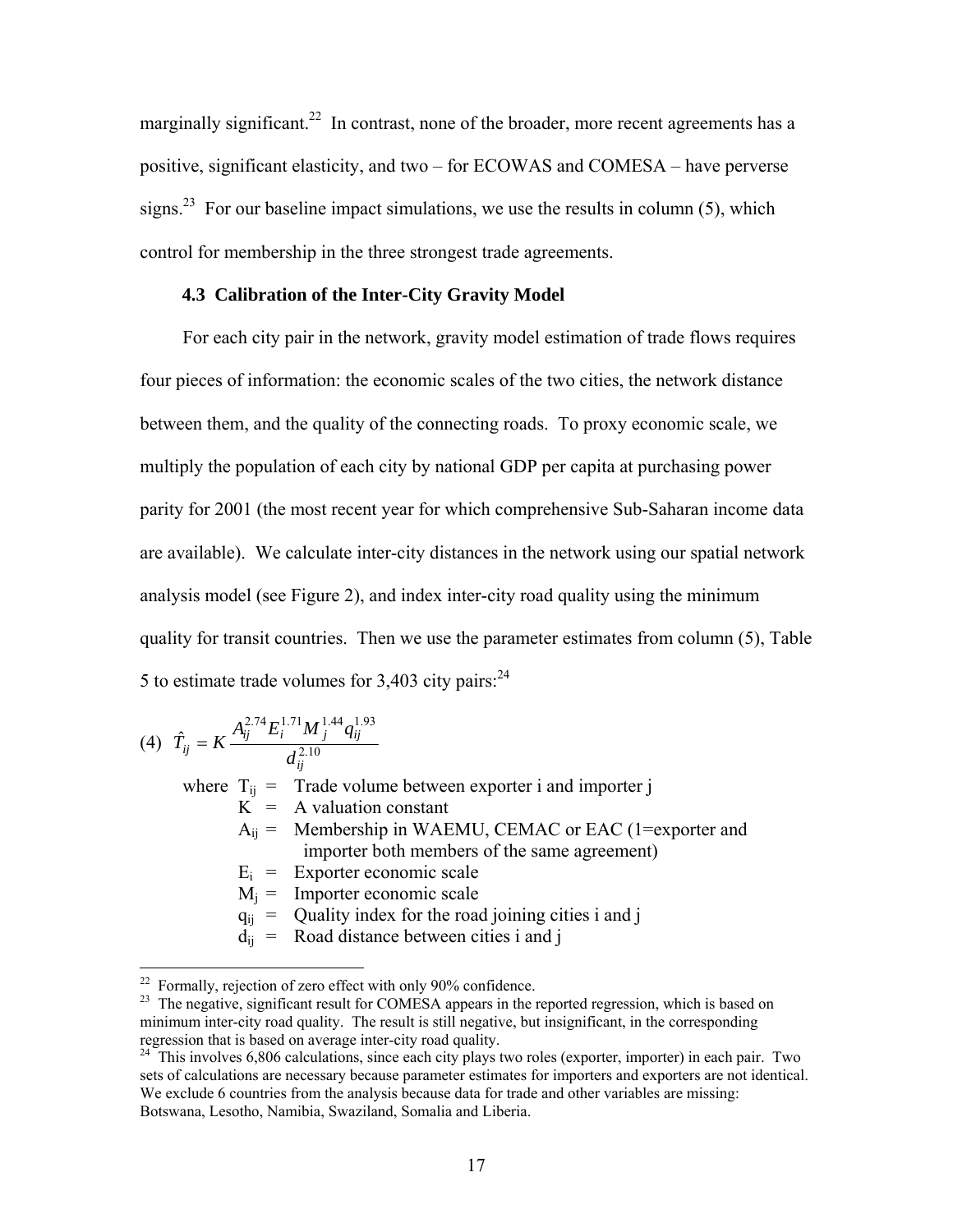Arbitrarily setting  $K=1$ , we use equation (4) to compute pre-upgrade trade flows as index numbers. We add all index numbers for cities in different countries, and divide the result into IMFDOT's total inter-country trade value. This produces a K-value for equation (4) that translates trade index numbers for city pairs into internally-consistent trade values.

We recognize that this K-value provides only an approximation, because neither our econometric results nor our inter-city trade simulations explicitly allow for modal alternatives (e.g., rail, ocean freight). Railroad connections are probably not important for the analysis, since they are sparse outside the Southern African Customs Union countries (whose inter-country trade is not captured by the IMFDOT data).<sup>25</sup> Within Sub-Saharan Africa, intra-regional sea freight is potentially more significant, although its importance is considered relatively minor by African transport experts whom we have consulted  $^{26}$ 

Exclusion of alternate modes has probably reduced the explanatory power of our regressions (our  $\mathbb{R}^2$  values are in the range .36 - .40). However, our estimated road quality and distance parameters do incorporate potential diversion to alternate modes, because our regressions are fitted to total trade data for partner countries. In summary, we believe that index-number translation via our K-value can provide useful insights about the potential value of road quality improvements between cities, countries and regions.

<sup>&</sup>lt;sup>25</sup> Most rail lines in Sub-Saharan Africa have been constructed to bring raw materials from the interior to the coast for export. This paper analyses interior trade among African states, so we believe that exclusion of rail lines is not a source of significant error. In the future, inclusion of rail traffic will become important if more inter-country rail lines develop outside of southern Africa.

<sup>&</sup>lt;sup>26</sup> We have consulted with the following experts, who are unanimous in attributing little importance to ocean transport among Sub-Saharan countries unless they are widely separated: Jan Hoffmann, Trade Facilitation Section, UNCTAD; Marc Juhel, Acting Sector Manager, Transport Unit, and Brad Julian, Port and Maritime Transport Specialist, Transport and Urban Development Department, World Bank; Simon Pitout, Manager, APM Terminals Africa regional office, Cape Town, South Africa.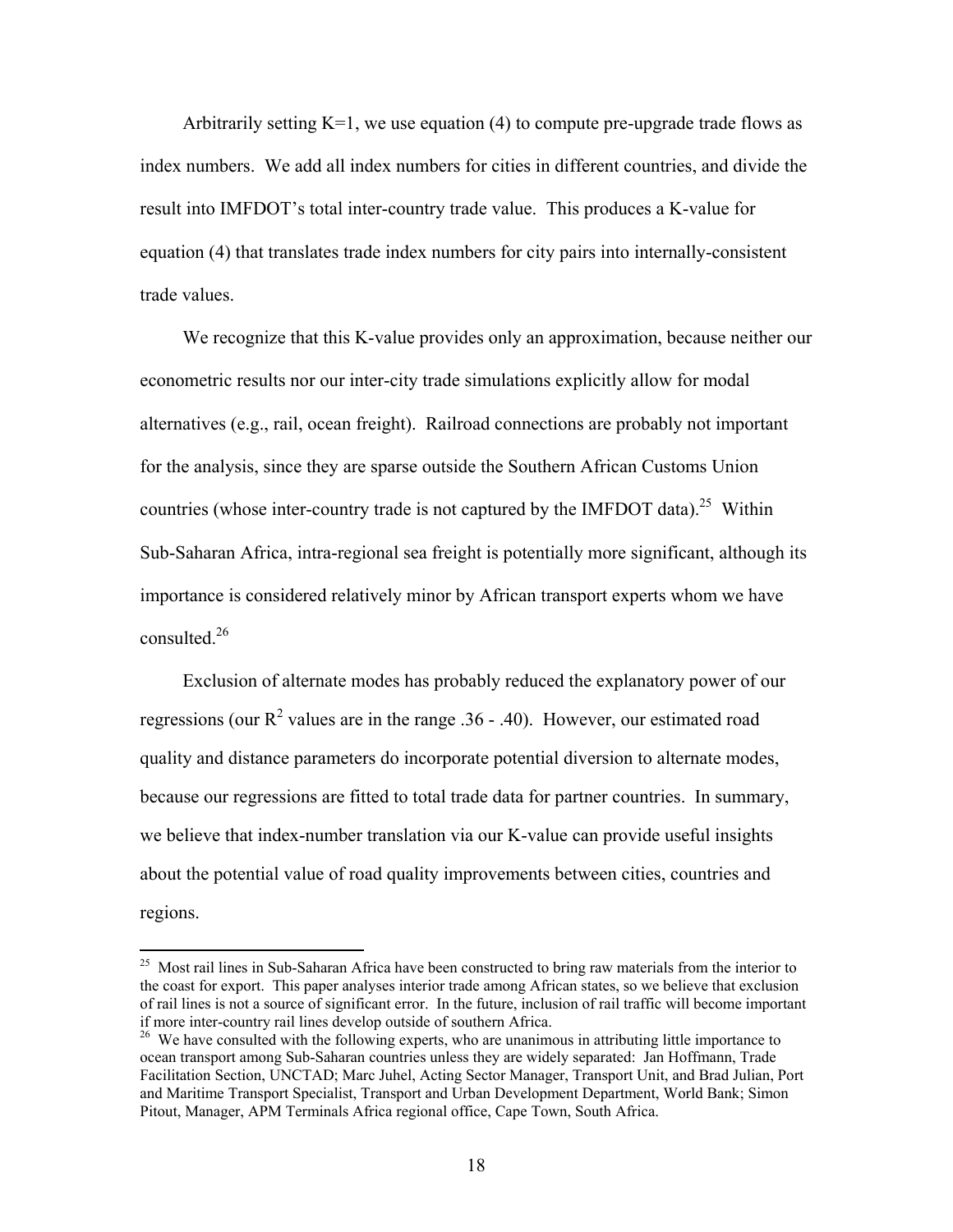#### **4.4 Road Network Upgrading and Trade Expansion**

We simulate road network improvement by increasing all link quality indices to a minimum level of 45, which lies between the current index values for Zimbabwe and The Gambia (Table 2). While this would represent a great improvement for many links, we believe that it is a feasible target (see the discussion of costs in Section 5).

## **Econometric Projection**

For Sub-Saharan Africa as a whole, we can use our econometric results to estimate the overall trade impact of road network upgrading. After estimating equation (5) in Table 5, we re-set all road quality indices to the minimum value of  $45<sup>27</sup>$  project the resulting logarithmic values for inter-country trade, transform the projections to exponentials, and calculate the sum of projections. Table 6 presents the results for current trade and projected trade after the network upgrade. We also include alternative projections, bounded by the projection standard error.

Total trade (as an annual average) in the IMFDOT data is \$US 10.1 billion for the period 2000-2003. After we upgrade all network links, projected trade increases by \$19.7 billion, to \$29.8 billion. Given the projection standard error, we compute low- and highrange projections as \$16.3 billion (an increase of \$6.2 billion) and \$55.4 billion (an increase of \$45.3 billion). In all cases, the projected impact of network upgrading is a large increase in overland trade in Sub-Saharan Africa.

#### **Table 6: Current and Projected Trade: Econometric Results (\$US Million)**

 $\overline{a}$ 

|       |             | ProjectedTrade |        | <b>Projected Trade</b> | <b>Projected Trade</b> |
|-------|-------------|----------------|--------|------------------------|------------------------|
|       | Avg. Trade, | After Upgrade  |        | After Upgrade          | After Upgrade          |
|       | 2000-03     | (Baseline)     | Change | $(-1$ Std. Error.)     | $(+ 1 Std. Error)$     |
| Total | 10.121      | 29.809         | 19.688 | 16.357                 | 55.463                 |

<sup>&</sup>lt;sup>27</sup> We retain the higher values for South Africa (100), Botswana (87.5) and Zimbabwe (50.0).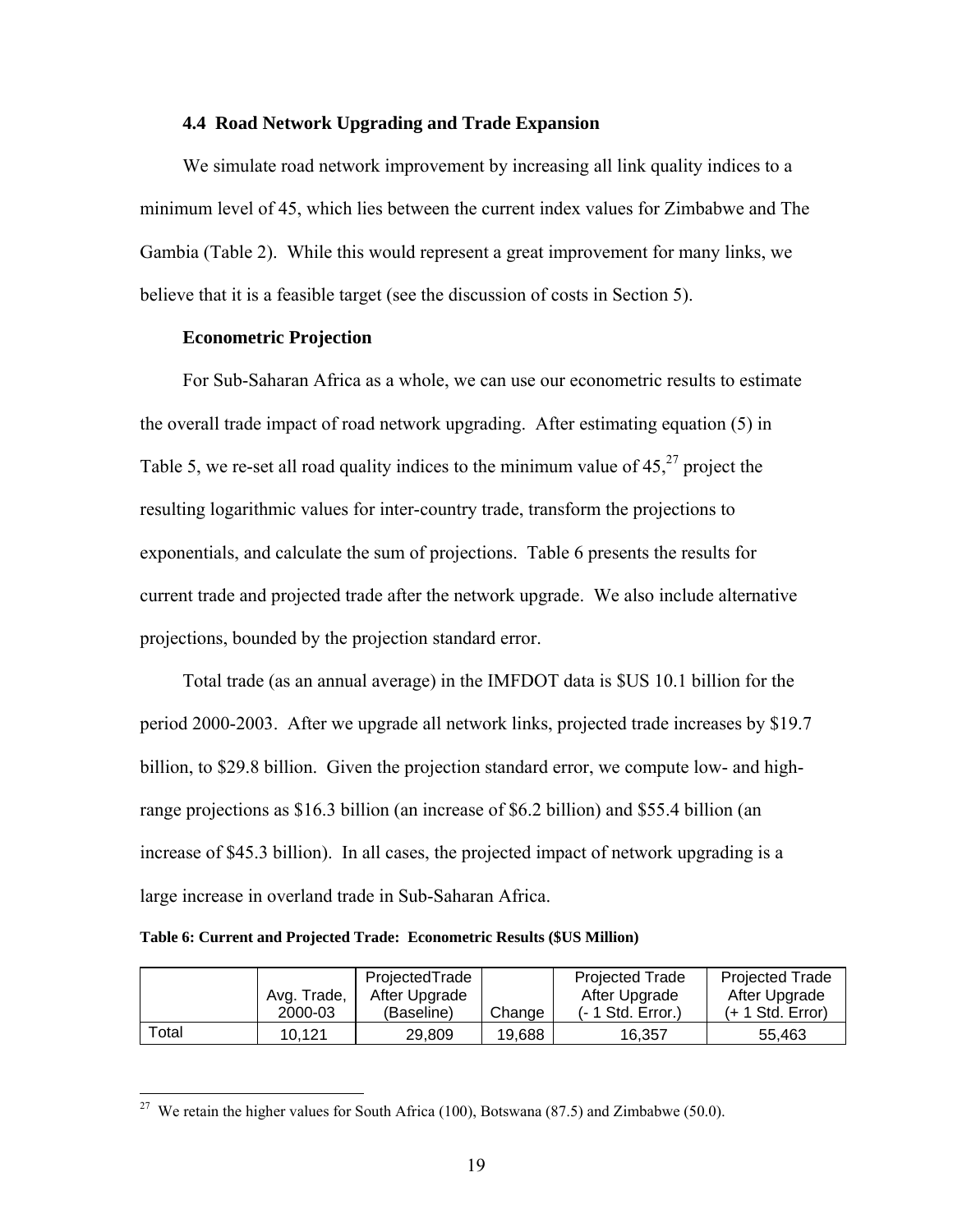## **Gravity Model Simulation**

For each city pair, we use equation (4) to predict trade before and after road network upgrading. We compute ex-ante values for city-to-city trade, aggregate to country-to-country totals, and standardize to intercountry value totals from the IMFDOT data. To compute ex-post values, we upgrade minimum road link quality to 45 (intermediate between Zimbabwe and The Gambia) for all city pairs, re-compute intercity and intercountry index values, and standardize to the projected intercountry value totals from our econometric analysis of the IMFDOT data.

Our comparative results for the current and upgraded networks provide estimates of trade expansion for 77 cities, 36 countries, and 5 regions (West, Central, East, Southern and South Africa<sup>28</sup>). Table 7 displays regional values for current trade, estimated values after network upgrading, and changes.<sup>29</sup> Total within-region trade grows by \$11.1 billion, with large gains in West Africa (\$4.5 billion), Central Africa (\$1.2 billion), and East Africa (\$5.4 billion). Total cross-region trade grows by \$8.6 billion, with \$1.6 billion attributable to expanded trade among West, Central and East Africa, \$5.3 billion to trade expansion between South Africa and West, Central and East Africa; \$224 million to expanded trade between Southern Africa and West, Central and East Africa; and \$1.4 billion to trade growth between Southern Africa and South Africa.

West: Benin, Burkina Faso, Chad, Cote d'Ivoire, The Gambia, Ghana, Guinea, Guinea-Bissau, Mali, Mauritania, Niger, Nigeria, Senegal, Sierra Leone, Togo

East: Djibouti, Eritrea, Ethiopia, Kenya, Malawi, Sudan, Tanzania, Uganda

South: South Africa

<sup>&</sup>lt;sup>28</sup> Data problems prevent inclusion of cities in Botswana, Lesotho, Namibia, Swaziland, Liberia and Somalia. The other countries are grouped into regions as follows:

Central: Angola, Burundi, Cameroon, Central African Republic, D.R. Congo, Gabon, Rep. Congo, Rwanda, Zambia

Southern: Mozambique, Zimbabwe

<sup>&</sup>lt;sup>29</sup> Trade volume within South Africa remains the same, because current road quality (100) is already greater than the upgrading target for other regions.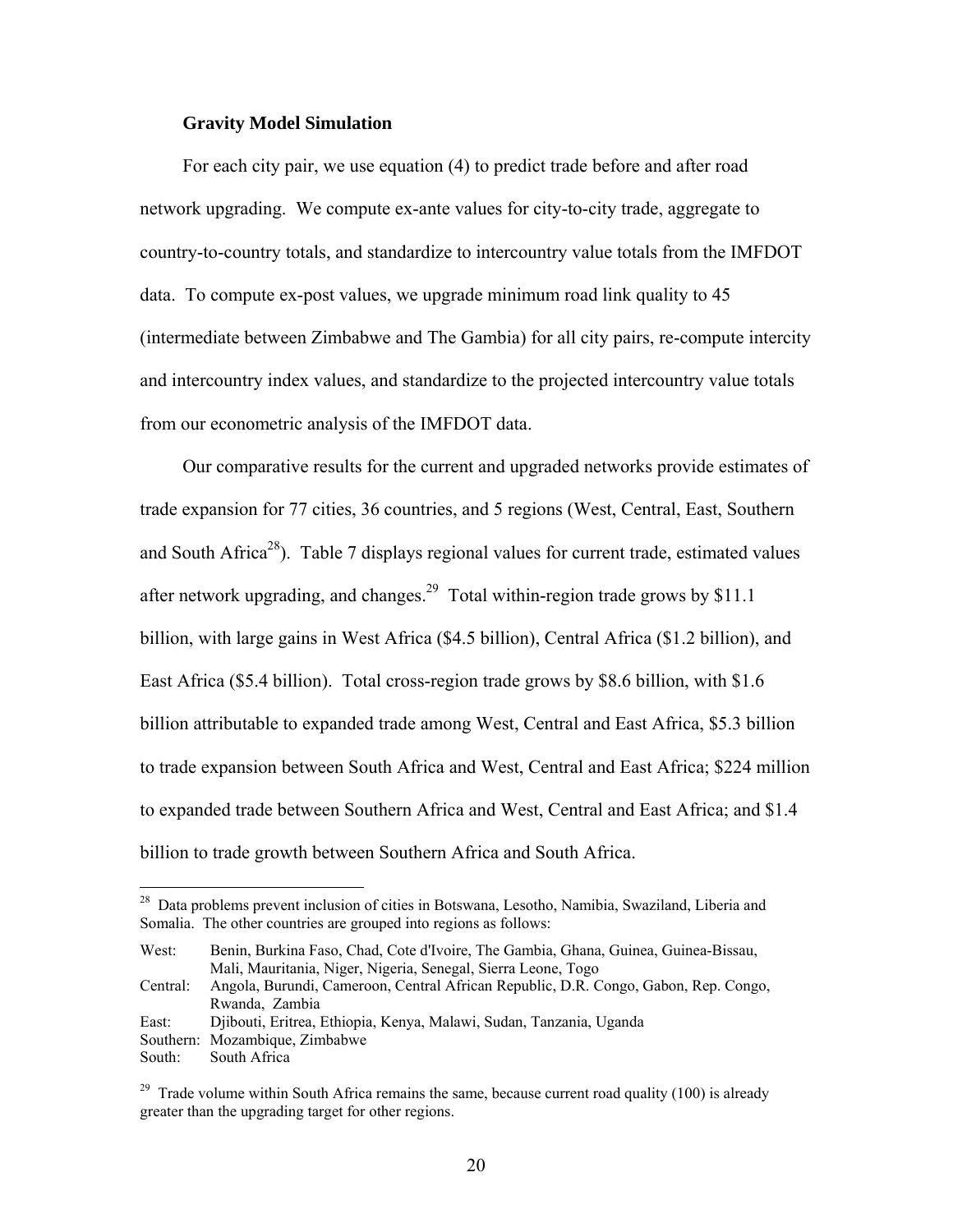Appendix Table A2 provides an impact assessment at the country level, sorted regionally by percent change. Current trade summarizes IMFDOT data for 2000-03; upgraded trade reflects the change attributable to road network improvement. In West and Central Africa, predicted trade growth is very rapid in several coastal states near Nigeria (Benin (436%), Togo (294%), Ghana (223%), Cameroon (264%)), as well as countries that have been largely isolated by bad roads (e.g. Chad (507%), Central African Rebublic (445%), Sudan (1,027%). The model predicts similar overland trade growth for Angola, Congo and Democratic Republic of Congo. However, their predicted growth rates in Table A2 are smaller because current export values are inflated by bulk minerals whose enclave production and export (by rail or ship) does not depend on road quality. In Southern Africa, road upgrading induces substantial trade expansion for Mozambique (168%) because of its proximity to the South African market. Predicted expansion for Zimbabwe (15%) is very modest because its road connections to most trading partners already meet the standard for Africa-wide network upgrading.

Appendix Table A3 presents results at the city level, sorted by region. Differences for cities in the same country reflect the differential impact of road quality improvements throughout the network. For example, trade growth in Nigeria varies from 850% for Maiduguri to 167% for Iwo.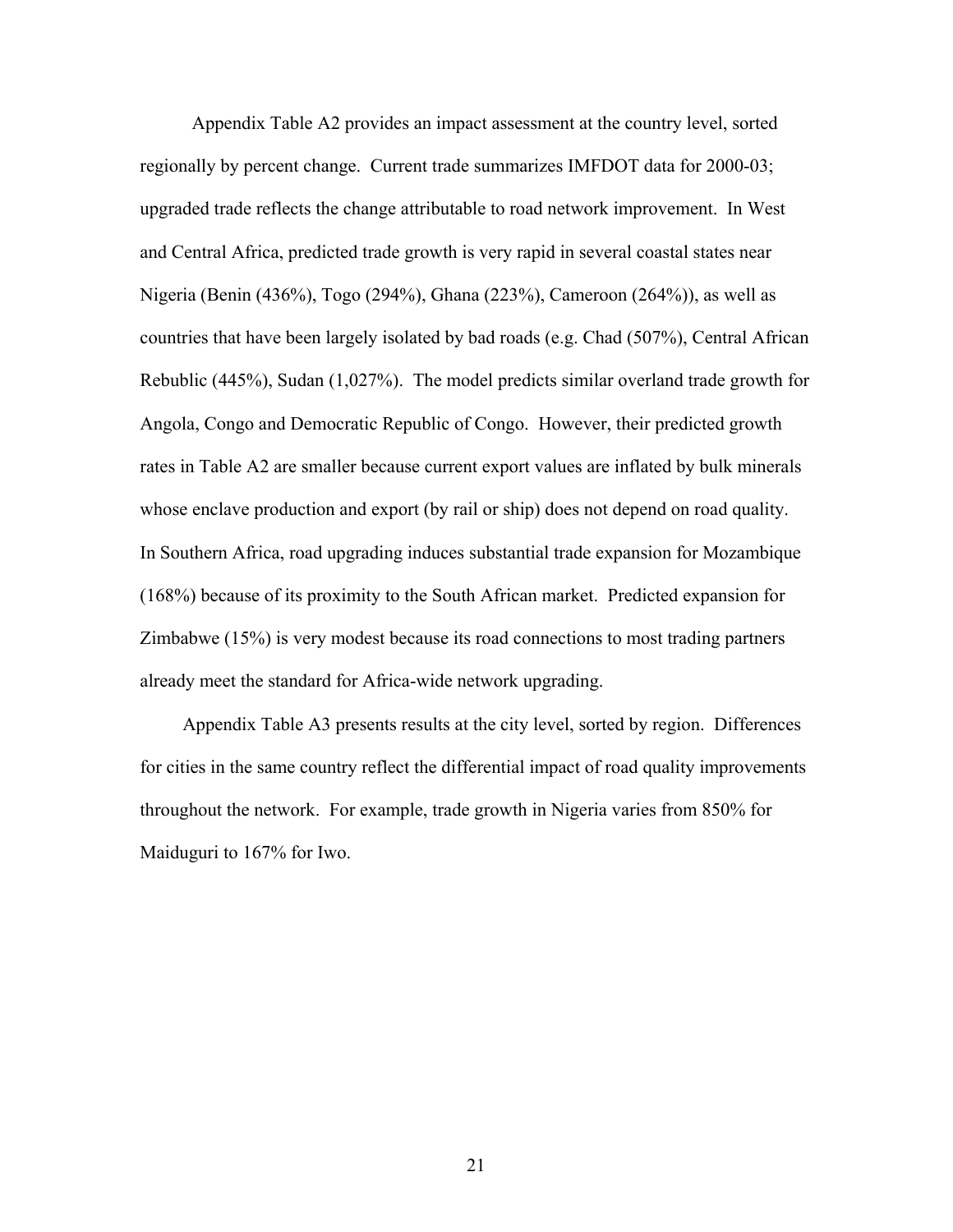|                            | Current        | Upgraded       |          |
|----------------------------|----------------|----------------|----------|
| <b>Regional Pair</b>       | <b>Network</b> | <b>Network</b> | Change   |
|                            | Trade          | Trade          |          |
| West<br>West               | 2,838.1        | 7,300.7        | 4,462.6  |
| West<br>Central            | 647.3          | 1,593.1        | 945.8    |
| West<br>East               | 23.1           | 437.6          | 414.5    |
| West<br>Southern           | 4.2            | 50.6           | 46.4     |
| West<br>South              | 870.4          | 2,301.4        | 1,431.0  |
| Central<br>Central         | 199.6          | 1,361.6        | 1,162.0  |
| Central<br>East            | 308.1          | 590.4          | 282.3    |
| Central<br>Southern        | 133.3          | 215.5          | 82.2     |
| South<br>Central           | 1,390.2        | 3,093.1        | 1,702.9  |
| East<br>East               | 724.0          | 6,169.8        | 5,445.8  |
| East<br>Southern           | 101.2          | 196.3          | 95.1     |
| East<br>South              | 871.3          | 3,010.3        | 2,139.0  |
| Southern<br>Southern       | 142.6          | 190.3          | 47.7     |
| Southern<br>South          | 1,867.9        | 3,298.4        | 1,430.5  |
| <b>Totals</b>              |                |                |          |
| <b>Within Regions</b>      | 3,904.3        | 15,022.4       | 11,118.1 |
| <b>Across Regions</b>      | 6,217.0        | 14,786.7       | 8,569.7  |
| Among West, Central,       |                |                |          |
| East Africa                | 978.5          | 2,621.1        | 1,642.6  |
| West, Central, East Africa |                |                |          |
| with South Africa          | 3,131.9        | 8,404.8        | 5,272.9  |
| West, Central, East Africa |                |                |          |
| with Southern Africa       | 238.7          | 462.4          | 223.7    |
| Southern Africa with       |                |                |          |
| South Africa               | 1,867.9        | 3,298.4        | 1,430.5  |
|                            |                |                |          |
| Total                      | 10,121.3       | 29,809.1       | 19,687.8 |

**Table 7: Estimated Interregional Trade Volume Effect of Road Network Upgrading (\$US Million)<sup>30</sup>**

## **4.5 Implications**

1

Our results highlight the importance of a network perspective in evaluating road investment opportunities in Sub-Saharan Africa. The overall implications are illustrated by Figure 3, which presents two types of information: country road-quality indices and network road links, size-graded to reflect frequency of use by the 3,403 minimumdistance routes in our analysis. Figure 3 shows that the minimum-distance routes joining

 $30$  By construction, as we have previously explained, total simulated trade prior to upgrading in Table 7 is the same as the calculated total for the IMFDOT data in Table 6. Total simulated trade in Table 7 after upgrading (\$29.8 billion) also matches the total econometric projection reported in Table 6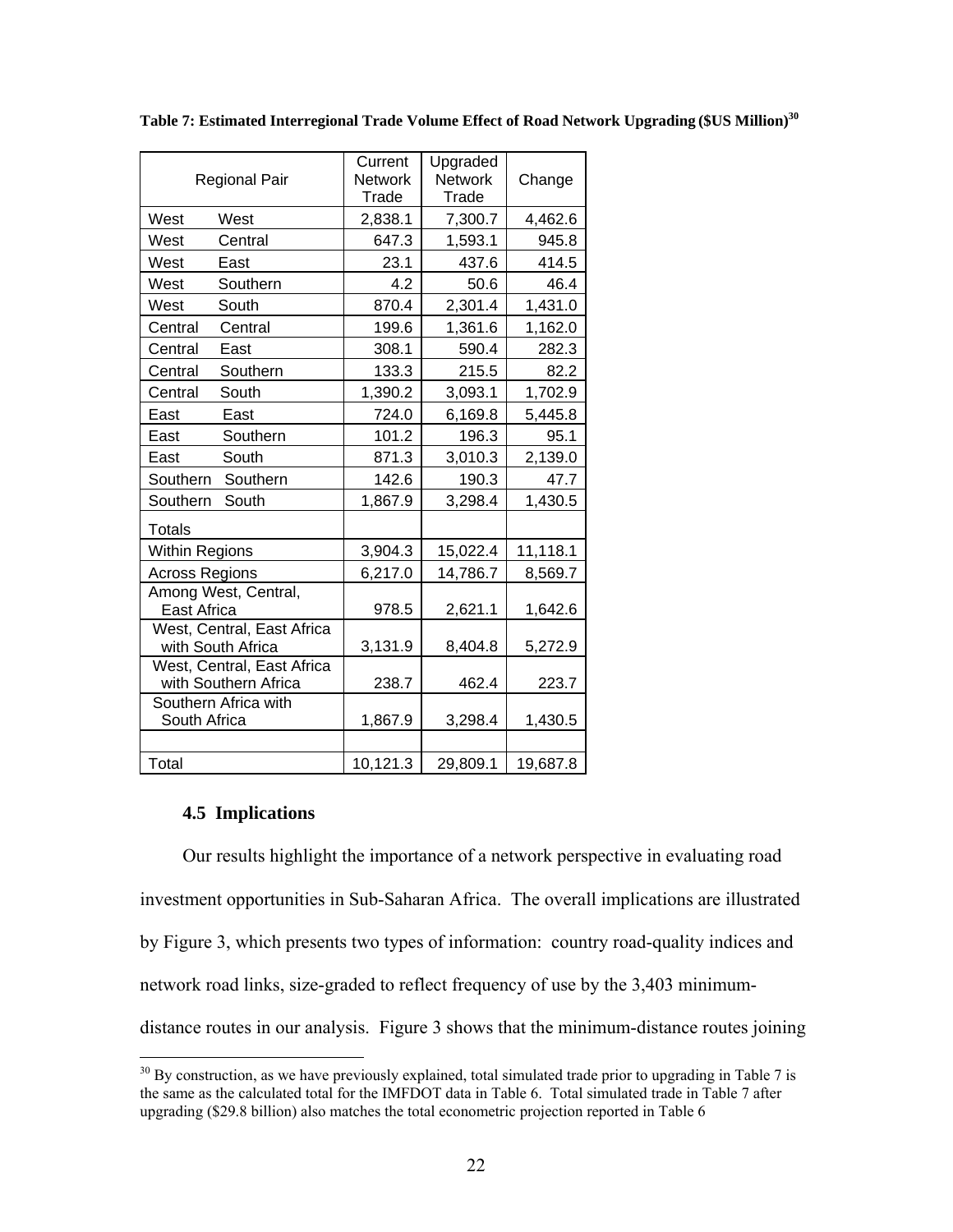West Africa to East, Southern and South Africa are divided between two corridors with low road transport quality indices (RQI see Table 2). The first passes through Cameroon (RQI 18.4), Gabon (19.2) , Congo (Rep.) (13.6), Congo (D.R.) (3.8) and Angola (15.8). The second passes through the four countries with the lowest road quality indices in Africa: Chad (1.8), Congo D.R. (3.8), Central African Republic (4.4) and Tanzania (6.2). The result for this route is a low-level equilibrium trap. Interregional traffic is negligible because the roads in these countries are so poor. At the same time, poverty in the areas traversed by the roads is increased by their isolation. Under these conditions, our results suggest that network upgrading, including simultaneous improvement of road links in all four countries, would promote a very large expansion of local and interregional trade. Local improvements in one or two countries will not overcome the low-level trap, because risk-averse shippers will continue to judge the weakest link in assessing the profitability of interregional shipments.

A useful illustration is provided by estimated traffic volume in the Democratic Republic of Congo and, more specifically, on the road from Kisangani, in the northeast D.R. of Congo, to Bangui, Central African Republic. At present, road conditions are so poor that estimated traffic is very small; cost-benefit analysis based on local traffic counts would probably not justify the use of scarce resources to upgrade this road.<sup>31</sup> From a continental perspective, however, the situation looks very different. Of the 3,403 city pairs in our analysis, minimum-distance routes for 655 pairs include the road from Bangui to Kisangani (see Figure 3). As the enlarged component of Figure 3 shows, this is part of a link between West and Southern Africa in our configuration of the network.

<sup>&</sup>lt;sup>31</sup> Salopek (2005) characterizes the roads of the northeast Congo D.R. as follows: "What words can be uttered about these roads? Clogged with mud, strangled by bush, reduced in many cases to absurd footpaths … The roads are no longer roads." (p. 84)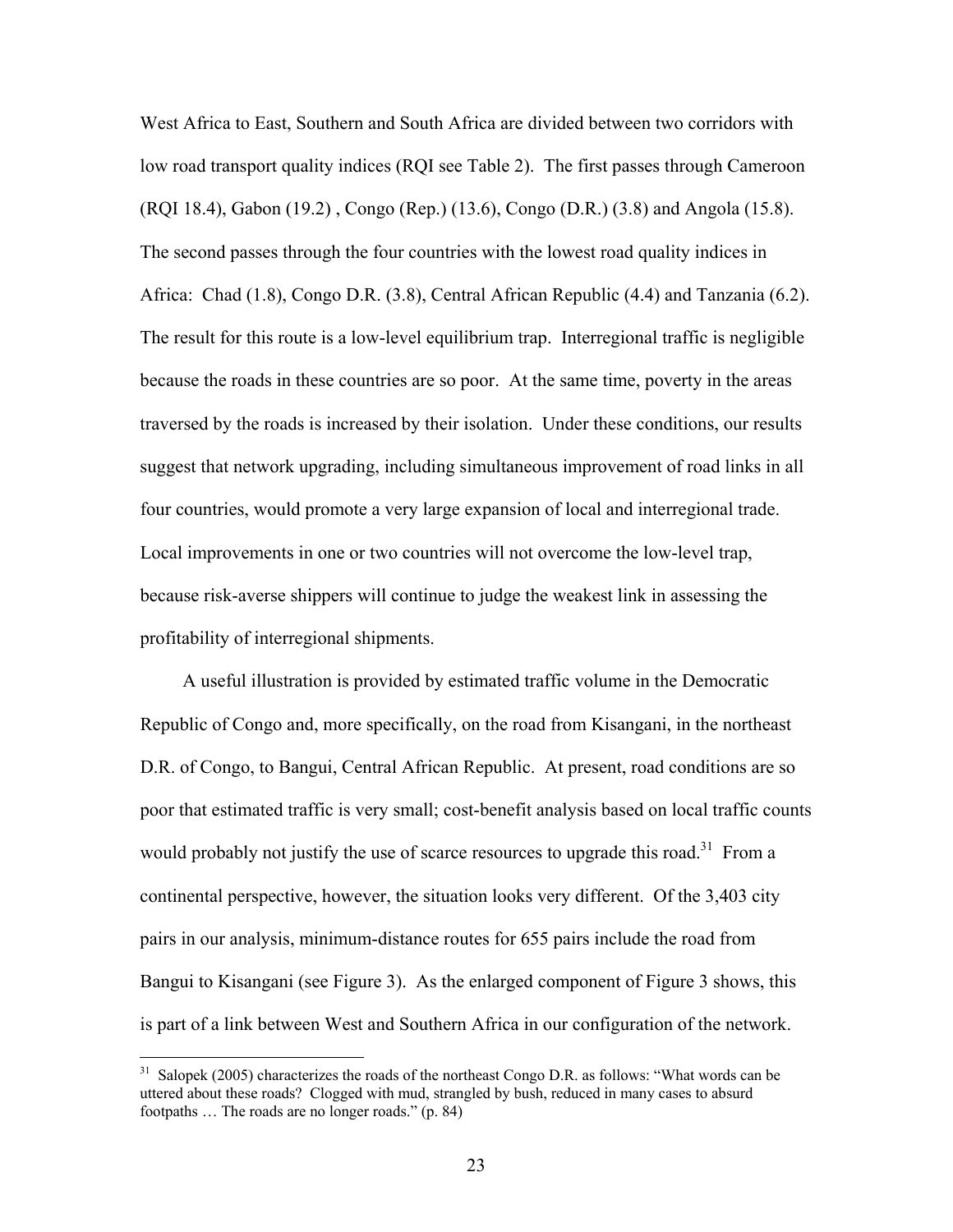After upgrading, the baseline gravity model estimates that goods traded via this route would expand from a current value of \$US 15.9 million to \$US 142 million: a 793% increase.





Figures 4 and 5 extend the results from one route to the entire network. Figure 4 displays estimated traffic volumes before upgrading, while Figure 5 displays percent changes in volume after upgrading. In Figure 4, the highest volumes are along the main western corridor (from Senegal to South Africa) and within southern Africa. Upgrading generates a striking pattern of continental change (Figure 5), with high volume growth rates in the interior regions of West, Central and East Africa, as well as along the main arteries that connect these regions. These high percentage changes in isolated regions of the interior may arguably have greater growth inducing and poverty reducing effects than larger volume changes in regions that are already well integrated.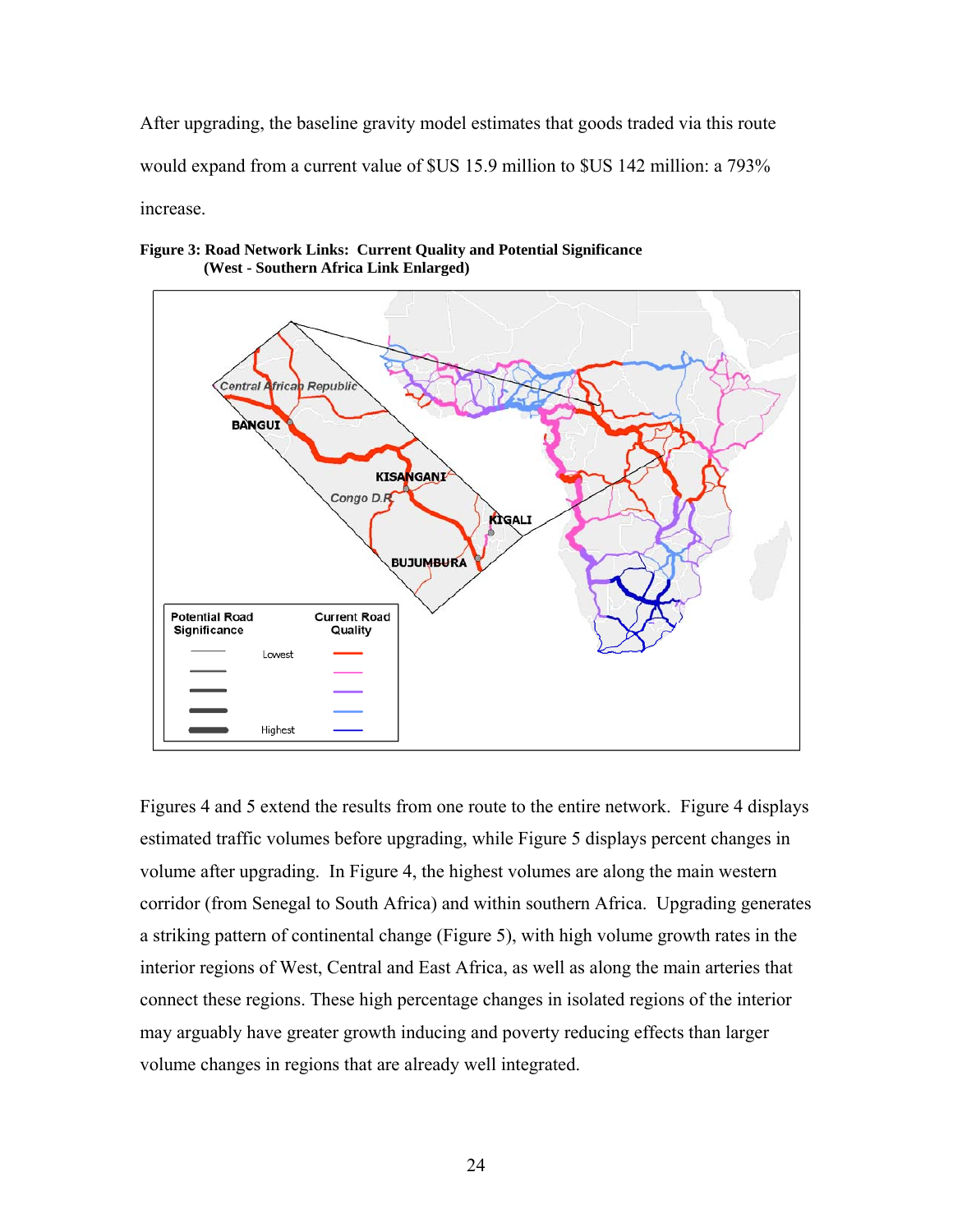

**Figure 4: Current Trade Estimates for the Network (\$US Million)** 

**Figure 5: Percent Changes in Trade after Road Upgrading** 

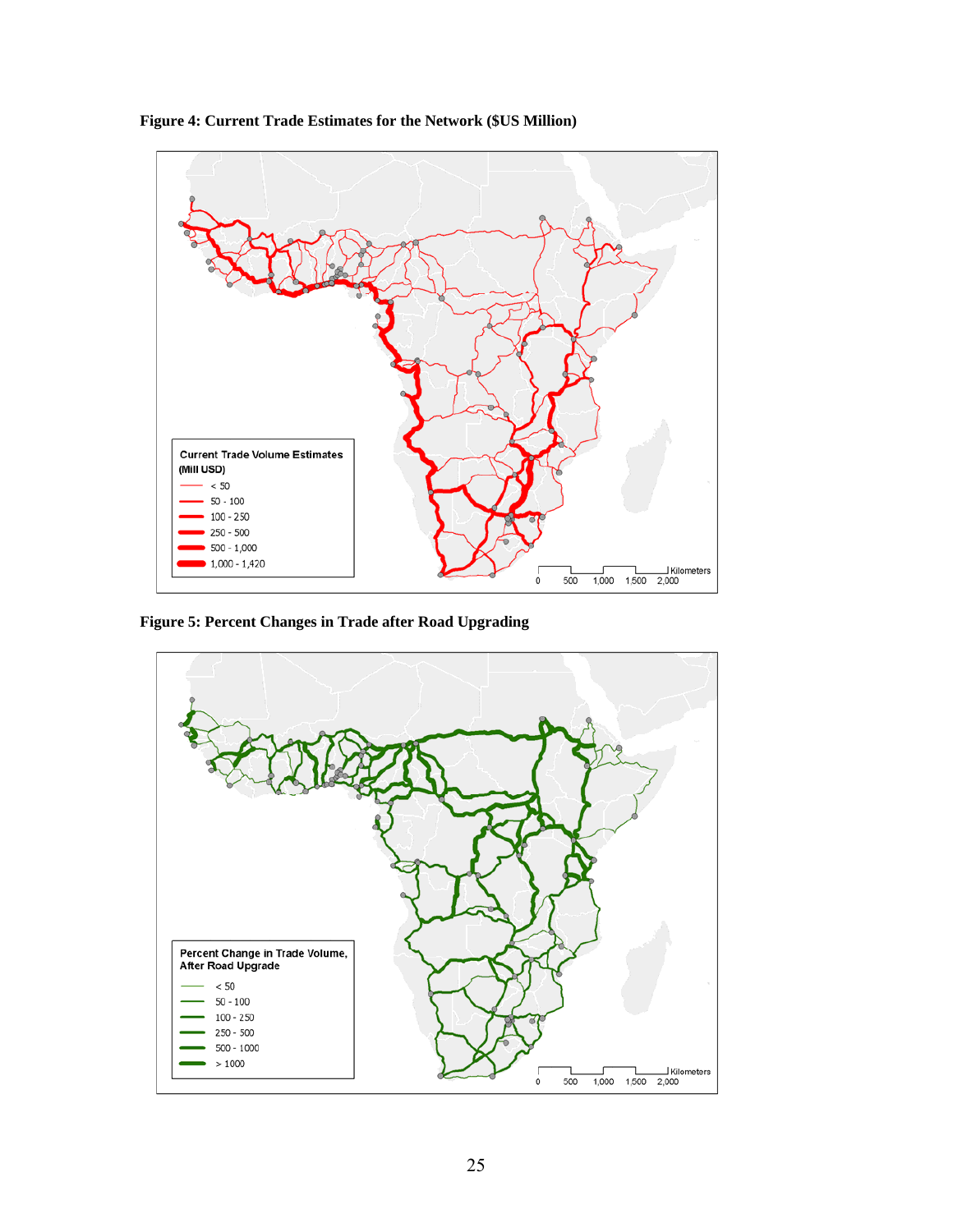Among all road links that form the Trans-African network, median traffic growth after upgrading is 182% at the median,  $447%$  at the 75<sup>th</sup> percentile, and 1,295% at the  $90<sup>th</sup>$  percentile.

### **5. Network Upgrading Cost**

1

We have used the World Bank's Road Cost Knowledge System (ROCKS) to estimate the costs of upgrading and maintaining the 83-city road network described in this paper.<sup>32</sup> Table 8 provides detailed information from ROCKS for 470 upgrading and maintenance projects in Sub-Saharan Africa.<sup>33</sup> Estimated unit costs (\$US/kilometer) vary widely by type, both within and across categories. For 170 upgrading projects, the median unit cost is approximately \$127,800 per kilometer (Table 9), but median cost by work type varies from \$55,000/km for asphalt mix resurfacing to over \$1 million/km for new highway construction. For 300 maintenance projects, with median unit cost of \$5,600 per kilometer, work types vary from \$500/km for grading to over \$20,000/km for surface treatment resurfacing. Table 10 provides information on the scale of the network to be upgraded and maintained. Its total length, calculated from the geographic database of road links, is 108,820 kilometers, with well-maintained, paved highways in South Africa accounting for 9,802 kilometers. West Africa has 32,248 km in the network, Central Africa 29,274, East Africa 24,146 and Southern Africa 13,350.

Sub-Saharan countries exhibit wide variations in institutional, economic, topographic and climatic factors that may have significant effects on the cost of road

<sup>&</sup>lt;sup>32</sup> The ROCKS website address is  $\frac{http://www.worldbank.org/transport/roads/rd_tools/rocks_main.htm}{\text{African countries in the ROCKS road project cost database include:}}$  West Africa: Chad, Ghana, Guinea, Mali, Nigeria, Sierra Leone Central Africa: Zambia East Africa: Madagascar, Malawi, Tanzania, Uganda Southern Africa: Botswana, Zimbabwe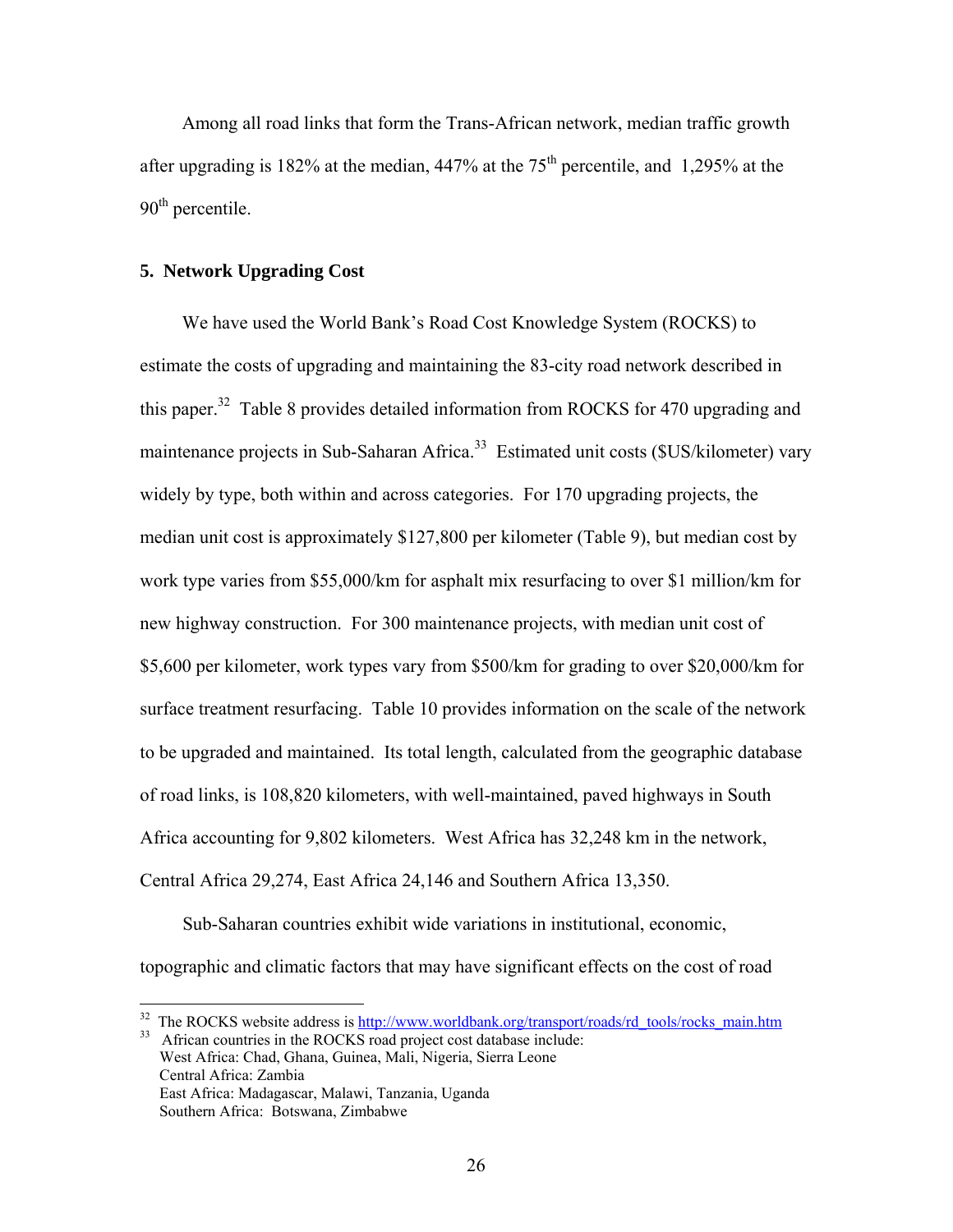upgrading and maintenance. To provide the best feasible estimate of network improvement costs by area, we need to tailor our unit cost estimates to local conditions as closely as possible. We focus at the country level in this paper, since the ROCKS data and information on road cost determinants are currently available at that level.

**Table 8: Unit Cost Statistics, World Bank Road Projects in Sub-Saharan Africa (\$'000/km)** 

|                                                 |             |                | Percentiles |       |         |         |         |
|-------------------------------------------------|-------------|----------------|-------------|-------|---------|---------|---------|
| Work Type                                       | Class       | #              | 10          | 25    | 50      | 75      | 90      |
| Grading                                         | Maintenance | 3              | 0.2         | 0.2   | 0.5     | 0.9     | 0.9     |
| <b>Routine Maintenance</b>                      | Maintenance | 22             | 0.6         | 1.7   | 2.0     | 3.0     | 3.5     |
| Unsealed Preventive Maintenance                 | Maintenance | 98             | 2.8         | 3.3   | 4.3     | 5.1     | 5.7     |
| <b>Bituminous Pavement Preventive Treatment</b> | Maintenance | 39             | 2.3         | 3.3   | 5.0     | 7.7     | 18.8    |
| <b>Gravel Resurfacing</b>                       | Maintenance | 112            | 3.9         | 7.1   | 10.1    | 17.4    | 37.9    |
| Surface Treatment Resurfacing                   | Maintenance | 26             | 13.0        | 18.4  | 20.3    | 32.2    | 38.5    |
| Asphalt Mix Resurfacing                         | Upgrading   | 27             | 22.7        | 39.2  | 54.7    | 70.4    | 95.1    |
| Reconstruction                                  | Upgrading   | 88             | 22.8        | 78.6  | 128.9   | 218.1   | 333.8   |
| Strengthening                                   | Upgrading   | 14             | 80.8        | 103.0 | 130.3   | 162.1   | 203.7   |
| <b>Partial Widening</b>                         | Upgrading   | 1              | 136.0       | 136.0 | 136.0   | 136.0   | 136.0   |
| Upgrading                                       | Upgrading   | 35             | 53.0        | 109.1 | 262.5   | 331.1   | 473.3   |
| New Two-Lane Highway                            | Upgrading   | $\overline{2}$ | 660.2       | 660.2 | 1,023.4 | 1,386.5 | 1,386.5 |
| Widening and Reconstruction                     | Upgrading   | 3              | 989.1       | 989.1 | 1,331.1 | 1,568.4 | 1,568.4 |
| Total                                           |             | 470            |             |       |         |         |         |

## **Table 9: Unit Cost Statistics by Activity Class (\$'000/km)**

| #                     |     | Percentiles |      |       |       |       |  |
|-----------------------|-----|-------------|------|-------|-------|-------|--|
| <b>Activity Class</b> |     | 10          | 25   | 50    | 75    | 90    |  |
| Maintenance           | 300 | 2.3         | 3.6  | 5.6   | 12.7  | 24.7  |  |
| Upgrading             | 170 | 24.0        | 57.7 | 127.8 | 243.8 | 391.6 |  |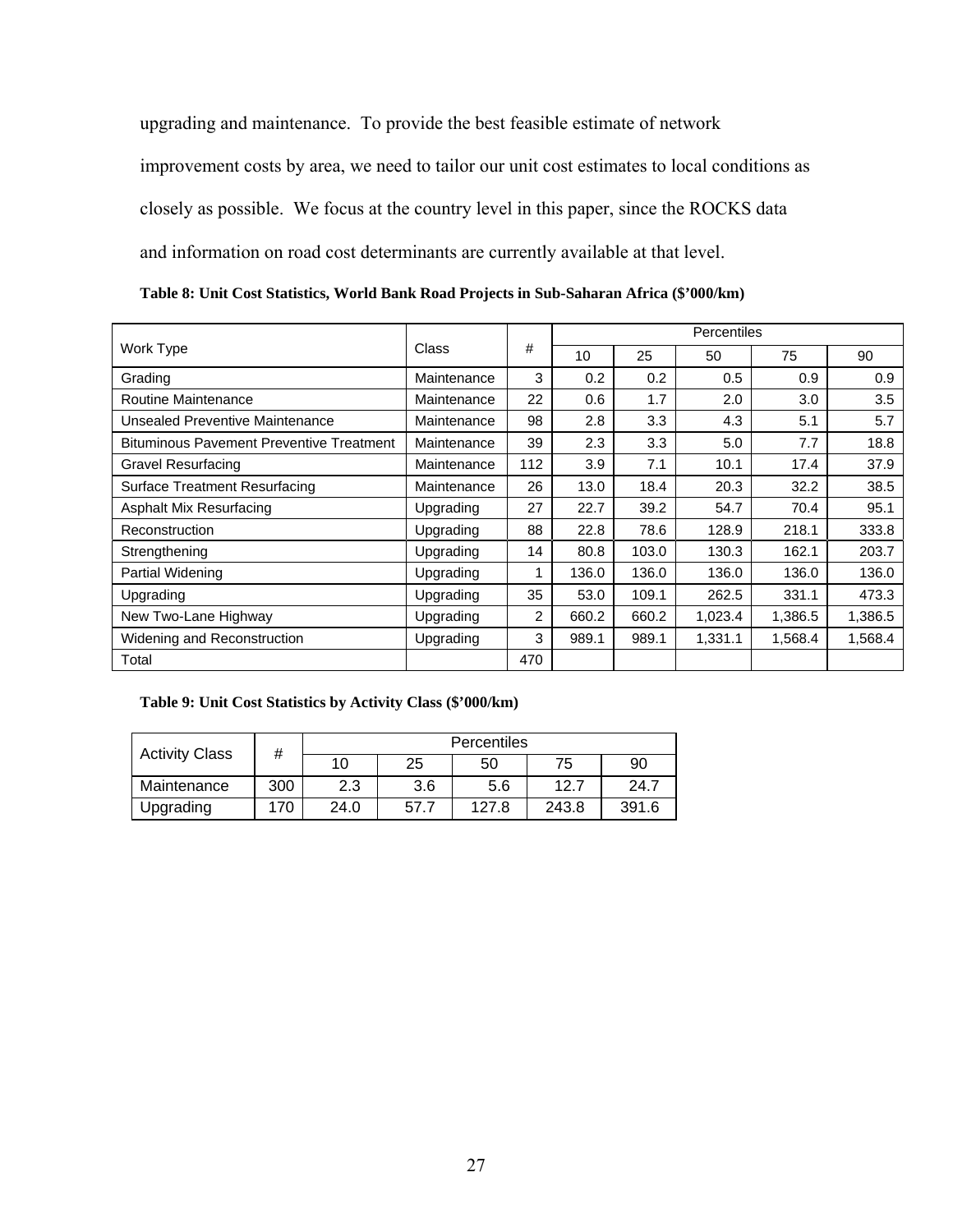#### **Table 10: Sub-Saharan Road Network Length by Region**

| Region   | <b>Network</b><br>Length<br>(km) |
|----------|----------------------------------|
| West     | 32,248                           |
| Central  | 29,274                           |
| East     | 24,146                           |
| Southern | 13,350                           |
| South    | 9,802                            |
| Total    | 108,820                          |

## **5.1 Cost Function Estimation: Specification and Data**

To assess inter-country variability in upgrading and maintenance costs, we fit the

following unit cost function to the ROCKS data for Sub-Saharan Africa:

(4) 
$$
\log C_{ij} = \beta_0 + \beta_1 \log R_i + \beta_2 P_i + \beta_3 \log Y_i + \beta_4 G_i + \sum_j \theta_j U_j + \sum_k \delta_k M_k + \varepsilon_{ij}
$$

where  $C_{ij}$  = Unit cost of project-type j in country i  $R_i$  = Rainfall intensity around the road network of country i

- $P_i$  = Percent of roads in country i that are paved
- $Y_i$  = Income per capita in country i
- $G_i$  = Governance quality in country i
- $U_i$  = Upgrading Widening and Reconstruction Reconstruction New 2-Lane Highway Strengthening Partial Widening Asphalt Mix Resurfacing  $M_k$  = Gravel Resurfacing Surface Treatment Resurfacing Bituminous Pavement Preventive Treatment Unsealed Preventive Treatment Routine Maintenance Grading

Roads are more expensive to build and maintain in high-rainfall areas, ceteris

paribus. Many countries in Sub-Saharan Africa are large and climatically diverse, so national average rainfall provides a very crude approximation to conditions in specific areas. We believe that rainfall in the areas traversed by our network links provides a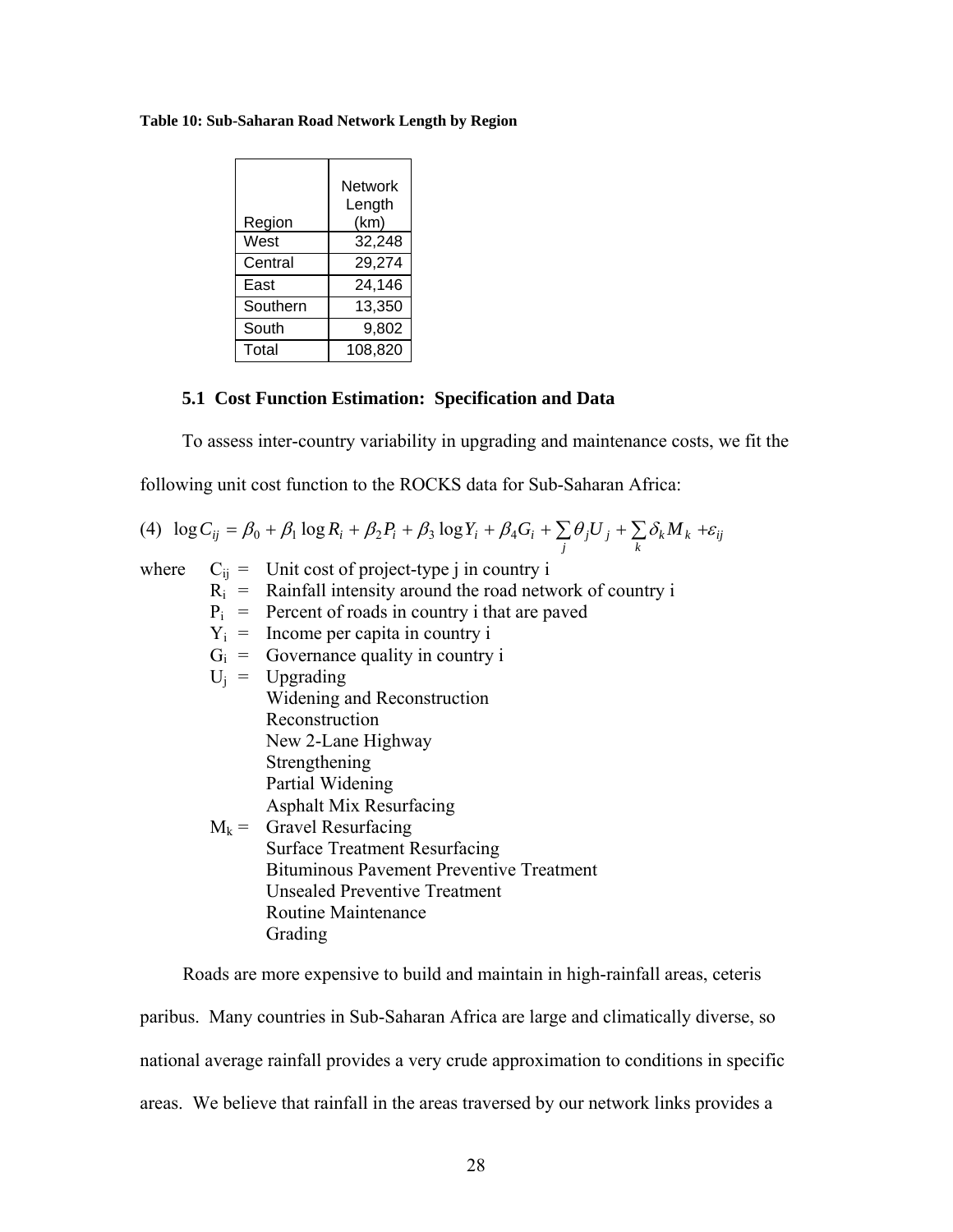closer approximation, since they are primary roads connecting the major cities of each country with each other, and with the major cities of other countries. Not all World Bank projects have focused on primary roads, but it seems reasonable to assume that most of them have, in light of generally-poor road conditions and the scarcity of resources for improvement. Accordingly, we use GIS to overlay the road network with an African rainfall map and compute rainfall intensity (average mm. of rainfall on days that it rains<sup>34</sup>) for the area surrounding each link in the network. Then we compute country mean rainfall as the weighted mean of link-specific means, where the weights are proportional to link distances.

We hypothesize that incremental upgrading and maintenance costs are lower for countries where current road conditions are relatively good. We proxy this factor using countries' percent of roads that are paved from the World Bank's World Development Indicators. The available data are spotty and exhibit significant variability from year to year, so we have chosen a conservative approach: From the WDI estimates of percent paved for the period 1997-2002 (the latest year available), we use the minimum value as our estimate. We use percent paved rather than log percent paved because the former is already scale-invariant.

African road projects are labor-intensive, so local wages should be a significant determinant of upgrading and maintenance costs. To proxy relative wages, we use mean GDP per capita (in \$US) at purchasing power parity for the period 2000-2003, from the World Bank's World Development Indicators. To control for possible effects of governance quality (including corruption) on cost, we employ an index of transparency, accountability and corruption from the World Bank's 2004 database for Country Policy

 $\overline{a}$ 

<sup>&</sup>lt;sup>34</sup> This analysis is based on data from the Climatic Research Unit, University of East Anglia, UK.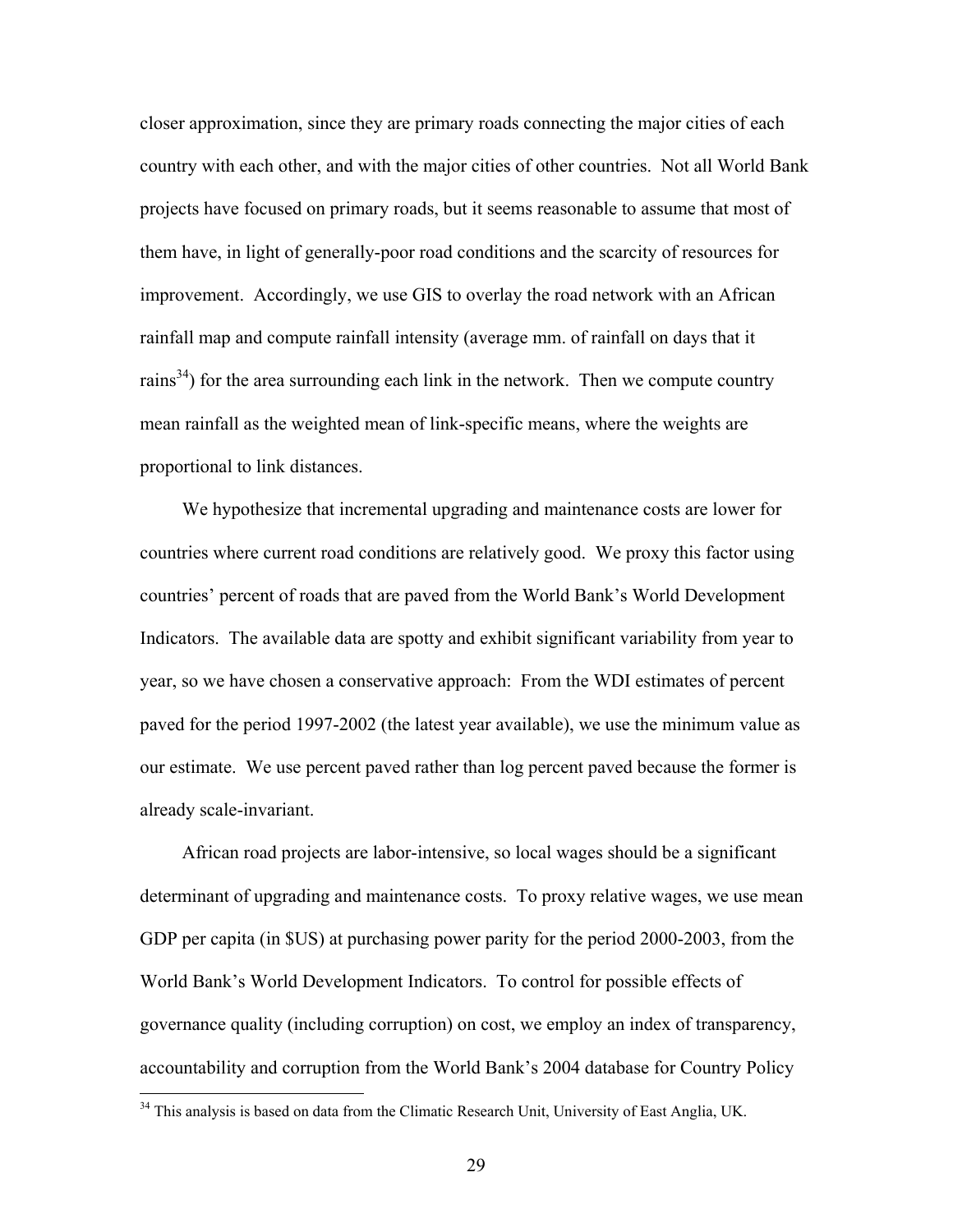and Institutional Assessments (CPIA). We employ the linear index in the reported regressions (Table 12); the log index gives the same (insignificant) result. We also introduce dummy variable controls for regions, to account for unobservable geographic factors, and for project types.

## **5.2 Cost Function Estimation: Results**

Table 12 presents estimation results for the unit cost model. We discuss the results in column (2), which excludes governance because the latter is insignificant in column (1). The estimated parameter for rainfall has the expected sign, is highly significant, and indicates an important impact: Estimated unit costs rise about 1.4% for each 1% increase in rainfall intensity. The estimated elasticity for income per capita, our wage proxy, is also large and highly significant. Our results suggest that a 1% increase in income per capita increases road improvement costs by 0.75%. Percent paved is also highly significant, with a decrease of about 0.05 in the log of unit cost for every unit increase in percent paved. Given the strength of these results, we would expect significant intercountry differences in unit improvement costs, because Sub-Saharan countries exhibit wide variation in rainfall intensity, percent of roads paved and income per capita. As Table 11 shows, rainfall intensity varies 3-fold, percent paved over 60-fold, and income per capita about 20-fold in the countries connected by the network.

| Table 11: Variations in Road Cost Determinants: Countries in Sub-Saharan Africa |  |
|---------------------------------------------------------------------------------|--|
|---------------------------------------------------------------------------------|--|

| Variable                              | Min | O1  | Median | Q3    | Max   |
|---------------------------------------|-----|-----|--------|-------|-------|
| Rainfall Intensity (mm./day)          | 6.2 | 7.9 | 10.6   | 13.5  | 18.9  |
| Percent of Roads Paved                | 0.8 | 8.3 | 12.3   | 20.0  | 60.0  |
| Income Per Capita<br>(\$US 2001, PPP) | 470 | 800 | 1,099  | 1,932 | 9.593 |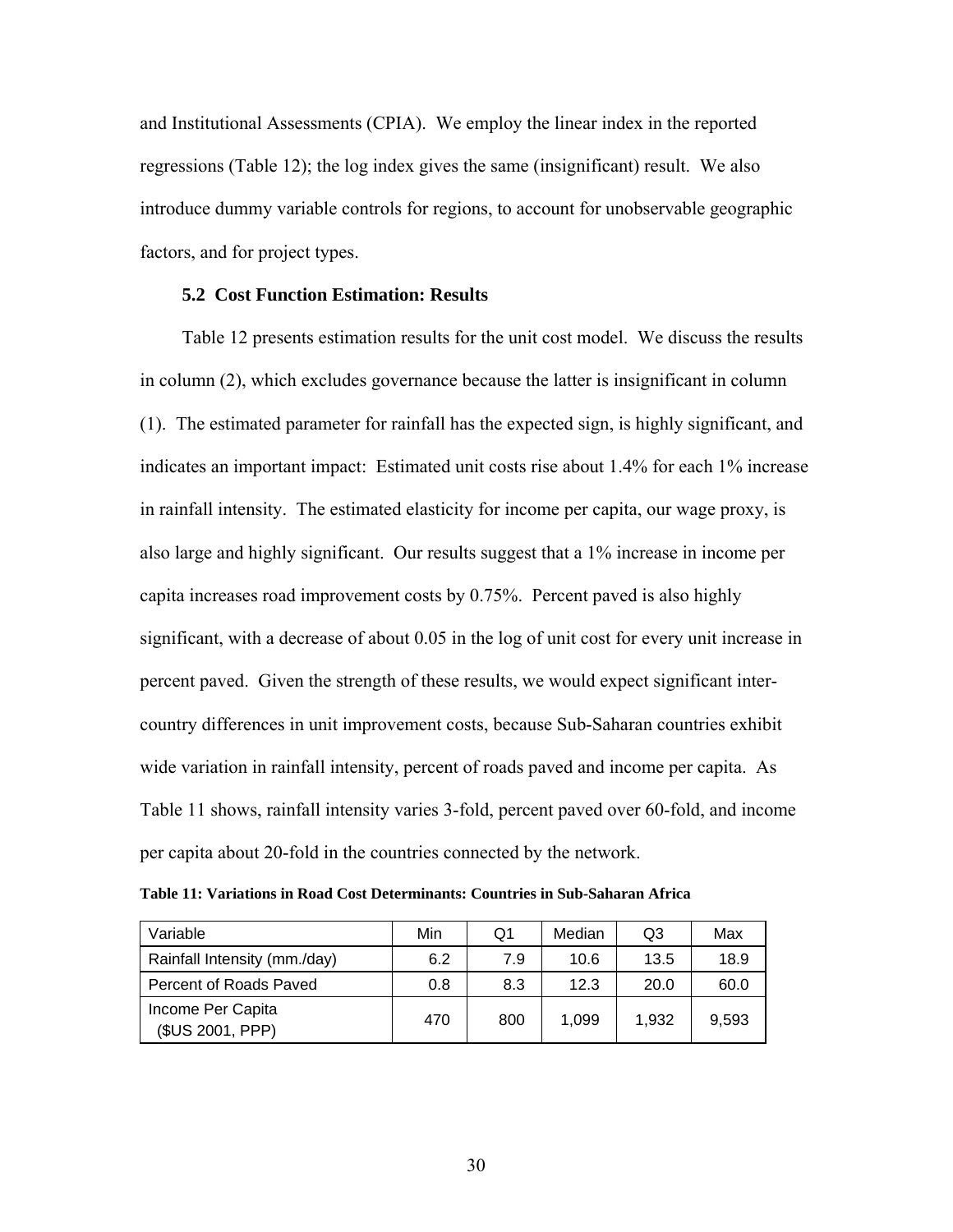Our results indicate a pronounced cost effect in West Africa (significantly lower unit costs than the other regions), and the same wide dispersion of unit costs by work type that we have already observed in Table 8. The results suggest that, once we control for country characteristics, unit costs for upgrading projects are significantly different only for two types: New two-lane highway construction and widening and reconstruction. On the other hand, unit costs remain highly differentiated for maintenance categories. As in Table 8, grading is lowest-cost in this category and surface treatment resurfacing highest-cost, ceteris paribus.

Using the results in Table 12 and our country database, we project benchmark unit cost estimates for each country in the network. We also subtract and add standard projection errors to the benchmark projections to obtain low- and high-range projections. We use country-specific measures for rainfall intensity, percent paved and income per capita. For work types, we use the same mix that characterizes the projects in the ROCKS database. We project unit costs for upgrading and maintenance separately. For upgrading, we use each relevant work type's share in 170 ROCKS upgrading projects as the multiplicative weight for its estimated dummy variable parameter in Table 12. For maintenance, we use each work type's share in 300 ROCKS maintenance projects as the multiplicative weight for its parameter.

 Complete unit cost results are included in Appendix Tables A4 (upgrading) and A5 (maintenance). We summarize the results by work category and region in Table 13, which indicates substantial regional variation in unit costs. For upgrading, the median unit cost is \$167,700/km; regional costs vary from \$135,000 /km to \$418,000/km. Within regions, there is also wide variation. The maintenance results replicate this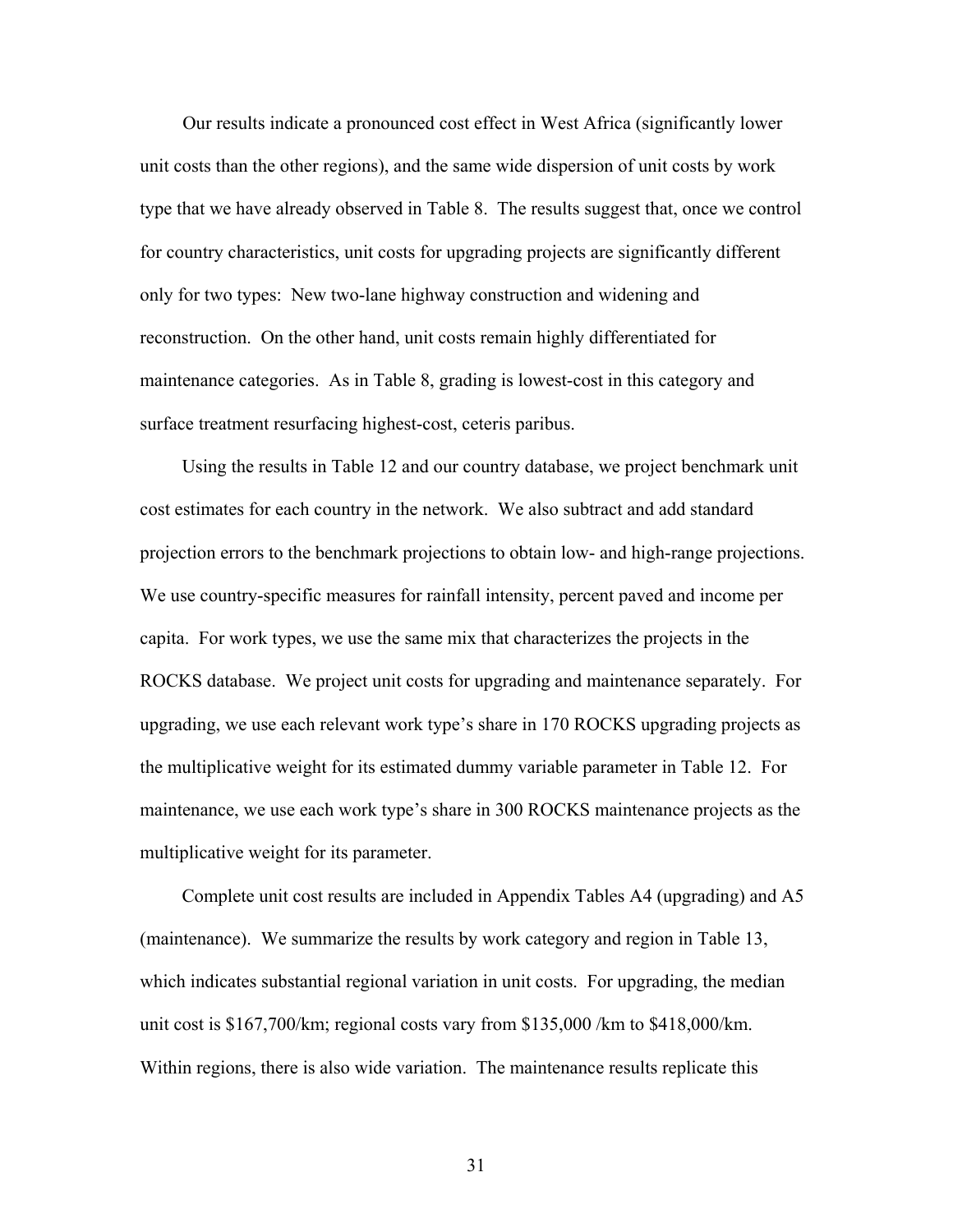## **Table 12: Determinants of Unit Costs for Road Upgrading and Maintenance**

Dependent Variable: Log Road Project Unit Cost (\$US/Km) from ROCKS

|                                                 | (1)                              | (2)                             |
|-------------------------------------------------|----------------------------------|---------------------------------|
| Log Mean Rainfall                               | 1.791<br>$(2.44)^*$              | 1.355<br>$(2.32)^{*}$           |
| Percent Paved                                   | $-0.038$<br>$(2.28)^*$           | $-0.046$<br>$(4.58)$ **         |
| Log Income Per Capita                           | 0.709<br>$(2.42)^*$              | 0.749<br>$(2.67)$ **            |
| Governance                                      | 0.309<br>(1.23)                  |                                 |
| <b>West Africa</b>                              | $-0.849$<br>(1.32)               | $-0.730$<br>$(6.24)$ **         |
| <b>Central Africa</b>                           | $-0.339$<br>(0.49)               |                                 |
| East Africa                                     | 0.139<br>(0.19)                  |                                 |
| <b>Upgrading Categories</b>                     |                                  |                                 |
| New 2-Lane Highway                              | 2.057<br>$(2.58)^*$              | 2.111<br>$(2.66)$ <sup>**</sup> |
| Widening and Reconstruction                     | 1.503                            | 1.416                           |
| Upgrading                                       | $(1.99)^*$<br>$-0.154$<br>(0.23) | (1.88)<br>$-0.118$<br>(0.18)    |
| Strengthening                                   | $-0.306$<br>(0.45)               | $-0.329$<br>(0.49)              |
| Reconstruction                                  | $-0.341$<br>(0.53)               | $-0.337$<br>(0.52)              |
| <b>Asphalt Resurfacing</b>                      | $-1.042$<br>(1.58)               | $-1.037$<br>(1.58)              |
| <b>Maintenance Categories</b>                   |                                  |                                 |
| <b>Surface Treatment Resurfacing</b>            | -1.892<br>$(2.87)$ **            | $-1.906$<br>$(2.89)$ **         |
| <b>Gravel Resurfacing</b>                       | -2.785<br>$(4.29)$ **            | $-2.782$<br>$(4.28)$ **         |
| <b>Bituminous Pavement Preventive Treatment</b> | $-3.278$<br>$(5.01)$ **          | $-3.281$<br>$(5.02)$ **         |
| <b>Unsealed Preventive Treatment</b>            | $-4.389$<br>$(6.71)$ **          | $-4.375$<br>$(6.69)$ **         |
| Routine Maintenance                             | -4.876<br>$(7.35)$ **            | $-4.877$<br>$(7.35)$ **         |
| Grading                                         | $-5.899$<br>$(7.81)$ **          | $-5.893$<br>$(7.80)$ **         |
| Constant                                        | 3.306<br>(0.94)                  | 4.989<br>(1.63)                 |
| Observations<br>R-squared                       | 465<br>0.86                      | 465<br>0.86                     |

Absolute value of t statistics in parentheses significant at 5%; \*\* significant at 1%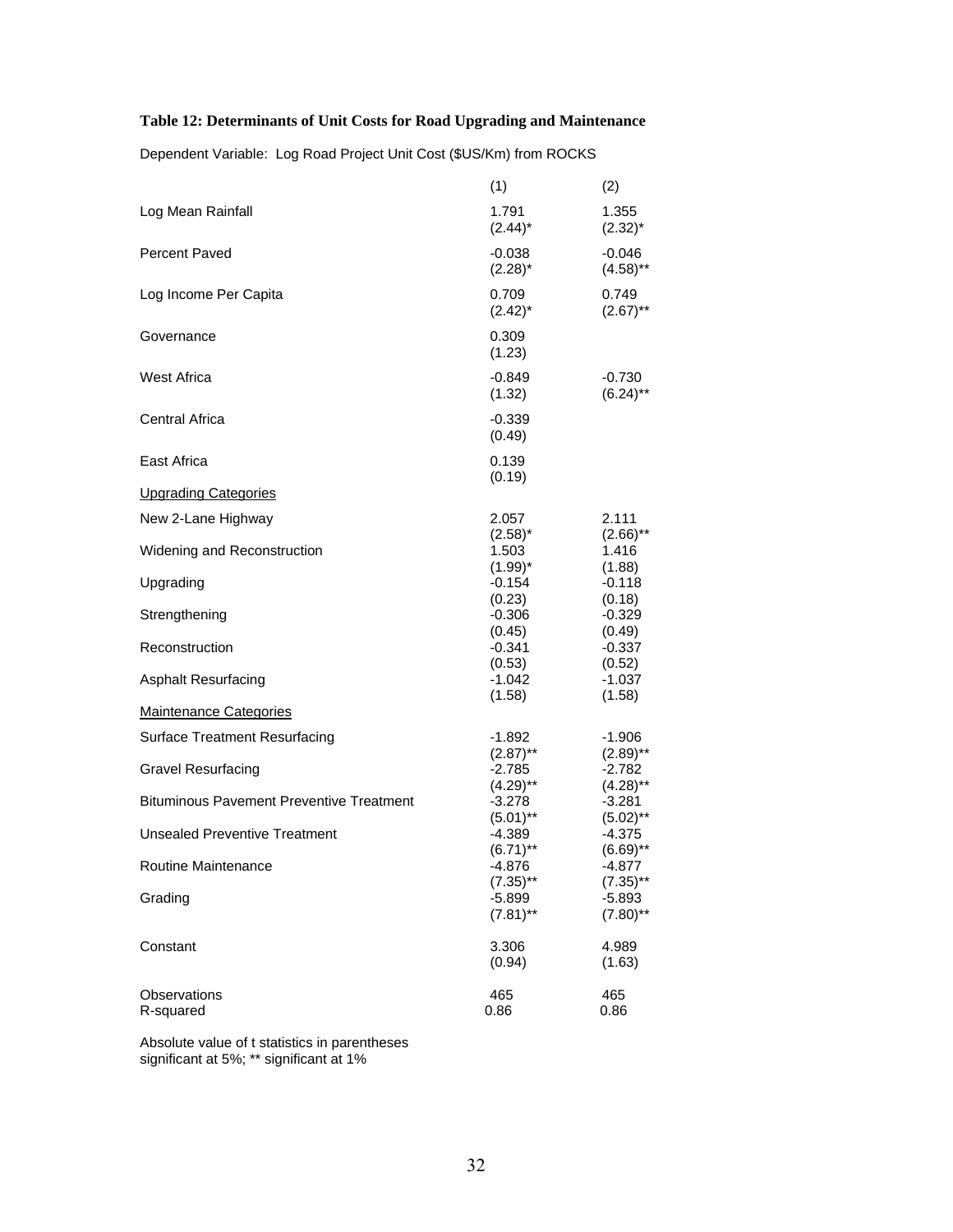pattern: Median maintenance costs vary from \$5,900/km in West Africa to \$18,200/km

in Central Africa. We should stress that these variations are projected for the same

project mix in each region.

| Upgrading |                |             |        |         |  |  |  |
|-----------|----------------|-------------|--------|---------|--|--|--|
| Region    | N              | Min         | Median | Max     |  |  |  |
| West      | 16             | 70.2        | 135.0  | 309.0   |  |  |  |
| Central   | 10             | 109.2       | 418.3  | 1,588.3 |  |  |  |
| East      | 9              | 113.3       | 146.5  | 387.9   |  |  |  |
| Southern  | 7              | 80.0        | 189.7  | 621.9   |  |  |  |
| Total     | 42             | 70.2        | 167.7  | 1,588.3 |  |  |  |
|           |                |             |        |         |  |  |  |
|           |                | Maintenance |        |         |  |  |  |
| Region    | N              | Min         | Median | Max     |  |  |  |
| West      | 16             | 3.1         | 5.9    | 13.4    |  |  |  |
| Central   | 10             | 4.8         | 18.2   | 69.1    |  |  |  |
| East      | 9              | 4.9         | 6.4    | 16.9    |  |  |  |
| Southern  | $\overline{7}$ | 3.5         | 8.3    | 27.1    |  |  |  |
| Total     | 42             | 3.1         | 7.3    | 69.1    |  |  |  |

**Table 13: Regional Variations in Projected Unit Costs (\$'000 US/km)** 

**Table 14: Projected Total Network Upgrading Costs** 

| Work Type                     | <b>Benchmark</b> | Low<br>(-1 SE) | High<br>(+1 SE) |
|-------------------------------|------------------|----------------|-----------------|
| Upgrading<br>(\$US Billion)   | 20,715           | 15,601         | 28,380          |
| Maintenance<br>(\$US Million) | 901              | 683            | 1.226           |

Table 14 summarizes total cost results for our benchmark, high and low cases. For upgrading, our benchmark projection is \$20.7 billion, with standard error bounds at \$15.6 billion and \$28.4 billion. These estimates are roughly compatible with previous estimates by Heggie and Vickers (1998) for upgrading all Sub-Saharan roads currently classified as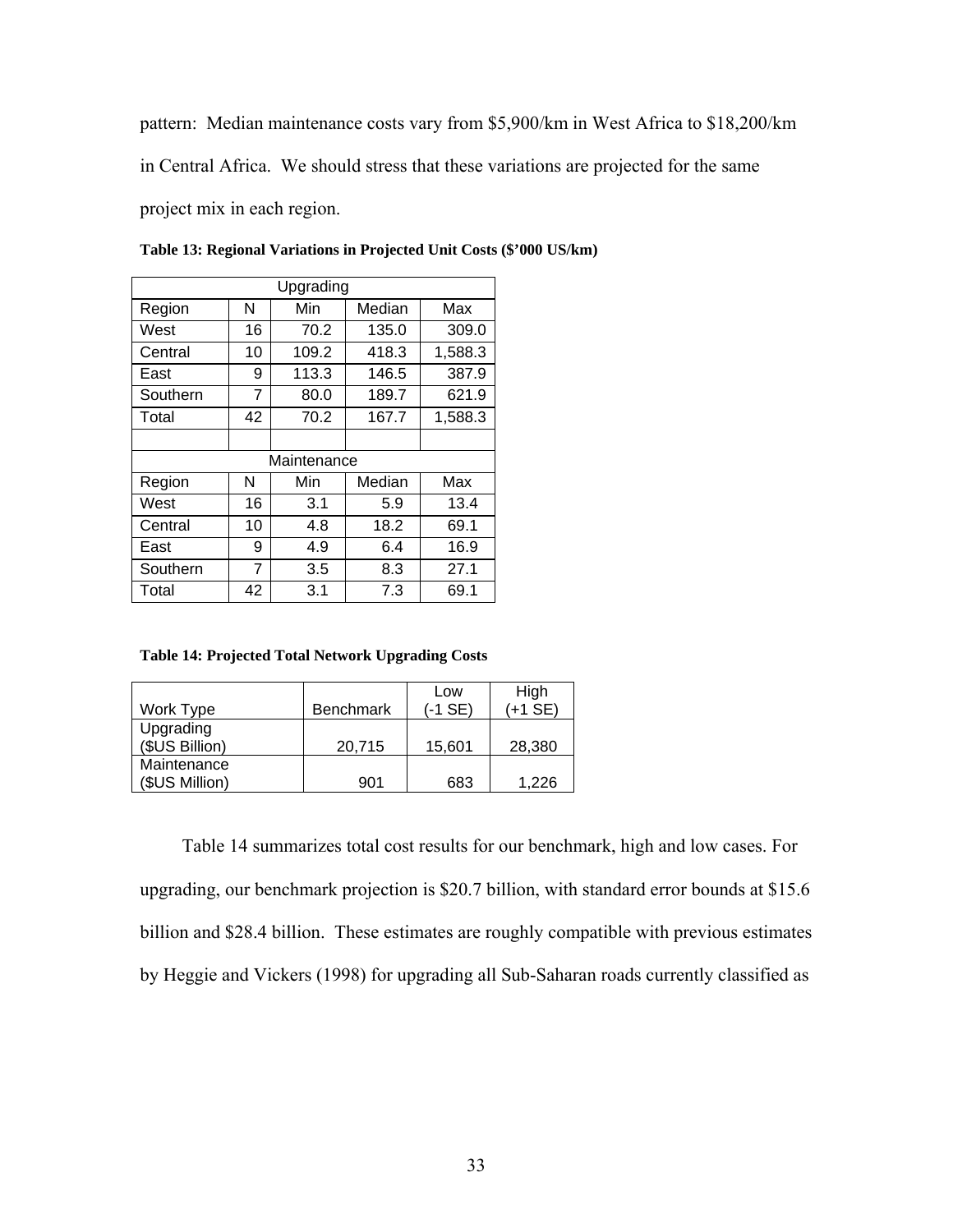being in poor condition.<sup>35</sup> For maintenance, our benchmark total annual cost estimate is \$901 million, with standard error bounds at \$683 million and \$1.2 billion.

| Trade<br>Category | Annual<br>Trade<br>Growth<br>(SBill.) | Upgrade<br>Cost<br>Category | Upgrade<br>Cost<br>(\$Billion) | Maint. Cost<br>Category | Maint.<br>Cost<br>(\$Bill.) | Total<br>Trade<br>Growth<br>(SBill.) | Total<br>Cost<br>(SBill.) | Net<br>(\$Bill.) |
|-------------------|---------------------------------------|-----------------------------|--------------------------------|-------------------------|-----------------------------|--------------------------------------|---------------------------|------------------|
| Low               | 6.2                                   | High                        | 28.4                           | High                    | 1.2                         | 77.5                                 | 43.4                      | 34.1             |
| Low               | 6.2                                   | <b>Benchmark</b>            | 20.7                           | <b>Benchmark</b>        | 0.9                         | 77.5                                 | 32.0                      | 45.6             |
| Low               | 6.2                                   | Low                         | 15.6                           | Low                     | 0.7                         | 77.5                                 | 24.4                      | 53.2             |
| <b>Benchmark</b>  | 19.7                                  | High                        | 28.4                           | High                    | 1.2                         | 246.25                               | 43.4                      | 202.9            |
| <b>Benchmark</b>  | 19.7                                  | <b>Benchmark</b>            | 20.7                           | <b>Benchmark</b>        | 0.9                         | 246.25                               | 32.0                      | 214.3            |
| <b>Benchmark</b>  | 19.7                                  | Low                         | 15.6                           | Low                     | 0.7                         | 246.25                               | 24.4                      | 221.9            |
| High              | 45.3                                  | High                        | 28.4                           | High                    | 1.2                         | 566.25                               | 43.4                      | 522.9            |
| High              | 45.3                                  | <b>Benchmark</b>            | 20.7                           | <b>Benchmark</b>        | 0.9                         | 566.25                               | 32.0                      | 534.3            |
| High              | 45.3                                  | Low                         | 15.6                           | Low                     | 0.7                         | 566.25                               | 24.4                      | 541.9            |

**Table 15: Projection Ranges for Trade Expansion and Upgrade Costs** 

Table 15 combines projection ranges for trade expansion and upgrading costs in a composite assessment of benefits and costs. We allow for a 5-year upgrade period, and assume that road upgrading would have to be repeated after 10 years of continuous operation. Our benchmark estimates (fifth row) indicate trade expansion of \$19.7 billion per year, an initial upgrading cost of \$20.7 billion, and annual maintenance costs of \$0.9 billion. Assuming a 5-year upgrade period (with continuously increasing trade) and 10 years of operation, total trade expansion is \$246.3 billion over fifteen years, while total costs (initial upgrading and annual maintenance) are \$32 billion. Table 15 provides the full set of estimates associated with our standard error projection ranges. While the range of variation is wide, the basic conclusion seems clear. Given our econometricallyestimated parameters for existing trade flows and road costs in Africa, a feasible upgrade

 $\overline{a}$ 

<sup>&</sup>lt;sup>35</sup> Heggie and Vickers estimate a cost of \$43 billion to fully restore all primary roads on the continent that are in poor condition. The roads considered in our paper comprise the minimum network needed to connect all capitals and major cities in Sub-Saharan Africa, not all primary roads on the continent.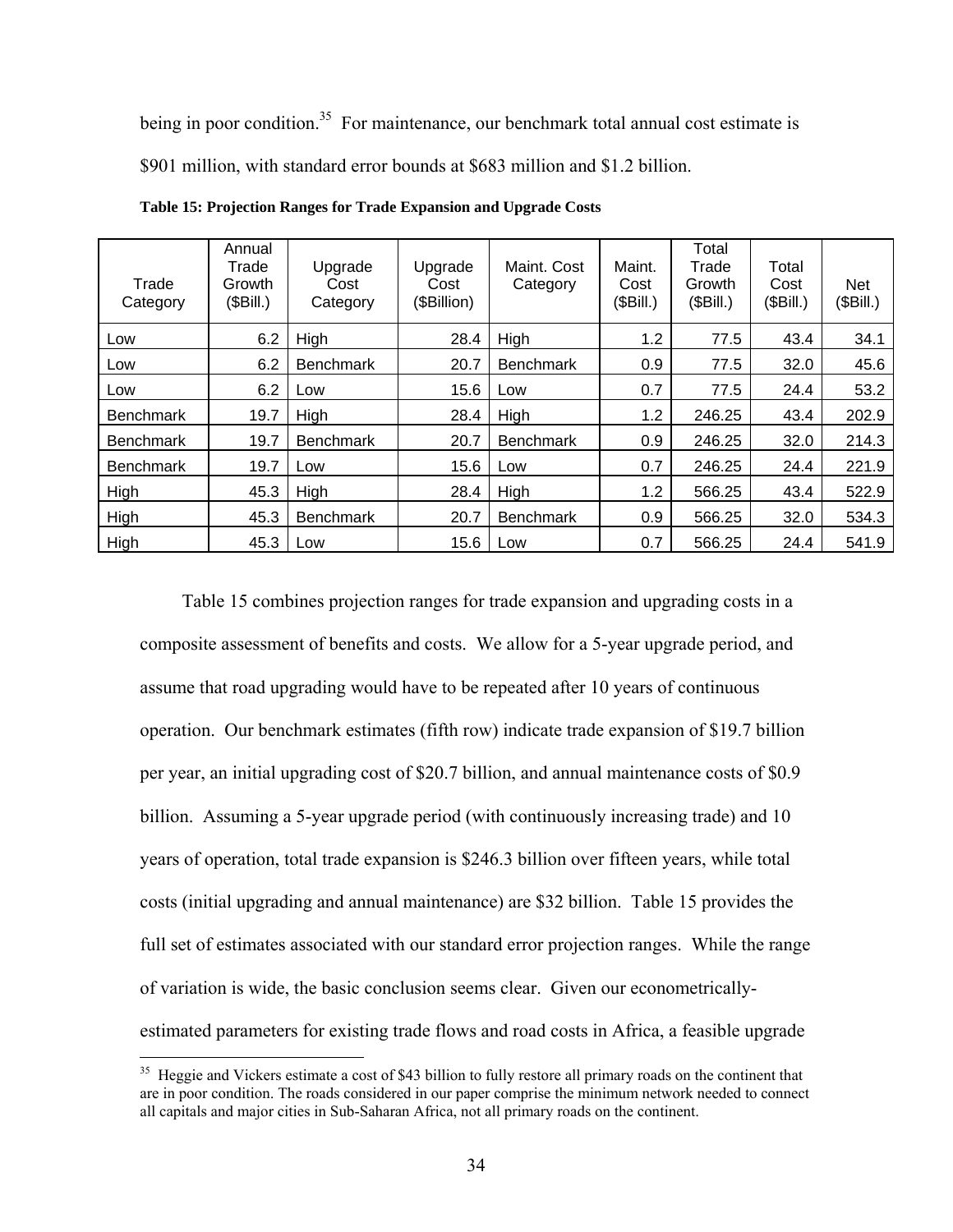of the trans-African network generates trade flows that are far greater than the associated upgrade costs. We should stress that our benefit estimates are extremely conservative, since they do not include any inter-city trade expansion within countries (Nigeria alone has 18 cities in the network) or increased trade between Sub-Saharan countries and other parts of the world. Nor do they account for any induced growth from the expansion of inter-country trade. We conclude that the basic economics look very promising. In the next two sections, we turn our attention to the environmental and institutional implications of network upgrading.

## **6. Potential Environmental Impacts**

Our results suggest that network upgrading would generate a very large increase in trade and, by implication, traffic volume on many of Africa's primary roads. Since Africa is also a repository for much of the world's biological diversity, we cannot ignore the potential implications of road upgrading for conservation. Figure 6 provides evidence on the conservation sensitivity of each link in the trans-African network. The underlying biodiversity information has been drawn from an extensive spatial database compiled by the Global Environment Facility and the World Bank's Development Research Group in collaboration with the World Conservation Union (IUCN). Pandey, et al. (2006) provide a complete description of the database, which contains the most recent information about the habitat ranges and conservation status of 5,327 amphibians, 4,612 mammals and 1,098 endangered birds. To index the differential conservation sensitivity of network components, we overlay the species range maps with 50-km corridors around network links and compute total amphibians, mammals and endangered birds within each corridor. Figure 6 depicts the results in five categories, by species count. While the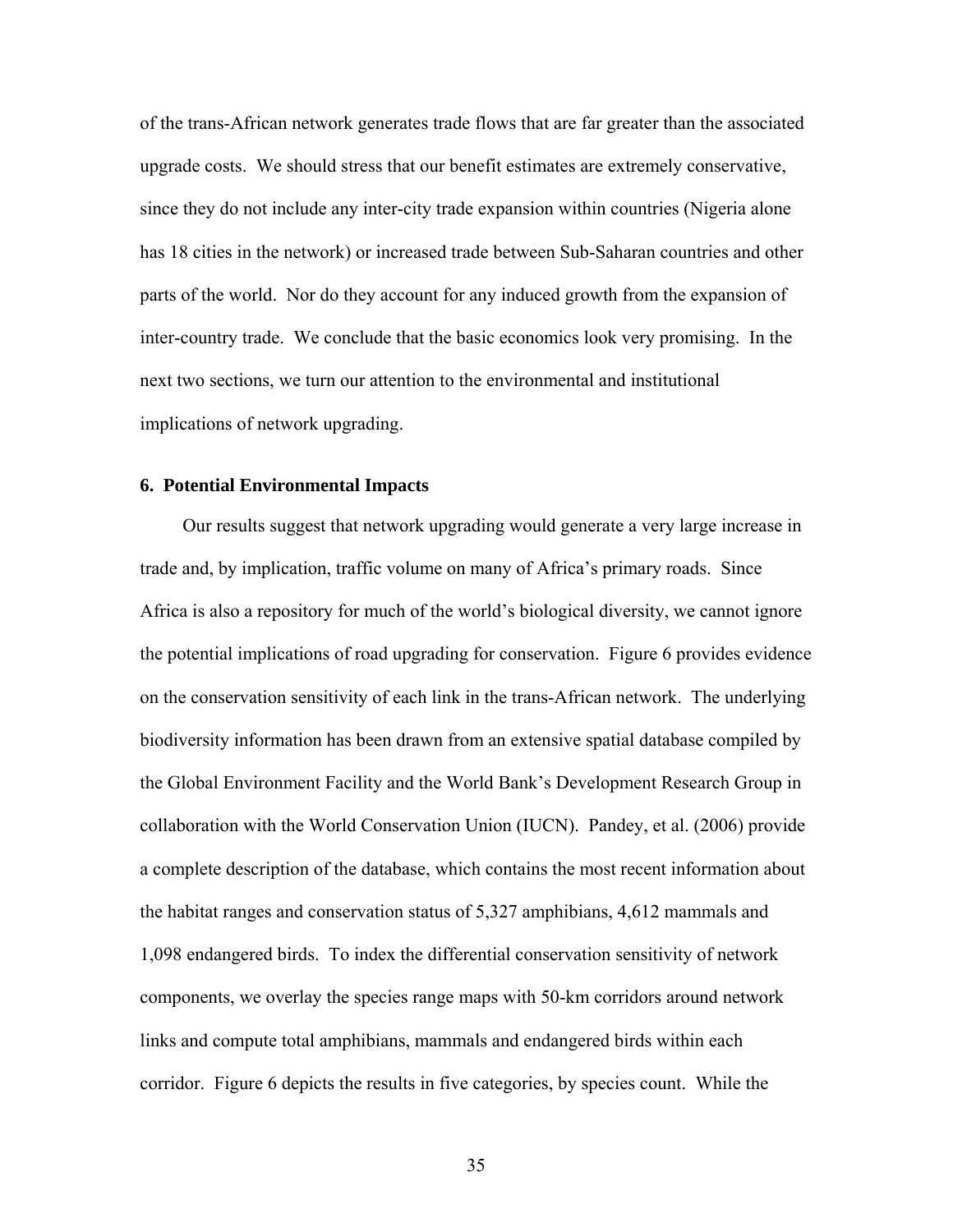



pattern of implied sensitivity is relatively complex, comparison of Figures 5 and 6 reveals an issue of potential concern: Many of the West, Central and East African network corridors with the greatest anticipated growth in traffic after upgrading are also corridors in the highest category of conservation sensitivity. We conclude that any broad-scale upgrading within or across regions will confront the biodiversity conservation problem. This result points to the inescapable need for conservation planning and investment as part of any road network upgrading strategy.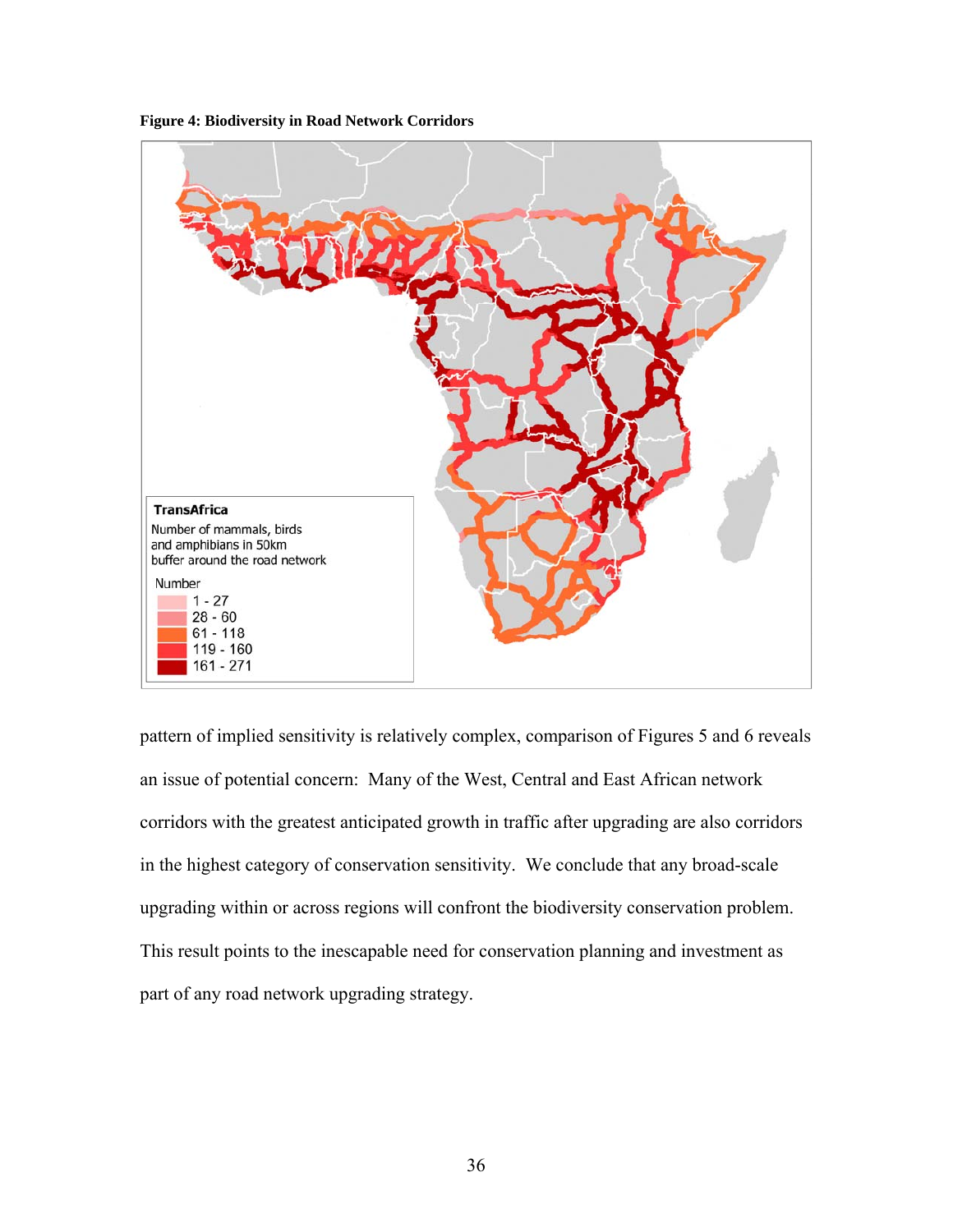#### **7. Implementation Issues, Costs and Local Employment Benefits**

The results in Section 4 indicate that coordinated upgrading of the Sub-Saharan road network is likely to generate a very large expansion of interregional trade. Piecemeal, local improvements do not have the same potential, because the cost calculations of interregional shippers will be dominated by conditions in the lowestquality network links. The success of upgrading would depend on smooth traffic flow over the whole network, with minimal delays at national borders and open roads within countries. We recognize that implementation of such a program would be difficult, but our results suggest that the potential payoff is sufficiently high to warrant a serious discussion.

In this section, we offer some preliminary thoughts about appropriate institutional arrangements and administrative measures, along with the associated costs. We present estimates of direct and indirect benefits for the rural poor generated by upgrading and maintaining the road system. We also provide rough estimates of the costs associated with administration of a trans-African network. We recognize the uncertainty in these estimates, but for the present purposes we are interested in orders of magnitude, not precise figures. We have already estimated maintenance costs from our econometric analysis of projects in the ROCKS database.

## **7.1 Overall Organization and Financing**.

Coordinated upgrading and maintenance of the network could be accomplished by an all-Africa convention on overland trade, implemented in collaboration with multilateral and bilateral donors, that would cover 5 years of upgrading and 10 years of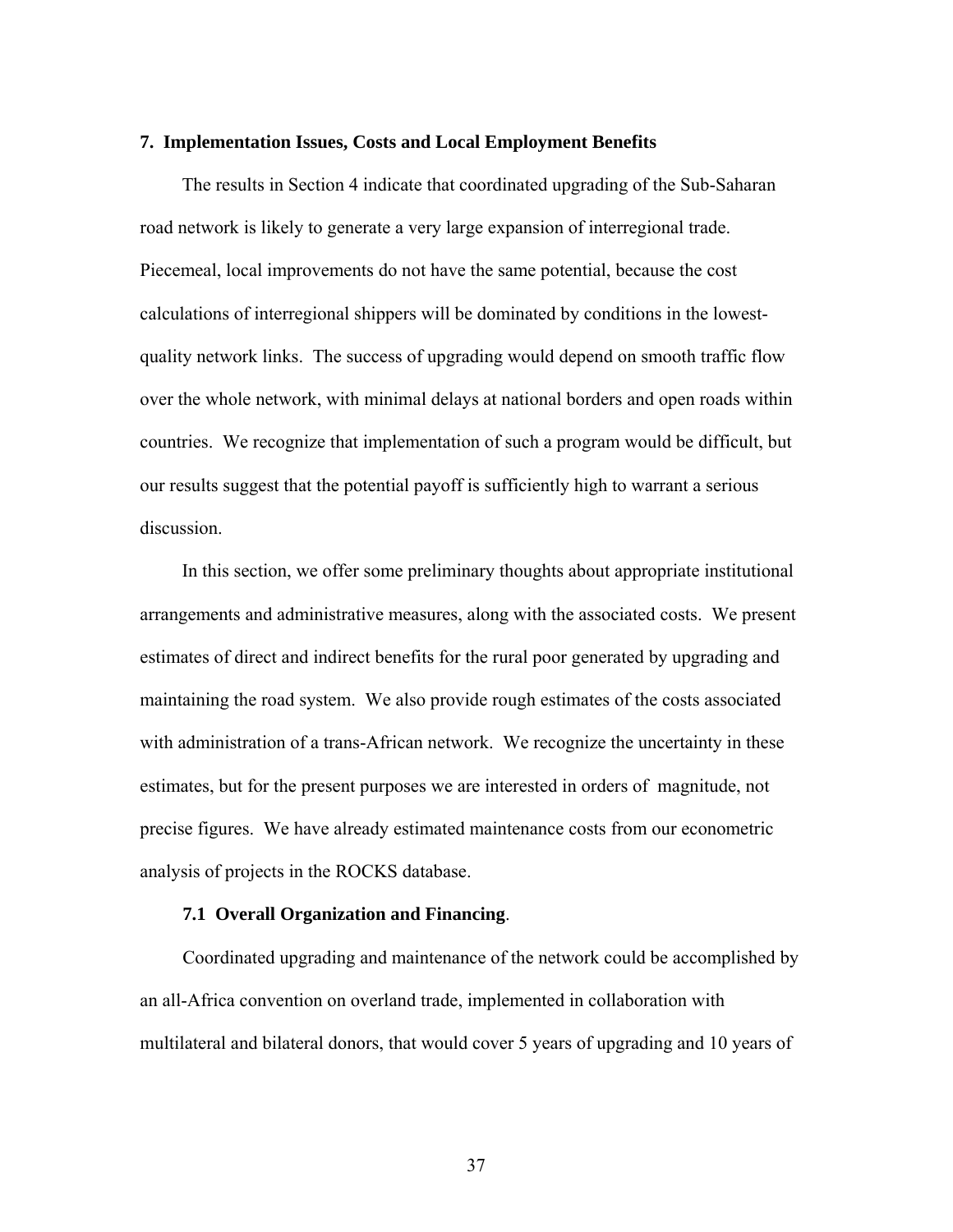full operation.<sup>36</sup> The agreement would ensure streamlined border procedures, finance and monitor needed repairs and maintenance, and implement measures to stop harassment of truckers for bribes at local road barriers. We should stress that donor support for this program would be strictly limited to the trans-African network links, which account for a modest part of primary and secondary road systems for most African countries. This limitation is necessary to preserve countries' incentive to use domestic resources for upgrading and maintaining their other roads. Existing national road funds would be wellspent on improving local access to the network on feeder roads, and the productivity of local funds would be greatly enhanced by the existence of the trans-African network.

#### **7.2 Monitoring Network Conditions**

1

Traffic conditions in the network could be monitored relatively easily by mobile inspection teams, supplemented by airborne surveillance. Strategically-located equipment pools would be needed for rapid repair of damaged roads and bridges. Network monitoring by an all-Africa inspection force would require financial support for vehicles, personnel and supplies. To approximate the associated costs, we have calculated annual support costs per person for six UN peacekeeping operations in Africa.<sup>37</sup> These vary from \$US 44,000 to \$US 66,000, with an average value of \$54,000.

Although the UN costs include vehicle support, we estimate conservatively by costing this separately. Under reasonable assumptions about vehicle monitoring range

 $36$  See also Simuyemba (2000), who proposes a series of Infrastructure Protocols as a basis for African regional integration,

<sup>&</sup>lt;sup>37</sup> The UN operations are UMASIL (Sierra Leone); MUNOC (Congo D.R.); ONUB (Burundi); UNOCI (Cote d'Ivoire), UNMIL (Liberia); UNMEE (Ethiopia, Eritrea). Detailed calculations are available from the authors on request.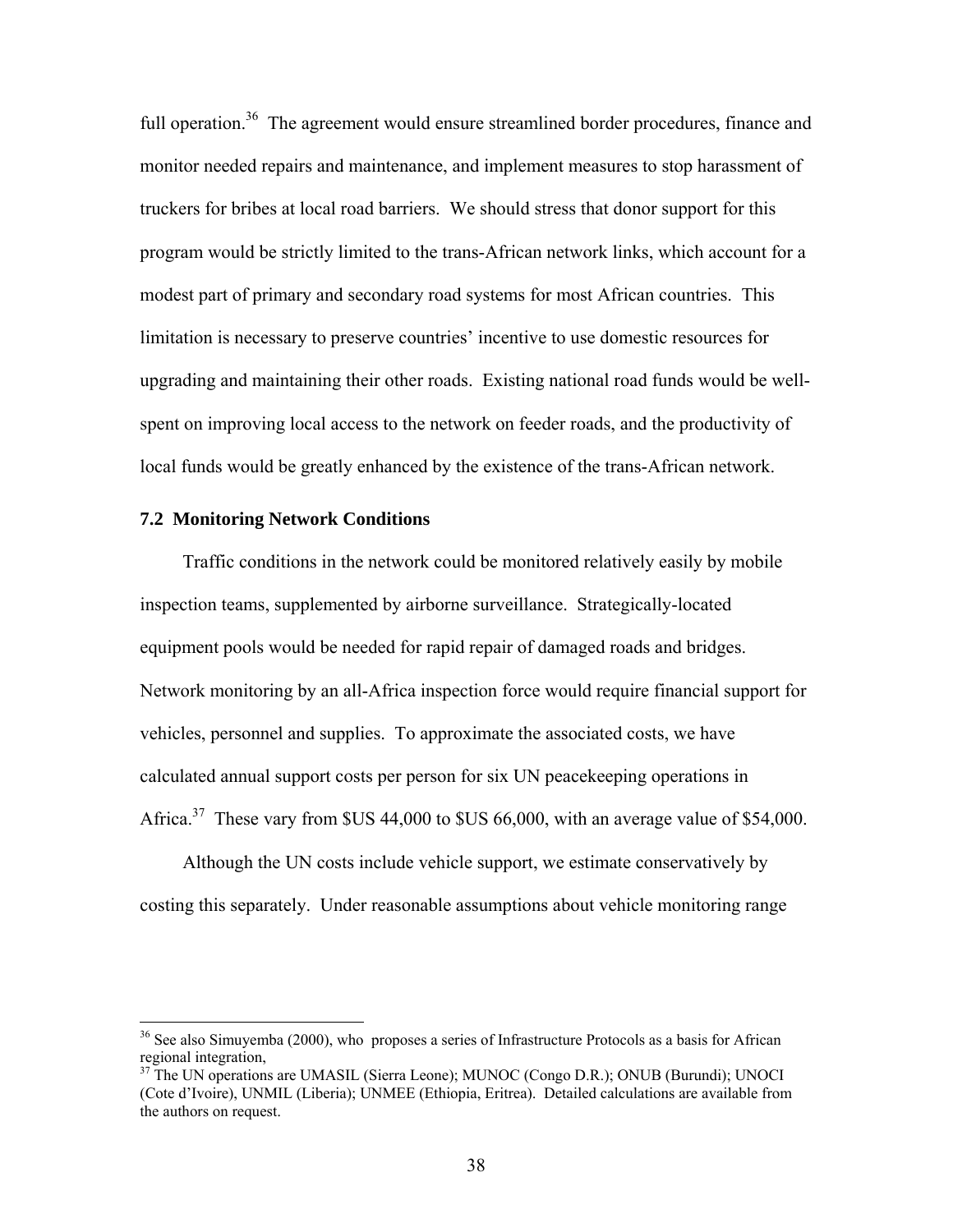and team size in a 90,000 km system,<sup>38</sup> annual vehicle and personnel costs for road monitoring (700 vehicles, 7,000 people) are approximately \$US 400 million. Assuming 1,000 people for overhead support adds another \$54 million. We estimate the annual cost of complementary airborne surveillance at about \$56 million.<sup>39</sup> To summarize, the approximate annual cost for the requisite road and airborne monitoring system is about \$500 million.

#### **7.3 Working with Roadside Communities**

 $\overline{a}$ 

A trans-African network cannot function properly if roadside communities constantly harass truckers for bribes. Under current conditions, local barricades are improvised "toll stations" for local police and other groups who have low wages (if any) and/or the power to extract payments from passing vehicles. Undoubtedly, these payments provide support for extended families in neighboring settlements, whose de facto local control will not change in the foreseeable future. Realistically, abutting settlements will only support barricade removal if they stand to gain from the change. For the trans-African network, the critical operational question is how to make barricade removal worth their while.

We believe that the requisite incentives would be provided by three factors. The first is employment and income generated by initial upgrading and continuous maintenance of the network, coupled with a clear prior understanding about barricade

<sup>&</sup>lt;sup>38</sup> 150 km/day monitoring range and 10-person operational and support team per vehicle. Monitoring the whole system would require 700 vehicles, allowing for 100 spares. Associated monitoring personnel would number 7,000. We compute costs for a 90,000 km system on the assumption that South Africa and its neighboring states (principally Botswana) would maintain current road quality, which is above our target quality for the rest of the network.

<sup>39</sup> For airborne surveillance, we assume one helicopter pass per day over the entire network. This would require approximately 140 standard light utility helicopters with pilot and one crew member, carrying a unit cost of approximately \$200,000, operating cost of \$100/hour, a cruising speed of 150 km/hour, and operating range of 300 km. We estimate the cost of this helicopter fleet at about \$30 million, with annualized costs (operations and 30% replacement/year) of about \$56 million.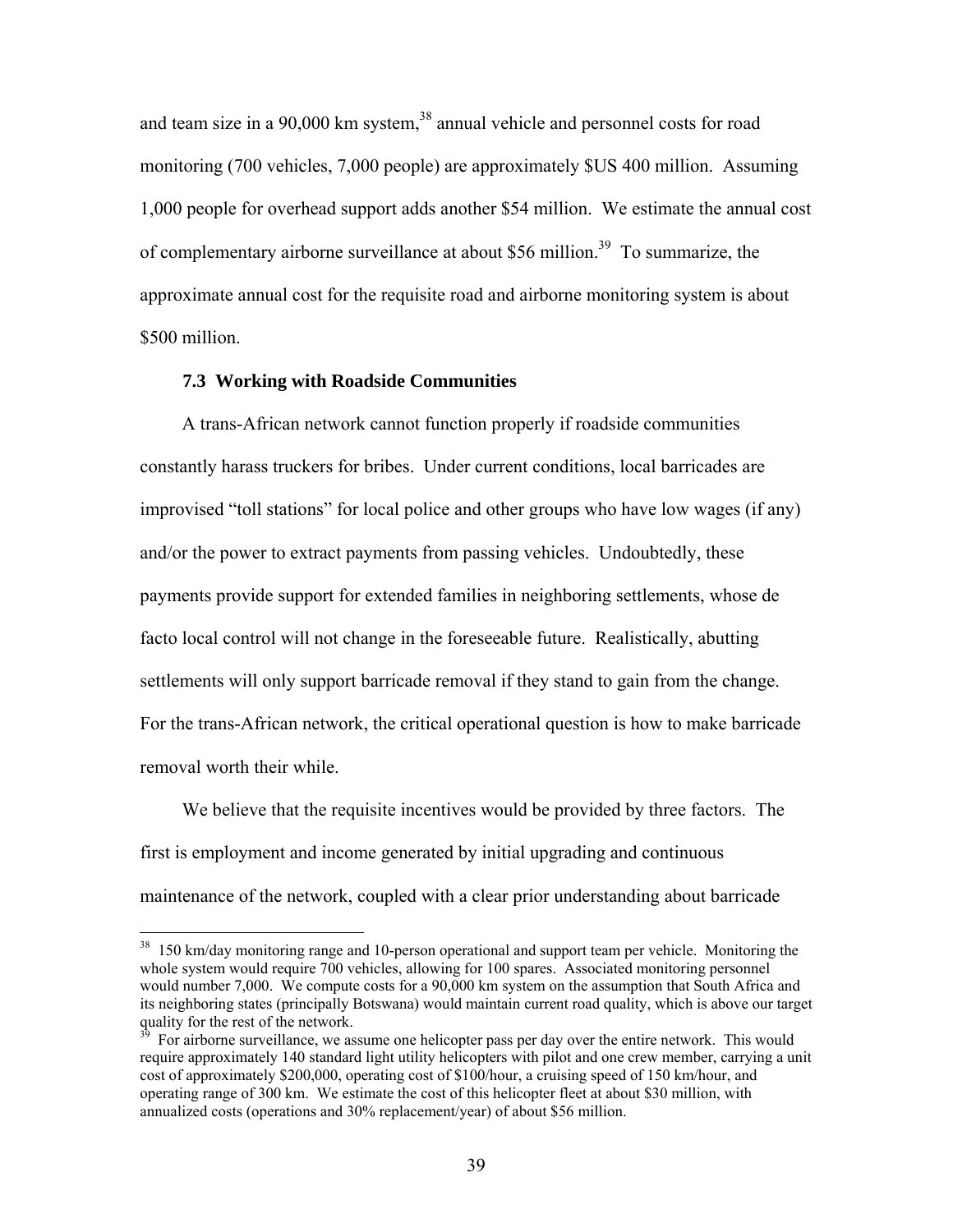removal for villages along the planned right-of-way. We estimate the potential employment and income gains from the country-level upgrading and maintenance cost estimates in Appendix Tables A4 and A5. Drawing on results from a recent UNDP study of labor-intensive road construction in Mozambique (UNDP, 2002), we assume a 35% labor share of total construction expenditure. Dividing the resulting wage bill by the annual wage per road worker, we arrive at estimated annual employment per country for initial upgrading and subsequent maintenance.<sup> $40$ </sup> To put the results in perspective, we also calculate populations for areas contiguous to the network in each country.<sup>41</sup> We present the employment and population results for all network countries in Appendix Table A6.

Our results indicate a variety of employment and income impacts, from modest to extremely large. Democratic Republic of Congo provides an illustration of large-scale benefit generation, with total network length of 12,184 km, between 2,000 and 4,900 abutting settlements, and abutting population (within 5 km of the road) between 1 and 7.3 million. At estimated Congolese wages (\$500/year), network upgrading generates

 $40\,$ We conservatively estimate the annual wage for rural road workers as 75% of per capita income. This is probably too high, so our estimated range of employment benefits is probably conservative.

<sup>41</sup> First, we estimate the number of settlements abutting the network in each country. Using a Geographic Information System (GIS) and available spatial data, we develop relatively precise estimates of villages within 5 km of network roads in Mozambique, Mali and Burkina Faso. We divide total network distance in each country by the estimated number of settlements to obtain the estimated road interval separating settlements. The estimated intervals for the three countries are 2.70 km (Burkina Faso), 4.06 km (Mozambique) and 5.04 km (Mali). From these results, we set low- and high-range interval estimates for Africa at 2.5 and 6.0 km. Then we multiply by network length in each country to obtain low and high numbers for settlements abutting network roads. Using the three-country spatial dataset, we also estimate the average populations per settlement in the network's 5-km buffer areas: 1,274 (Burkina Faso), 1,394 (Mozambique) and 700 (Mali). These averages are somewhat higher than for villages further than 5 km from a main road. For our extrapolation to other countries, we set the low- and high-range estimates at 500 and 1,500 people per settlement. We (very) conservatively bound our population estimates as follows: For each country, we obtain the lower-bound network-abutting population estimate by multiplying the lowerbound estimate of network-abutting settlements by the lower-bound estimate of population per village. We obtain the upper-bound population estimate by multiplying the upper-bound estimate of settlements by the upper-bound estimate of population per village.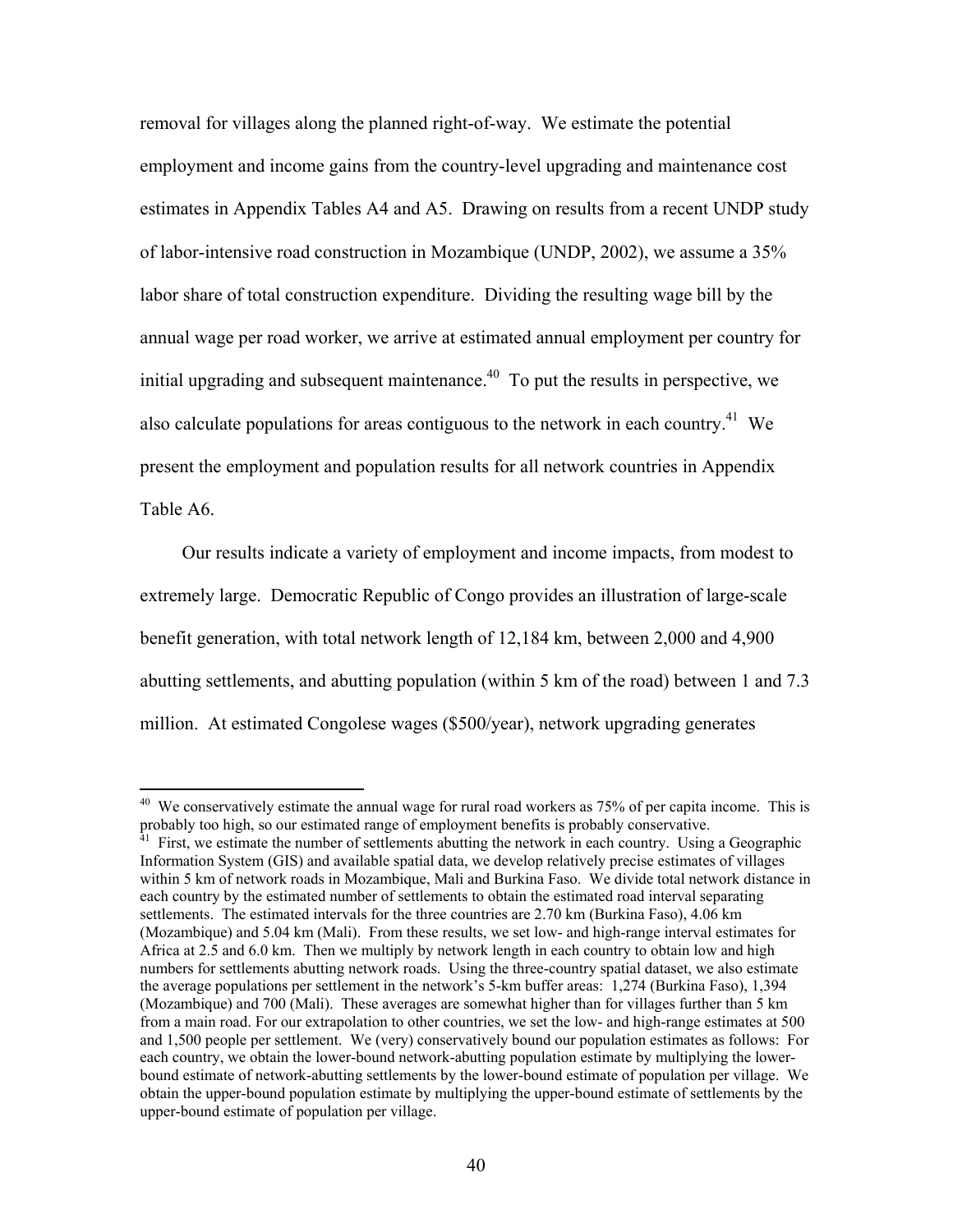2.5 million person-years of employment and total labor income of \$1.3 billion.

Subsequent maintenance generates about 110,000 rural jobs, with an annual income flow of about \$55 million. Comparison of employment generated with the abutting population range indicates a large local labor deficit during the upgrade, with consequent overflow benefits for more distant settlements. Assuming that 40% of the local population is employable on road construction, $42$  annual maintenance demand can absorb between  $4\%$ and 26% of available labor in abutting settlements. In the full network, 18 countries have high-range absorption percentages of 10% or more.

For the whole trans-Africa network, we estimate that 8.4 million person-years of rural construction employment would be generated by initial upgrading, with about 365,000 rural jobs generated by annual maintenance. This would have a significant impact on employment and earnings in some of the poorest parts of rural Africa and, coupled with a clear prior understanding about the link between road siting and jobs, would probably be sufficient to motivate removal of barricades in most areas.

The second major source of income for local settlements would be growth in income-earning opportunities from large increases in network traffic. Abutting settlements would increase sales of goods and services to truckers and vehicle passengers, as well as having greatly-expanded export markets for local produce. To assess the potential scale of this effect, we have used GIS to define spatial corridors extending 10 km on either side of all network links. Overlaying these 20-km corridors on the most recent spatial population distribution map for rural Sub-Saharan Africa (SSA),

 $\overline{a}$ 

<sup>&</sup>lt;sup>42</sup> Network countries have a mean population percentage of 53% in the age range 15-64.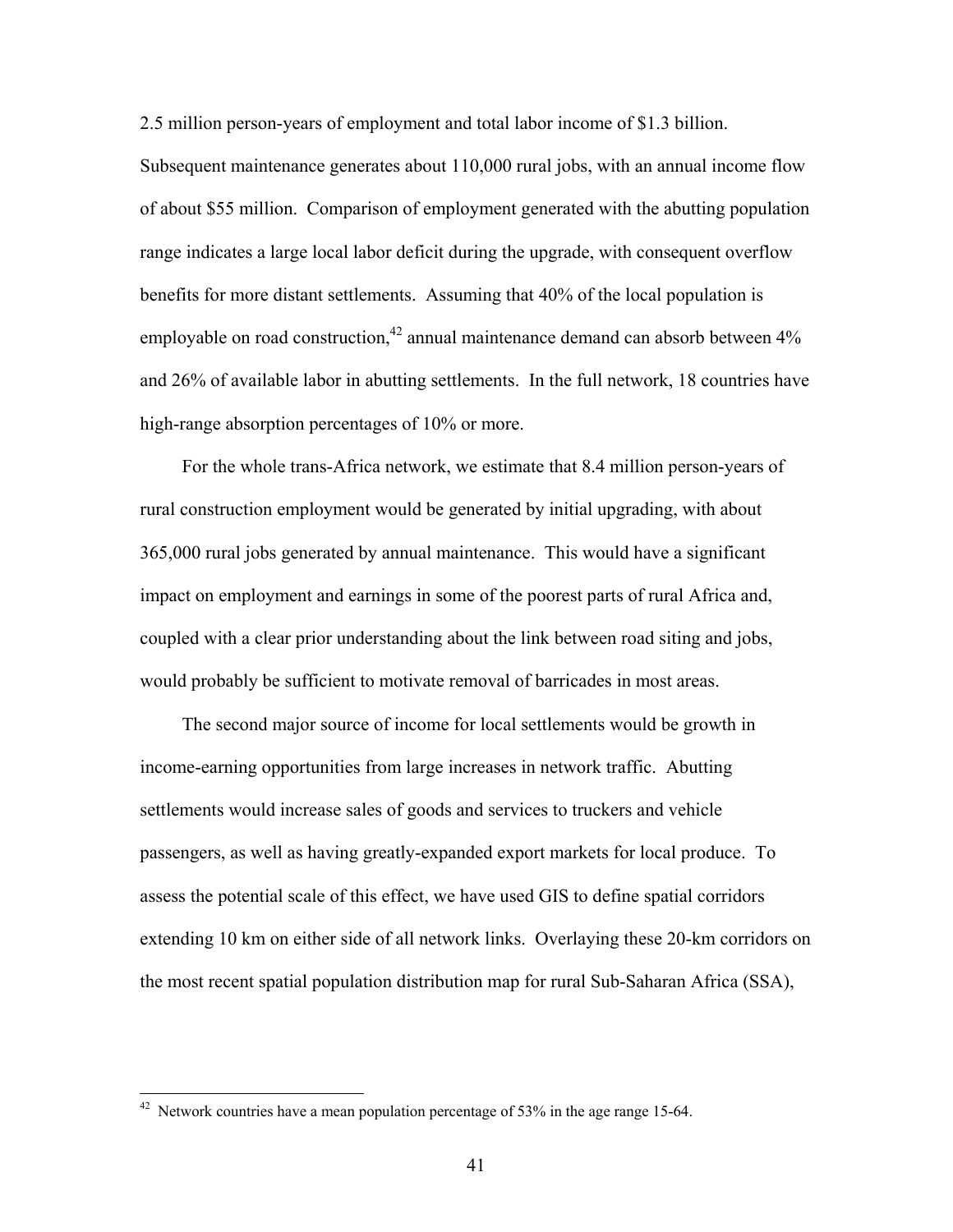we find that approximately 67 million people, or 15% of SSA's total rural population, reside within the corridors.<sup>43</sup>

For abutting settlements, we believe that increased income and employment from construction, maintenance, and sales of goods and services would easily compensate for any loss of barricade-extracted payments. Since the network's road monitoring teams would circulate daily, villagers would be constantly reminded of the link between income growth and barricade-free passage. As insurance, however, it is also worth thinking about direct payment programs that are explicitly tied to the absence of barricades. As an added incentive for local support, such programs could provide village development funds, micro-credit, or cash transfers conditional on barricade-free road conditions.<sup>44</sup> They would probably work best if organized around regular payments in small increments, tied explicitly to monitored traffic flow.

We base our order-of-magnitude cost calculation for such a program on our estimate of abutting settlement numbers for the network, which we have explained in footnote 40. As we report in Appendix Table A6, the total number of settlements within 5 km of the continental network probably lies within the range 19,000 – 42,000. If we assume that 20% of settlement areas require additional compensation, at \$20,000 per settlement annually, the total outlay is between \$76 million and \$168 million. To be conservative, we double the high-range estimate to \$340 million. We believe that such costs would plummet once the abutting settlements perceived the full benefits of the

 $\overline{a}$ 

<sup>&</sup>lt;sup>43</sup> This estimate is based on GIS analysis of the GRUMP spatial population map (Balk et al., 2004). In this analysis, the rural population is estimated by masking urban areas, and then computing total population in remaining areas within 20-km corridors around network links. This approach assumes that the rural population is uniformly distributed in each administrative area, after urban areas are masked. More detailed analysis of available datasets (e.g., for Mozambique) suggests non-uniform rural distributions, with higher population concentrations near network roads. This implies that our analysis probably underestimates Africa's rural population within the network's 20 km corridor.

 $44$  For a discussion of conditional cash transfer programs, see Das, Do and Ozler (2004).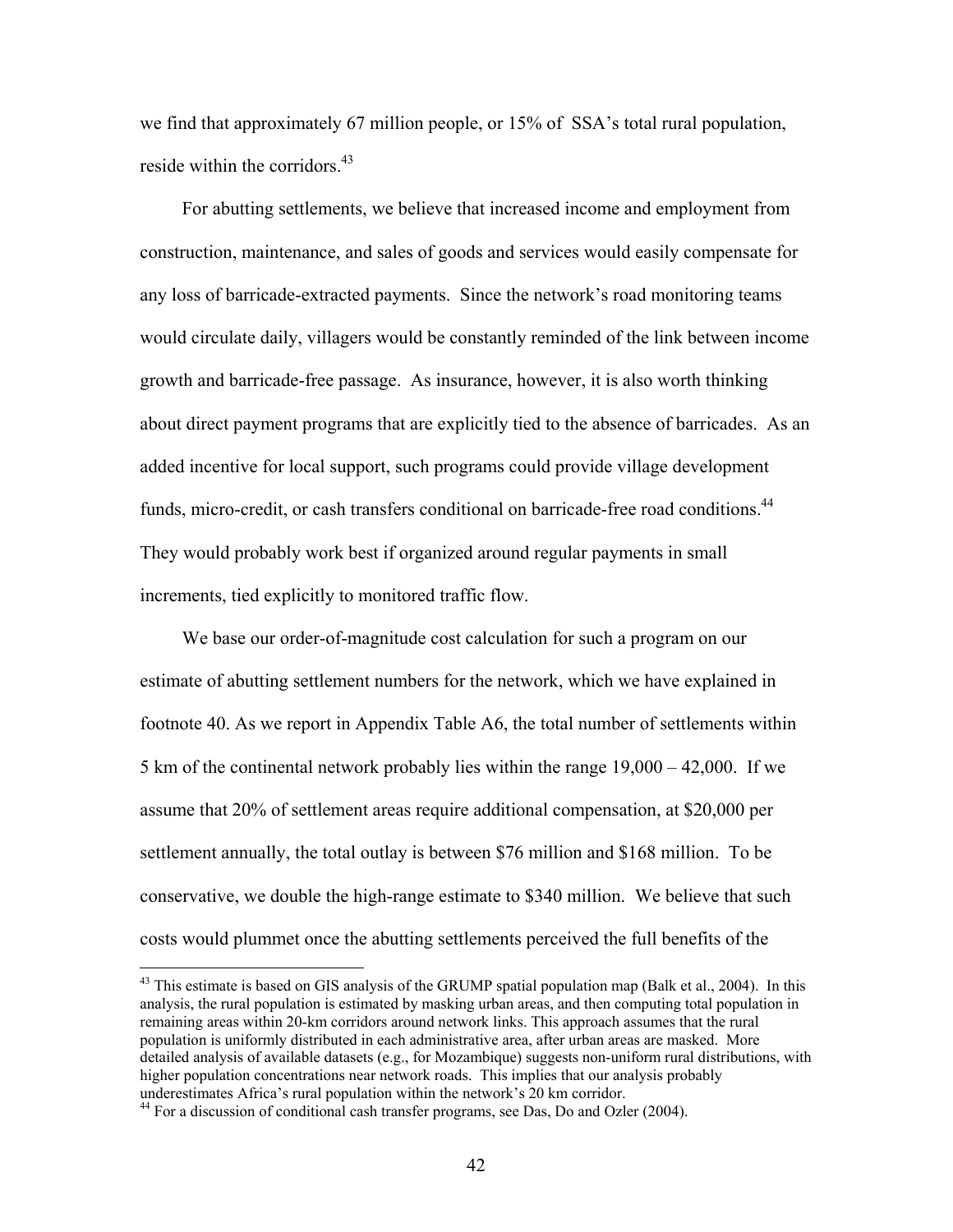network and brought pressure to bear on recalcitrant barrier-erectors. However, we include \$340 million as a recurrent cost in our full accounting.

## **7.4 Network Benefits and Costs: A Summary Accounting.**

We posit a 5-year period for network upgrading, followed by a 10-year period of network operation before a new upgrade would be needed. Our benchmark estimate for trade expansion is \$19.7 billion annually, or \$197 billion for the ten-year operational period. We assume that trade growth to full volume phases in continuously during the 5 year initial upgrade period, which adds \$49.2 billion to total trade volume. The estimated cost of upgrading is \$20.7 billion, with an annual maintenance cost of \$900 million that would phase in during the first 5 years, and remain constant for the next 10 years. As we have previously noted, a significant percentage of these expenditures would generate jobs and income in high-poverty areas of rural Africa. Our estimate for the subcontinent is 8.4 million person-years of employment created by upgrading, and continuous employment of 365,000 people for maintenance. Conservative, order-of magnitude estimates for other cost categories include \$500 million annually for administration and network monitoring, and \$350 million annually for programs in abutting settlements. Table 16 summarizes the benefit and cost estimates. Among the imputed costs, we roughly estimate that rural employment and income generation are directly tied to 35% of upgrading and maintenance expenditure and 100% of abutting settlement programs. This represents about \$17 billion in direct payments to high-poverty rural areas. It is worth repeating that our overall benefit estimate is extremely conservative, because it does not include either trade expansion among network cities within countries, greater trade with the rest of the world, or induced growth in rural and urban areas.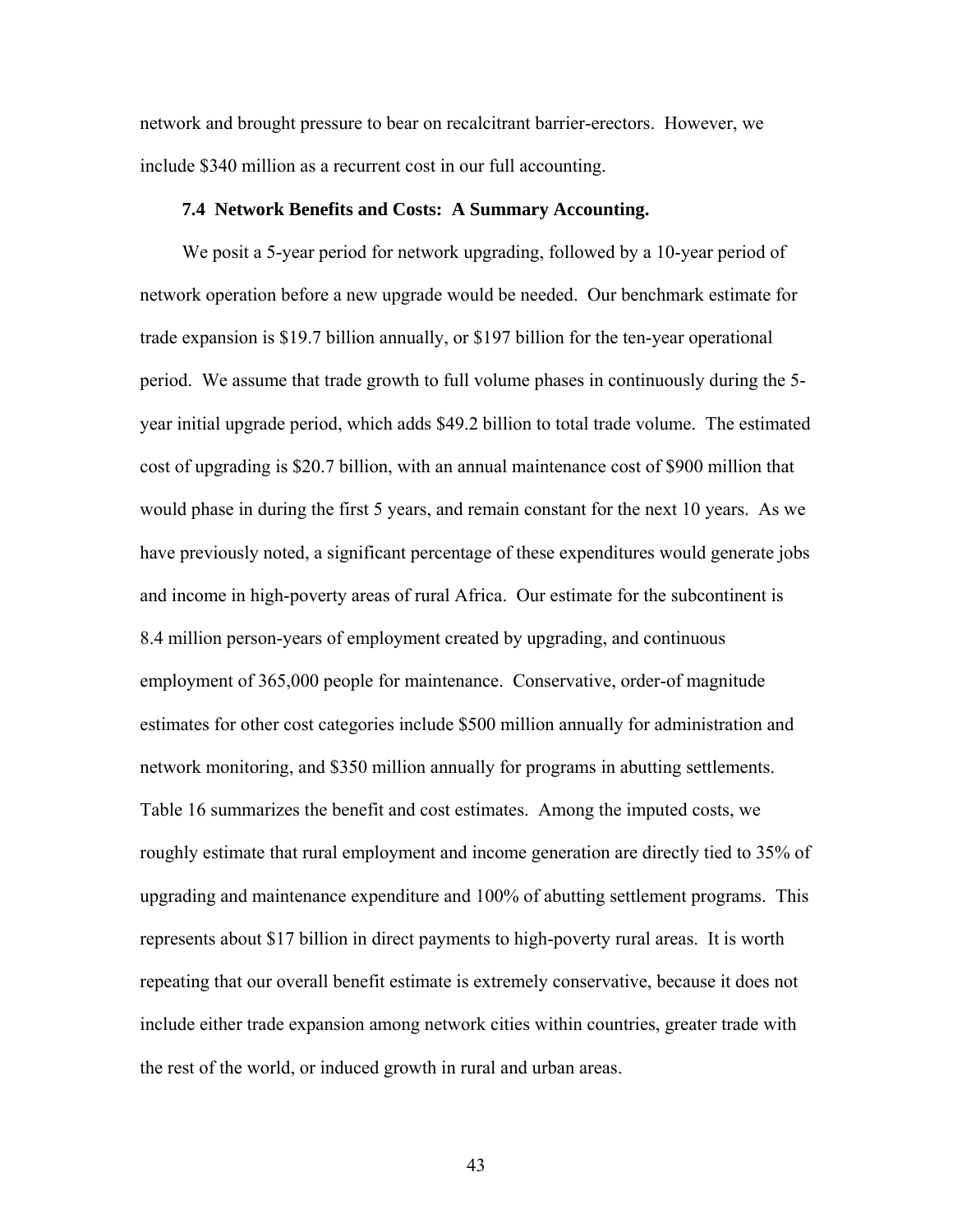To summarize, the balance sheet looks very good for network upgrading in Sub-Saharan Africa: total trade expansion between SSA countries over 15 years of \$246 billion, weighed against total costs of \$47 billion (\$5.9 billion/year for the first five years and \$1.8 billion/year thereafter) for multilateral and bilateral funding agencies supporting a trans-African consortium. Even though the monetary value of trade expansion is not a direct measure of welfare gain, we can assume that the direct and indirect benefits of greater trade will far exceed the costs—especially if upgrading and maintenance programs ensure that a large proportion of investments (i.e., costs) yields significant local employment and expenditure multipliers.<sup>45</sup>

|                              | Upgrading | Operation  |
|------------------------------|-----------|------------|
|                              | (5 Years) | (10 Years) |
| <b>Trade Expansion</b>       | 49.25     | 197.00     |
| <b>Cost Components</b>       |           |            |
| Upgrading                    | 20.70     |            |
| Maintenance                  | 4.50      | 9.00       |
| Admin, Monitoring            | 2.50      | 5.00       |
| <b>Settlement Programs</b>   | 1.75      | 3.50       |
|                              |           |            |
| <b>Total Trade Expansion</b> | 246.25    |            |
| <b>Total Costs</b>           | 46.95     |            |

**Table 16: Trans-African Road Network: 15-Year Benefit and Cost Estimates (\$US Billion)** 

#### **8. Summary and Conclusions**

1

In this paper, we have estimated the benefits and costs of coordinated road network upgrading in Sub-Saharan Africa. Our simulated network uses minimum-distance routes over existing roads to connect 83 cities in mainland Sub-Saharan Africa: all 42 capital cities, as well as 41 other cities whose populations are 500,000 or greater. Using econometric estimates of gravity-model parameters for Sub-Saharan trade, we estimate

<sup>&</sup>lt;sup>45</sup> See, for instance, Hertel and Winters (2005) for a recent discussion of the poverty reducing effects of increased trade.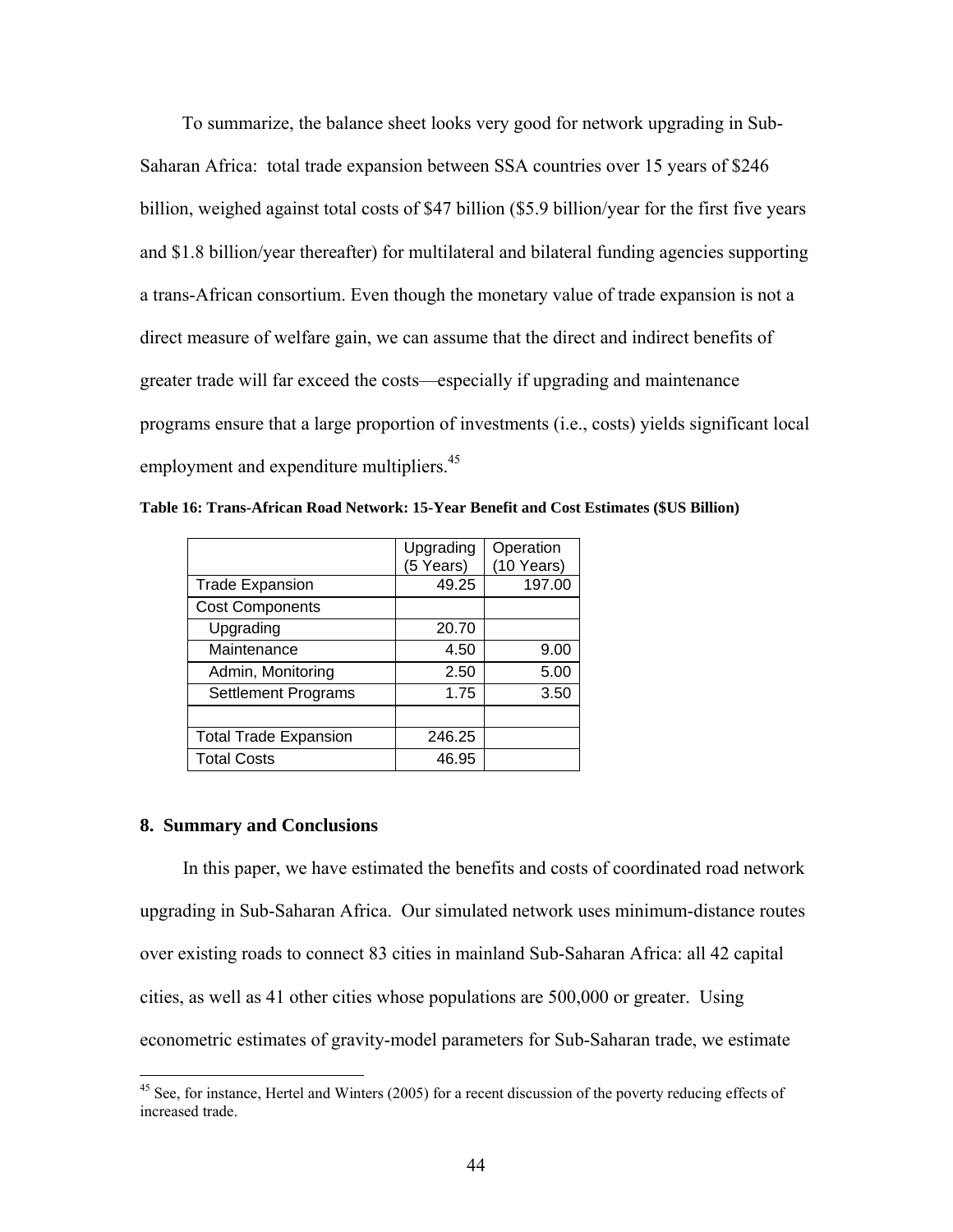trade flows in the network between 3,403 city pairs. The model incorporates economic scale for origin and destination cities (proxied by their estimated total incomes), the network road distance between them, and road quality in each transshipment country. We compute trade volumes for the current road network, and for an upgraded network with road quality comparable to current levels in The Gambia and Zimbabwe. Our results suggest that coordinated upgrading of the network would expand overland trade by about \$250 billion over 15 years.

Using the World Bank's ROCKS database, we also estimate country-specific unit costs for upgrading and maintaining the 83-city road network. Our results indicate total expenditures of approximately \$35 billion for upgrading and maintenance over 15 years, of which about \$12 billion would directly generate jobs and income for about 8.4 million rural construction workers in the upgrade period, and 365,000 annual jobs for maintenance workers. We estimate additional 15-year costs of \$12 billion for administration, monitoring of road conditions, and programs that compensate abutting settlements for loss of revenue from barricades. Over 15 years, the implied annual implementation cost is \$5.9 billion for the first five years, and \$1.8 billion thereafter. This is well within the range of aid programs that are currently proposed for Sub-Saharan Africa.

We acknowledge that our network perspective incorporates a broad vision, and in closing we would like to address the question of feasibility. It is natural to ask whether an integrated trans-African road network is feasible, given Africa's many disappointments during the past several decades. We believe that a coordinated road upgrading program can succeed, for several reasons. First, the growing development gap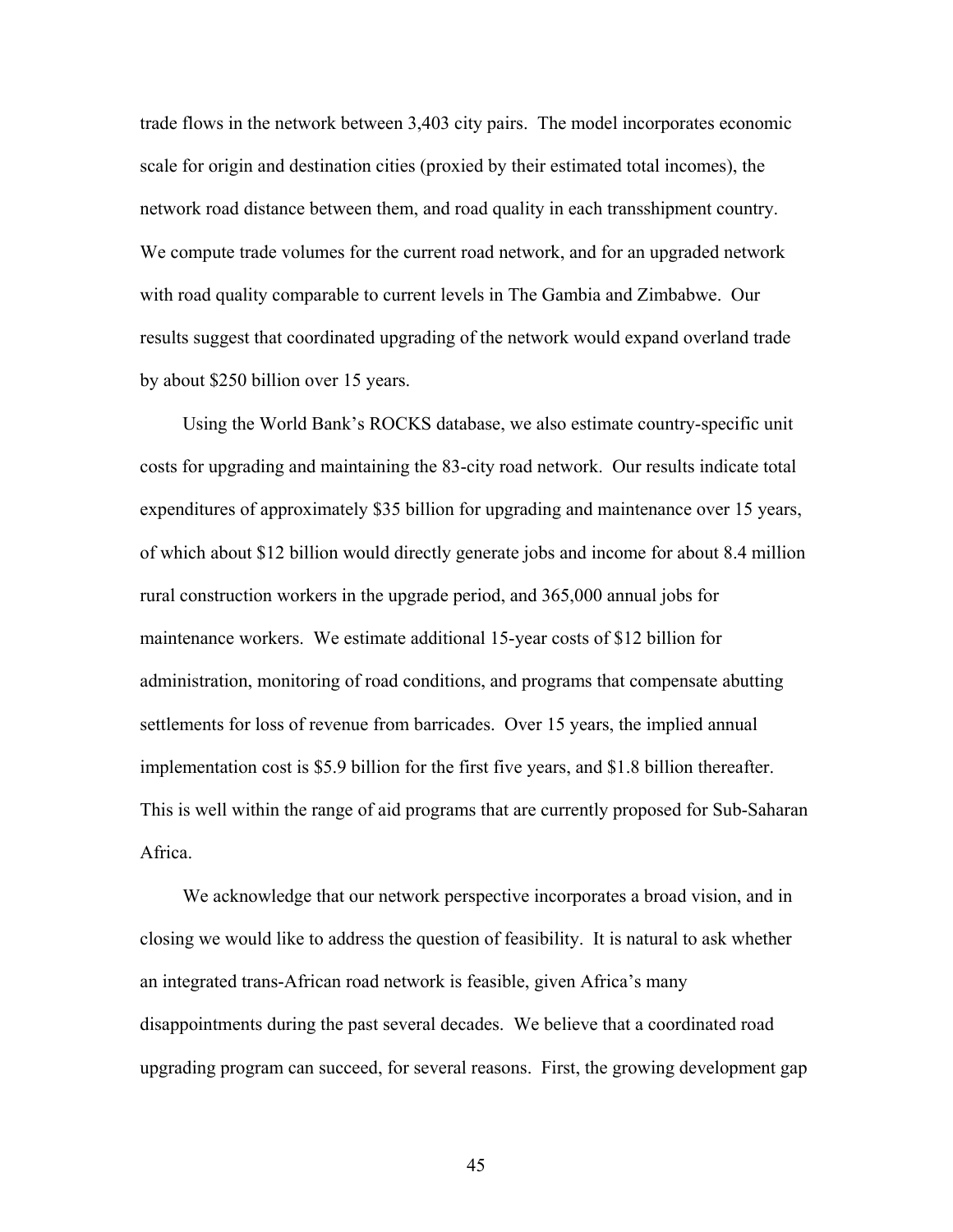between Sub-Saharan Africa and other regions has focused world attention and assistance on the region. Bilateral and multilateral development institutions have assigned Africa the highest priority, and donors appear willing to provide major resources for promising programs. Second, from a technical perspective, network upgrading can work because its goals are realistic. It seeks only to maintain basic quality standards in a limited network, rather than attempting improvement of all roads on the continent. Its operations and authority would be confined to the basic network of connector roads. It would avoid perverse financial incentives by leaving the greatest part of national road network improvement to budgetary support by national authorities. Third, all mainland Sub-Saharan countries should want to join the network, because their capitals and largest cities would be connected to it, and all would reap large gains from the expansion of trade. The potential gains should be sufficient for states to accept the desirability of streamlined border procedures and barricade-free roads. Fourth, we believe that large income increases from construction and service employment and expanded produce sales, coupled with direct compensation payments where needed, would provide sufficient incentives for road barricade removal. Fifth, and most important, we believe that coordinated road network upgrading is possible because Africa is ready for it. Governance is improving in many states, and a new, better-educated generation of leaders is ready to embrace the network's continental vision.

The final key to successful network upgrading would be willingness by donor countries to accept an unprecedented level of strategic coordination, as well as a 15-year commitment of approximately \$47 billion. The donors would collectively provide longterm financial, technical and institutional support for the network. In return, our results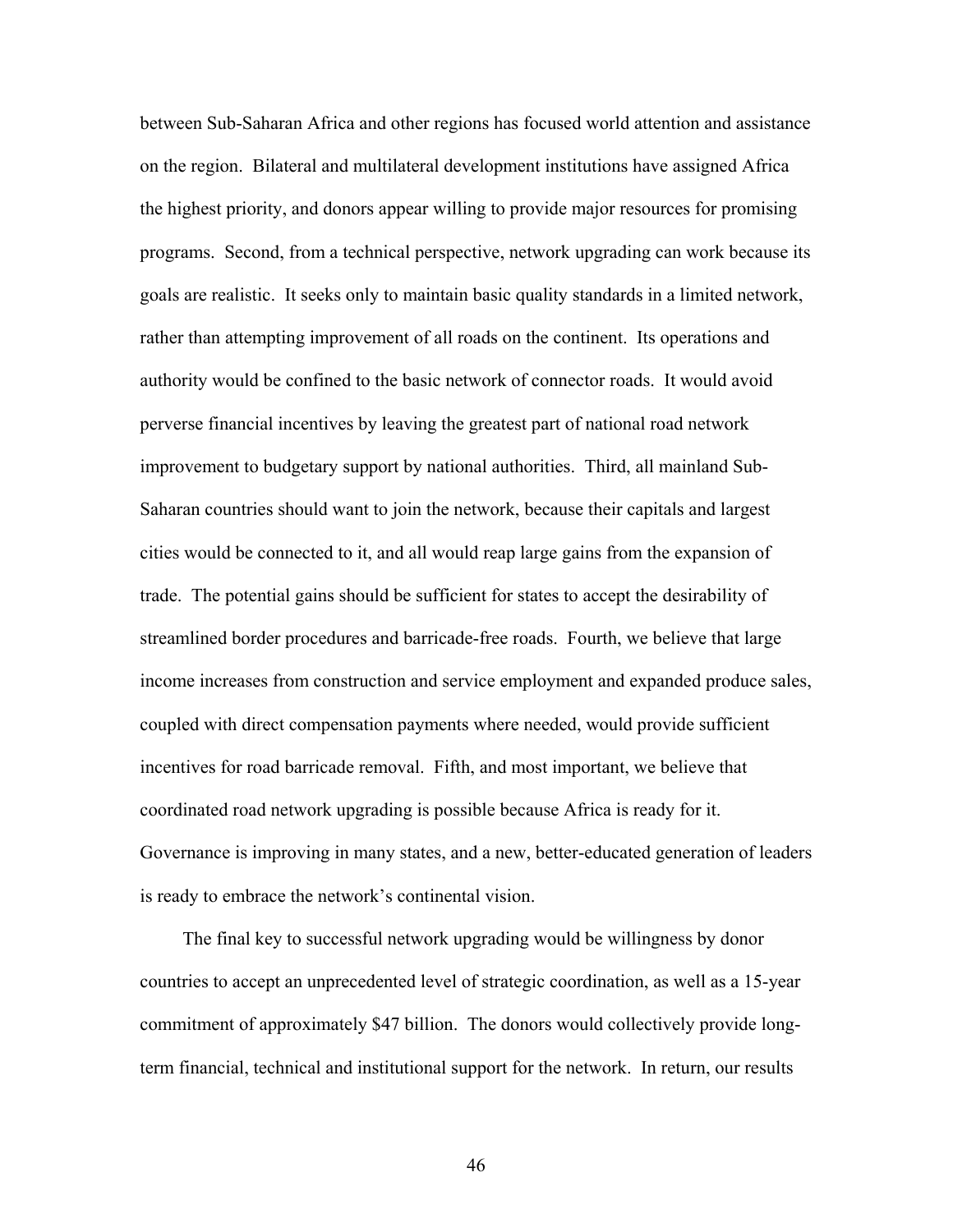suggest that network upgrading would offer an important economic opportunity for the subcontinent. If Sub-Saharan countries are ready to collaborate on this scale, then the donor countries should be prepared to follow their lead.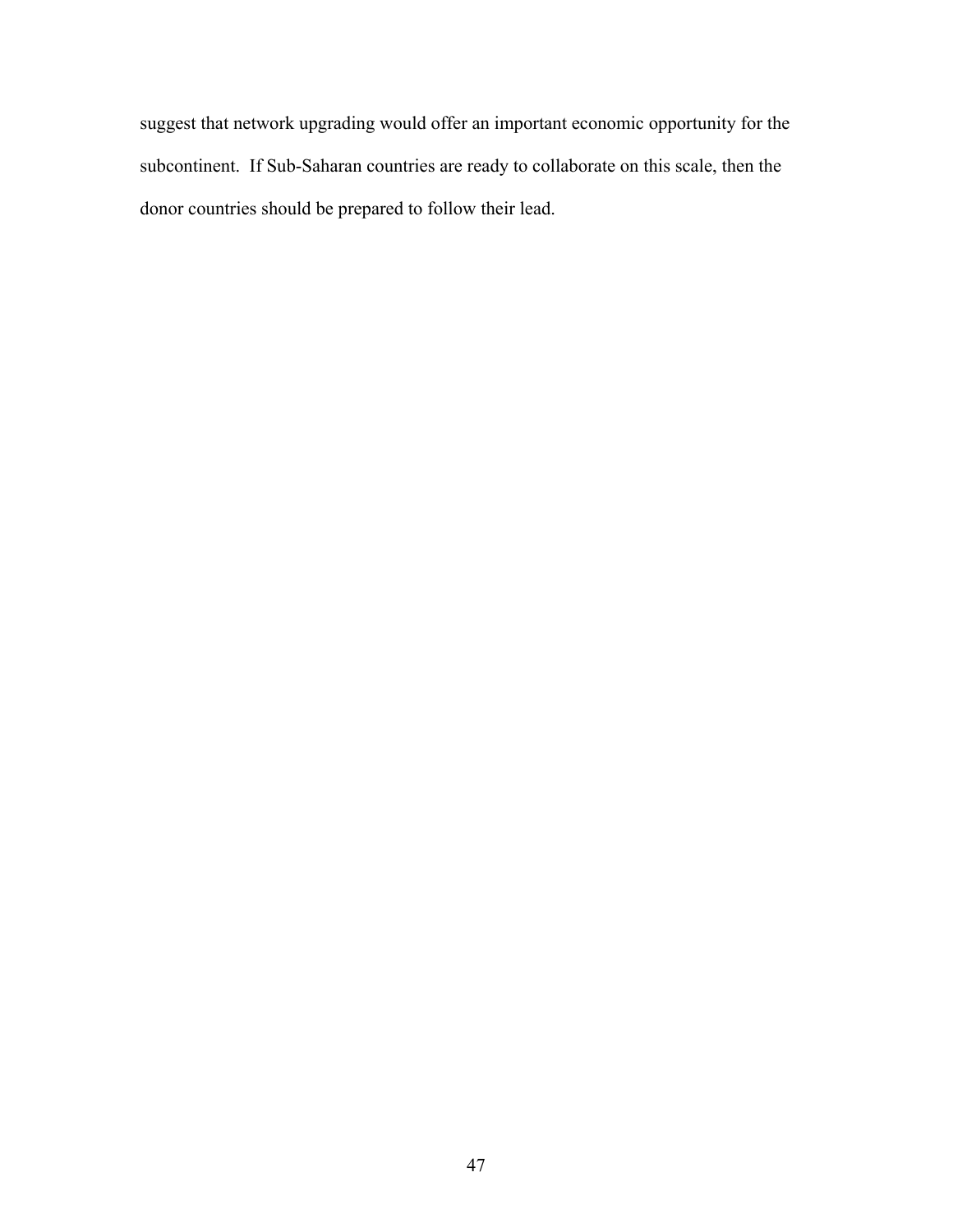## **References**

ADB, 2003, "Review of the Implementation Status of the Trans African Highways and the Missing Links," African Development Bank and UN Economic Commission for Africa, (consultants: SWECO International AB, Sweden; Nordic Consulting Group AB, Sweden, in association with BNETD, Ivory Coast and UNICONSULT, Kenya).

Amjadi, Azita and Alexander Yeats, 1995, "Have transport costs contributed to the relative decline of African exports? Some preliminary evidence," World Bank Working Papers on International Economics, Trade, and Capital Flows, No. 1559.

Anderson, James E., 1979, "A Theoretical Foundation for the Gravity Equation," American Economic Review 69, 106-116.

Balk, D., F. Pozzi, G. Yetman, U. Deichmann and A. Nelson, 2004, "The Distribution of People and the Dimension of Place: Methodologies to Improve the Global Estimation of Urban Extents," Center for International Earth Science Information Network, Columbia University, mimeo.

Bergstrand, Jeffrey H., 1985, "The Gravity Equation in International Trade: Some Microeconomic Foundations and Empirical Evidence," Review of Economics and Statistics 67, 471-481.

Bergstrand, Jeffrey H., 1989, "The Generalized Gravity Equation, Monopolistic Competition, and the Factor-Proportions Theory in International Trade," Review of Economics and Statistics 71, 143-153.

Bergstrand, Jeffrey H., 1990, "The Heckscher-Ohlin-Samuelson Model, the Linder Hypothesis, and the Determinants of Bilateral Intra-Industry Trade," Economic Journal 100, 1216-1229.

Carrillo, Carlos and Carmen Li, 2002, "Trade Blocks and the Gravity Model: Evidence from Latin American Countries," University of Essex, Discussion Paper.

Chauvin, Sophie. and Gillaume Gaulier, 2002, "Regional Trade Integration in Southern Africa," CEPII Research Center, Working Paper No. 2002-12.

Coulibaly, Souleymane and Lionel Fontagné, 2004, "South – South Trade: Geography Matters," CEPII Working Paper No. 2004-08, CEPII Research Center (forthcoming, Journal of African Economies – access online: October, 2005).

Das, Jishnu, Quy-Toan Do and Berk Őzler, 2004, "Conditional Cash Transfers and the Equity-Efficiency Debate," World Bank Development Research Group Working Paper, No. 3280, April.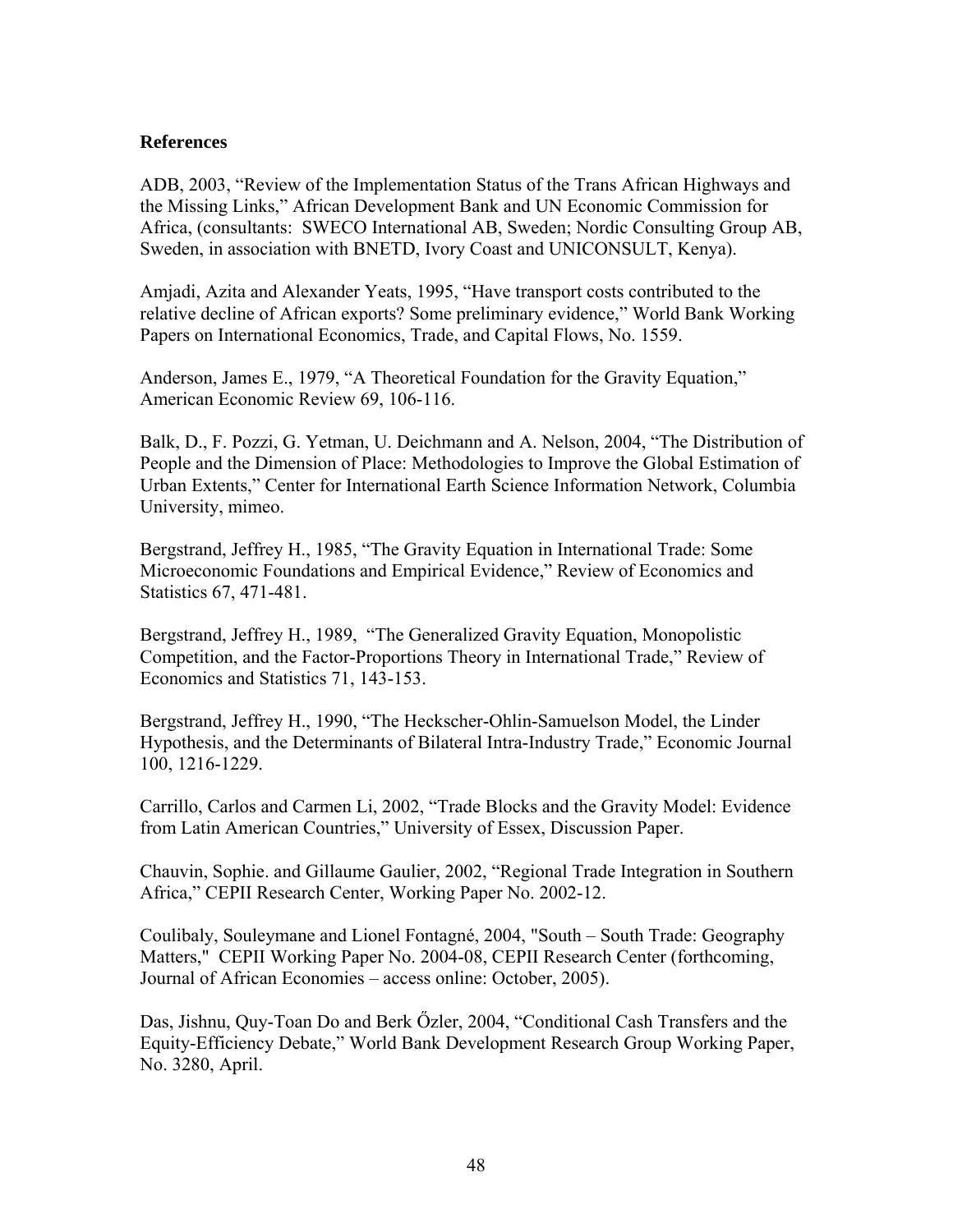Deardorff, Alan V., 1998, "Determinants of Bilateral Trade: Does Gravity Work in a Classical World?" in Jeffrey A. Frankel (ed.), The Regionalization of the World Economy, Chicago: University of Chicago Press.

Feenstra, Robert C., James R. Markusen and Andrew K. Rose, 2001, "Using the gravity model equation to differentiate among alternative theories of trade," Canadian Journal of Economics 34, 430-447.

Frankel, Jeffrey A., 1997, Regional Trading Blocs in the World Trading System, Institute for International Economics: Washington D.C.

Heggie, I. and P. Vickers, 1998, "Commercial Management and Financing of Roads," World Bank Technical Paper No. 409, World Bank, Washington D.C.

Helpman, Elhanan and Paul Krugman, 1985, Market Structure and Foreign Trade, Cambridge, MA: MIT Press.

Hertel, Thomas W. and L. Alan Winters (2005), "Poverty Impacts of a WTO Agreement: Synthesis and Overview", Policy Research Working Paper 3757, World Bank, Washington D.C.

Henderson J. V., Z. Shalizi and A. J. Venables, 2001, "Geography and development," Journal of Economic Geography 1, 81-105.

Kirkpatrick, C. and M. Watanabe, 2005, "Regional trade in sub-Saharan Africa: An analysis of East African trade cooperation, 1970-2001," The Manchester School 73(2), 141-164.

Limao, N. and A. J. Venables, 2000, "Infrastructure, geographical disadvantage, transport costs and trade," World Bank Economic Review, 15(3), 451-79.

Longo, Robert and Khalid Sekkat, 2004, "Economic Obstacles to Expanding Intra-African Trade," World Development, 32(8), 1309–1321.

Musila, Jacob, 2005, "The Intensity of Trade Creation and Trade Diversion in COMESA, ECCAS and ECOWAS: A Comparative Analysis," Journal of African Economies 14(1), 117-141.

Rossi-Hansberg, E., 2005, "A Spatial Theory of Trade," American Economic Review, 95(5), 1464-1491.

Pandey, K., P. Buys, K. Chomitz and D. Wheeler, 2006, "Biodiversity Conservation Indicators: New Tools for Priority-Setting at the Global Environment Facility," World Bank Development Research Group Working Paper (forthcoming).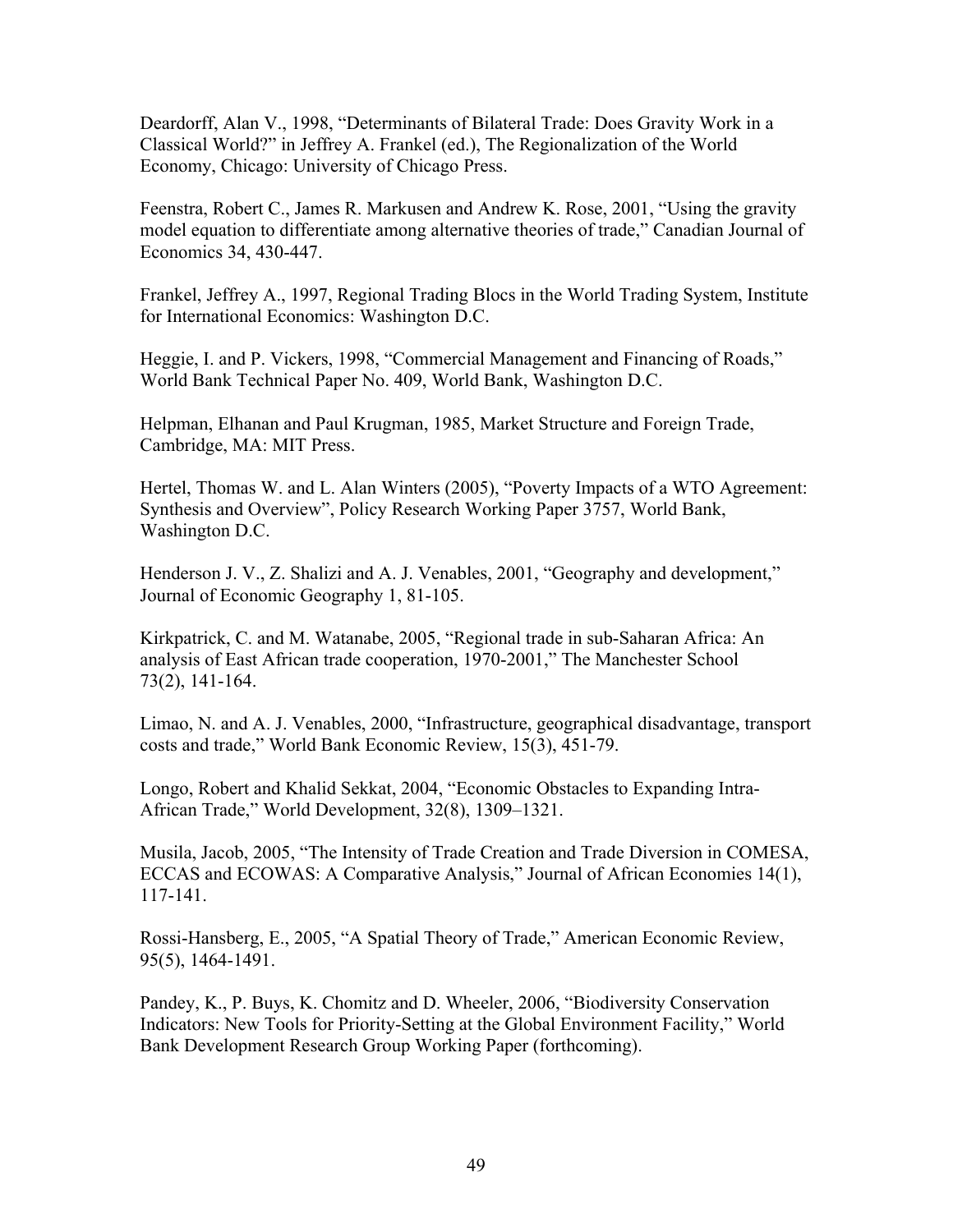Pöyhönen, Pentti, 1963, "A Tentative Model for the Volume of Trade between Countries," Weltwirtschaftliches Archiv 90, 93-99.

Rose, Andrew, 2000, "One Money, One Market: Estimating the Effect of Currency Unions on Trade," Economic Policy 15, 7-46.

Salopek, P., 2005, "Who Rules the Forest?" National Geographic, September, 74-95.

Simuyemba, S., 2000, "Linking Africa Through Regional Infrastructure," African Development Bank, Economic Research Papers, No. 64.

Soloaga, Isidro and L. Alan Winters, 2001, "Regionalism in the Nineties: What Effect on Trade?" North American Journal of Economics and Finance 12, 1-29.

The Economist, 2002, "Trucking in Cameroon: The road to hell is unpaved," 19th December.

Tinbergen, Jan, 1962, "An Analysis of World Trade Flows," in Jan Tinbergen (ed.), Shaping the World Economy, New York: The Twentieth Century Fund.

UNDP, 2002, "Re-Opening Mozambique: Lessons Learned from the Feeder Road Programme," UNDP: Maputo, Mozambique.

World Bank and Economic Commission for Africa, 2003, "Sub-Saharan Africa Transport Policy Program: Long-Term Development Plan 2004-2007," Africa Region, World Bank, April.

Yamarik, Steven and Sucharita Ghosh, 2005, "A Sensitivity Analysis of the Gravity Model," The International Trade Journal, 19(1), 83-126.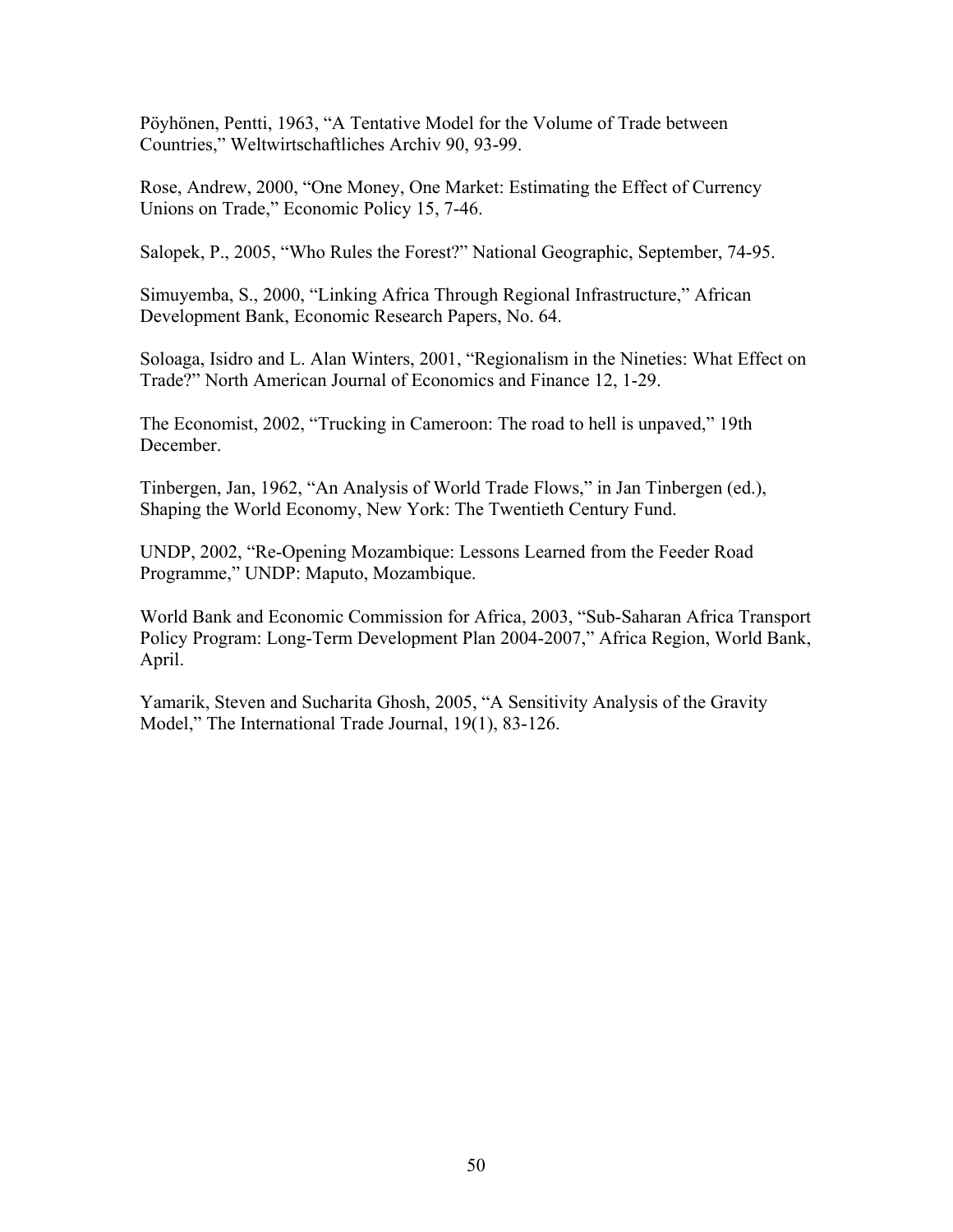| Region | Country             | City           | Region   | Country                  | City                  |
|--------|---------------------|----------------|----------|--------------------------|-----------------------|
| West   | <b>Benin</b>        | Cotonou*       | South    | South Africa             | Soweto                |
|        | <b>Benin</b>        | Porto Novo     |          | South Africa             | West Rand             |
|        | <b>Burkina Faso</b> | Ouagadougou*   | Central  | Angola                   | Luanda*               |
|        | Chad                | N'Djamena*     |          | <b>Burundi</b>           | Bujumbura*            |
|        | Cote d'Ivoire       | Abidjan*       |          | Cameroon                 | Douala                |
|        | Cote d'Ivoire       | Yamousoukro    |          | Cameroon                 | Yaounde*              |
|        | Cote d'Ivoire       | <b>Bouake</b>  |          | Central African Republic | Bangui*               |
|        | Gambia, The         | Banjul*        |          | Congo                    | Brazzaville*          |
|        | Ghana               | Accra*         |          | Congo                    | Pointe-Noire          |
|        | Ghana               | Kumasi         |          | D.R. of Congo            | Kinshasa*             |
|        | Guinea              | Conakry*       |          | D.R. of Congo            | Kananga               |
|        | Guinea-Bissau       | Bissau*        |          | D.R. of Congo            | Kisangani             |
|        | Liberia             | Monrovia*      |          | D.R. of Congo            | Kolwezi               |
|        | Mali                | Bamako*        |          | D.R. of Congo            | Lubumbashi            |
|        |                     |                |          |                          |                       |
|        | Mauritania          | Nouakchott*    |          | D.R. of Congo            | Mbuji-Mayi            |
|        | Niger               | Niamey*        |          | <b>Equatorial Guinea</b> | <b>Bata</b>           |
|        | Nigeria             | Abeokuta       |          | Gabon                    | Libreville*           |
|        | Nigeria             | Abuja*         |          | Rwanda                   | Kigali*               |
|        | Nigeria             | Ado-Ekiti      |          | Zambia                   | Lusaka*               |
|        | Nigeria             | Enugu          | East     | Djibouti                 | Djibouti*             |
|        | Nigeria             | <b>Ibadan</b>  |          | Eritrea                  | Asmara*               |
|        | Nigeria             | llesha         |          | Ethiopia                 | Addis Ababa*          |
|        | Nigeria             | Ilorin         |          | Kenya                    | Mombasa               |
|        | Nigeria             | Iwo            |          | Kenya                    | Nairobi*              |
|        | Nigeria             | Kaduna         |          | Malawi                   | <b>Blantyre-Limbe</b> |
|        | Nigeria             | Kano           |          | <b>Malawi</b>            | Lilongwe*             |
|        | Nigeria             | Lagos          |          | Somalia                  | Mogadishu*            |
|        | Nigeria             | Maiduguri      |          | Sudan                    | Khartoum*             |
|        | Nigeria             | <b>Mushin</b>  |          | Tanzania                 | Dar es Salaam*        |
|        | Nigeria             | Ogbomosho      |          | Tanzania                 | Dodoma                |
|        | Nigeria             | Onitsha        | Southern | Uganda                   | Kampala*              |
|        | Nigeria             | Oshogbo        |          | <b>Botswana</b>          | Gaborone*             |
|        | Nigeria             | Port Harcourt  |          | Lesotho                  | Maseru*               |
|        | Nigeria             | Zaria          |          | Mozambique               | <b>Beira</b>          |
|        | Senegal             | Dakar*         |          | Mozambique               | Maputo*               |
|        | Sierra Leone        | Freetown*      |          | Namibia                  | Windhoek*             |
|        | Togo                | $Lome*$        |          | Swaziland                | Mbabane*              |
| South  | South Africa        | Capetown       |          | Zimbabwe                 | Bulawayo              |
|        | South Africa        | Durban         |          | Zimbabwe                 | Harare*               |
|        | South Africa        | EastRand       |          |                          |                       |
|        | South Africa        | Johannesburg   |          |                          |                       |
|        | South Africa        | Pretoria*      |          |                          |                       |
|        | South Africa        | Port Elizabeth |          |                          |                       |
|        | South Africa        | Sasolburg      |          |                          |                       |

## Table A1 Trans-African Road Network Cities (\*'s denote capital cities)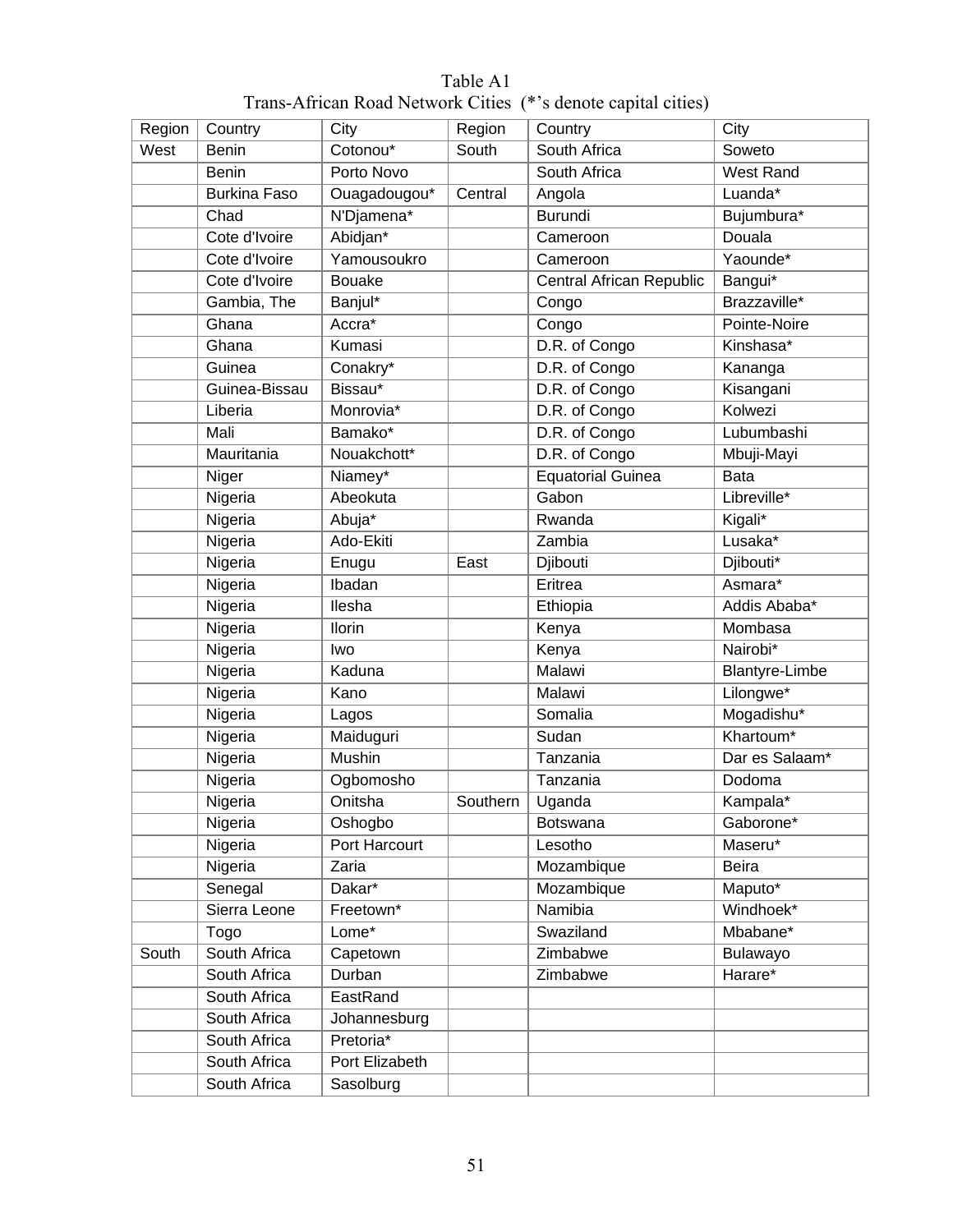| Region   | Country                       | Current | Upgraded | Change  | $\%$<br>Change |
|----------|-------------------------------|---------|----------|---------|----------------|
| West     | Chad                          | 20.5    | 124.5    | 104.0   | 507.3          |
|          | <b>Benin</b>                  | 113.9   | 610.1    | 496.2   | 435.6          |
|          | <b>Burkina Faso</b>           | 105.6   | 499.2    | 393.6   | 372.7          |
|          | Togo                          | 192.1   | 755.9    | 563.8   | 293.5          |
|          | Niger                         | 83.7    | 296.6    | 212.9   | 254.4          |
|          | Ghana                         | 403.4   | 1,304.1  | 900.7   | 223.3          |
|          | Nigeria                       | 1,144.8 | 3,134.5  | 1,989.7 | 173.8          |
|          | Mali                          | 149.9   | 371.5    | 221.6   | 147.8          |
|          | Cote d'Ivoire                 | 892.3   | 1,675.9  | 783.6   | 87.8           |
|          | Guinea                        | 72.7    | 134.7    | 62.0    | 85.3           |
|          | Sierra Leone                  | 19.5    | 29.6     | 10.1    | 51.8           |
|          | Senegal                       | 307.1   | 427.7    | 120.6   | 39.3           |
|          | Guinea-Bissau                 | 15.9    | 22.1     | 6.2     | 39.0           |
|          | Gambia, The                   | 28.1    | 32.1     | 4.0     | 14.2           |
|          | Mauritania                    | 60.8    | 68.6     | 7.8     | 12.8           |
| Central  | <b>Equatorial Guinea</b>      | 35.6    | 445.6    | 410.0   | 1,151.7        |
|          | Gabon                         | 75.9    | 513.7    | 437.8   | 576.8          |
|          | Central African Republic      | 10.7    | 58.3     | 47.6    | 444.9          |
|          | Congo, Democratic Republic of | 171.7   | 660.8    | 489.1   | 284.9          |
|          | Cameroon                      | 272.7   | 992.5    | 719.8   | 264.0          |
|          | Rwanda                        | 52.9    | 163.1    | 110.2   | 208.3          |
|          | <b>Burundi</b>                | 22.5    | 56.1     | 33.6    | 149.3          |
|          | Angola                        | 209.3   | 470.6    | 261.3   | 124.8          |
|          | Congo, Republic of            | 82.3    | 109.4    | 27.1    | 32.9           |
|          | Zambia                        | 502.5   | 632.8    | 130.3   | 25.9           |
| East     | Sudan                         | 55.1    | 621.0    | 565.9   | 1,027.0        |
|          | Uganda                        | 253.3   | 2,131.1  | 1,877.8 | 741.3          |
|          | Ethiopia                      | 67.4    | 554.9    | 487.5   | 723.3          |
|          | Tanzania                      | 247.7   | 1,593.3  | 1,345.6 | 543.2          |
|          | Kenya                         | 510.6   | 3,060.4  | 2,549.8 | 499.4          |
|          | Eritrea                       | 3.7     | 6.3      | 2.6     | 70.3           |
|          | Malawi                        | 197.3   | 273.9    | 76.6    | 38.8           |
|          | Djibouti                      | 40.5    | 43.2     | 2.7     | 6.7            |
| Southern | Mozambique                    | 448.5   | 1,202.3  | 753.8   | 168.1          |
|          | Zimbabwe                      | 673.2   | 772.4    | 99.2    | 14.7           |
| South    | South Africa                  | 2,499.9 | 5,851.6  | 3,351.7 | 134.1          |

## Table A2 Country Trade Impacts of Network Upgrading  $( $\overline{S}$ US Million)<sup>a</sup>$

\* Current trade values are the averages of total exports and total imports for 2000-2003.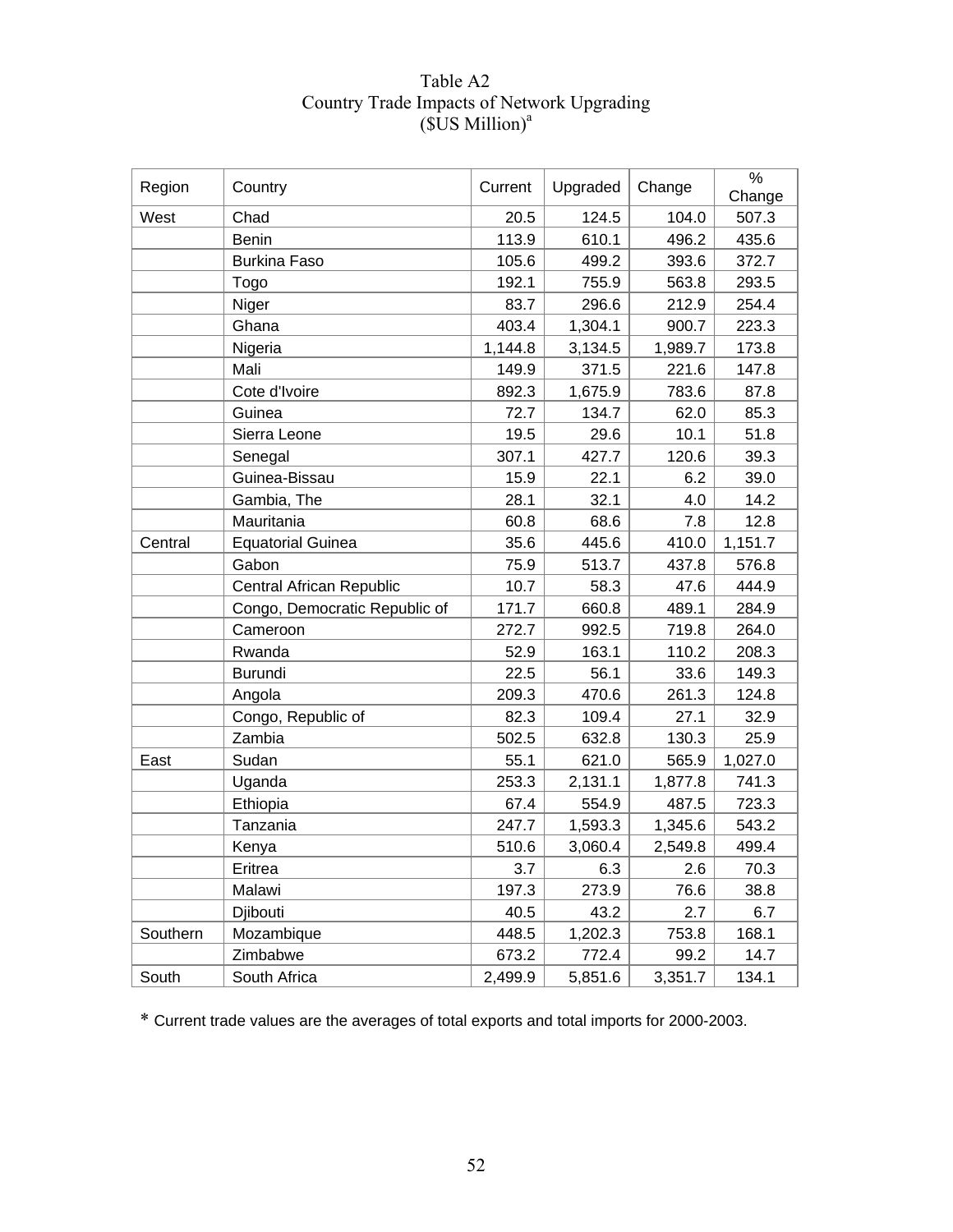## Table A3 City Trade Impacts of Network Upgrading (\$US Million)

|        |                     |               |                         |                  |        | $\%$   |
|--------|---------------------|---------------|-------------------------|------------------|--------|--------|
| Region | Country             | City          | Current                 | Upgraded         | Change | Change |
| West   | <b>Benin</b>        | Cotonou       | 97                      | 528              | 431    | 444    |
|        | <b>Benin</b>        | Porto Novo    | 17                      | 82               | 65     | 382    |
|        | <b>Burkina Faso</b> | Ouagadougou   | 106                     | 499              | 393    | 371    |
|        | Chad                | N'Djamena     | 21                      | 125              | 104    | 495    |
|        | Cote d'Ivoire       | Abidjan       | 813                     | 1,507            | 694    | 85     |
|        | Cote d'Ivoire       | <b>Bouake</b> | 49                      | 107              | 58     | 118    |
|        | Cote d'Ivoire       | Yamoussoukro  | 30                      | 63               | 33     | 110    |
|        | Gambia, The         | Banjul        | 28                      | 32               | 4      | 14     |
|        | Ghana               | Accra         | 352                     | 1,155            | 803    | 228    |
|        | Ghana               | Kumasi        | 51                      | 149              | 98     | 192    |
|        | Guinea              | Conakry       | 73                      | 135              | 62     | 85     |
|        | Guinea-Bissau       | <b>Bissau</b> | 16                      | 22               | 6      | 38     |
|        | Mali                | Bamako        | 150                     | 372              | 222    | 148    |
|        | Mauritania          | Nouakchott    | 61                      | 69               | 8      | 13     |
|        | Niger               | Niamey        | 84                      | 297              | 213    | 254    |
|        | Nigeria             | Abuja         | 3                       | 9                | 6      | 200    |
|        | Nigeria             | Abeokuta      | 8                       | 23               | 15     | 188    |
|        | Nigeria             | Ado-Ekiti     | $\overline{\mathbf{4}}$ | 14               | 10     | 250    |
|        | Nigeria             | Enugu         | 5                       | 18               | 13     | 260    |
|        | Nigeria             | Ibadan        | 35                      | 99               | 64     | 183    |
|        | Nigeria             | Ilesha        | $\overline{7}$          | 21               | 14     | 200    |
|        | Nigeria             | Ilorin        | 8                       | 22               | 14     | 175    |
|        | Nigeria             | Iwo           | 6                       | 16               | 10     | 167    |
|        | Nigeria             | Kaduna        | $\overline{\mathbf{4}}$ | 12               | 8      | 200    |
|        | Nigeria             | Kano          | $\overline{7}$          | 35               | 28     | 400    |
|        | Nigeria             | Lagos         | 1,001                   | 2,675            | 1,674  | 167    |
|        | Nigeria             | Maiduguri     | $\overline{2}$          | 19               | 17     | 850    |
|        | Nigeria             | Mushin        | 6                       | 19               | 13     | 217    |
|        | Nigeria             | Ogbomosho     | 24                      | 68               | 44     | 183    |
|        | Nigeria             | Onitsha       | 6                       | 21               | 15     | 250    |
|        | Nigeria             | Oshogbo       | 8                       | 23               | 15     | 188    |
|        | Nigeria             | PortHarcourt  | $\overline{7}$          | 24               | 17     | 243    |
|        | Nigeria             | Zaria         | 3                       | 15 <sub>15</sub> | 12     | 400    |
|        | Senegal             | Dakar         | 307                     | 428              | 121    | 39     |
|        | Sierra Leone        | Freetown      | 20                      | 30               | 10     | 50     |
|        | Togo                | Lome          | 192                     | 756              | 564    | 294    |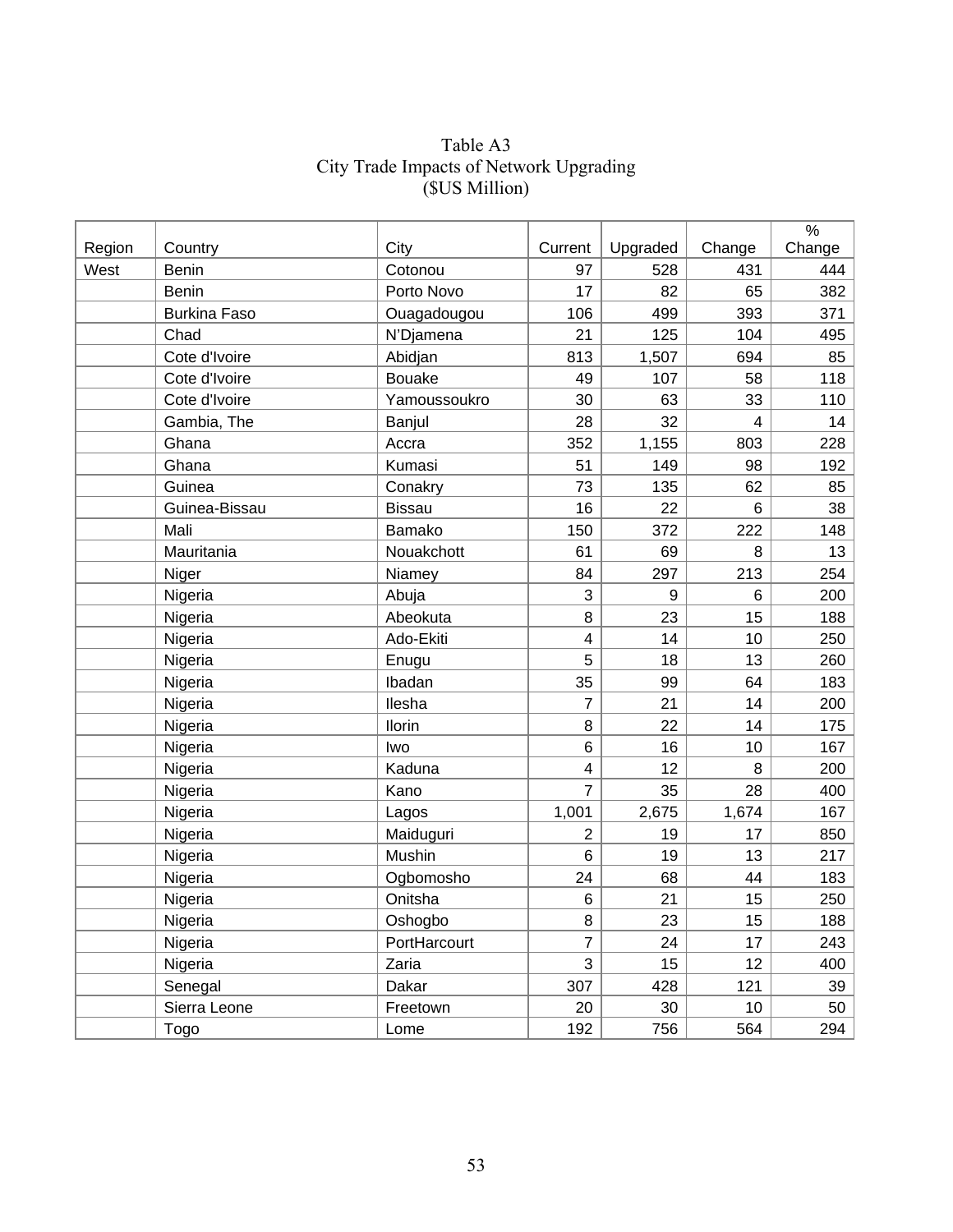|          |                          |                       |         |          |                | $\%$   |
|----------|--------------------------|-----------------------|---------|----------|----------------|--------|
| Region   | Country                  | City                  | Current | Upgraded | Change         | Change |
| Central  | Angola                   | Luanda                | 209     | 471      | 262            | 125    |
|          | <b>Burundi</b>           | Bujumbura             | 22      | 56       | 34             | 155    |
|          | Cameroon                 | Douala                | 163     | 569      | 406            | 249    |
|          | Cameroon                 | Yaounde               | 110     | 423      | 313            | 285    |
|          | Central African Republic | Bangui                | 11      | 58       | 47             | 427    |
|          | Congo                    | <b>Brazzaville</b>    | 58      | 77       | 19             | 33     |
|          | Congo                    | Pointe-Noire          | 24      | 33       | 9              | 38     |
|          | D.R. of Congo            | Kinshasa              | 99      | 417      | 318            | 321    |
|          | D.R. of Congo            | Kananga               | 5       | 19       | 14             | 280    |
|          | D.R. of Congo            | Kisangani             | 7       | 21       | 14             | 200    |
|          | D.R. of Congo            | Kolwezi               | 15      | 52       | 37             | 247    |
|          | D.R. of Congo            | Lubumbashi            | 33      | 106      | 73             | 221    |
|          | D.R. of Congo            | Mbuji-Mayi            | 12      | 45       | 33             | 275    |
|          | <b>Equatorial Guinea</b> | <b>Bata</b>           | 36      | 446      | 410            | 1,139  |
|          | Gabon                    | Libreville            | 76      | 514      | 438            | 576    |
|          | Rwanda                   | Kigali                | 53      | 163      | 110            | 208    |
|          | Zambia                   | Lusaka                | 502     | 633      | 131            | 26     |
| East     | Djibouti                 | Djibouti              | 41      | 43       | $\overline{2}$ | 5      |
|          | Eritrea                  | Asmara                | 4       | 6        | $\overline{2}$ | 50     |
|          | Ethiopia                 | Addis Ababa           | 67      | 555      | 488            | 728    |
|          | Kenya                    | Mombasa               | 73      | 566      | 493            | 675    |
|          | Kenya                    | Nairobi               | 437     | 2,495    | 2,058          | 471    |
|          | Malawi                   | <b>Blantyre-Limbe</b> | 94      | 132      | 38             | 40     |
|          | Malawi                   | Lilongwe              | 103     | 142      | 39             | 38     |
|          | Sudan                    | Khartoum              | 55      | 621      | 566            | 1,029  |
|          | Tanzania                 | Dodoma                | 5       | 32       | 27             | 540    |
|          | Tanzania                 | Dar es Salaam         | 243     | 1,561    | 1,318          | 542    |
|          | Uganda                   | Kampala               | 253     | 2,131    | 1,878          | 742    |
| Southern | Mozambique               | Beira                 | 24      | 44       | 20             | 83     |
|          | Mozambique               | Maputo                | 425     | 1,159    | 734            | 173    |
|          | Zimbabwe                 | Bulawayo              | 228     | 248      | 20             | 9      |
|          | Zimbabwe                 | Harare                | 445     | 524      | 79             | 18     |
| South    | South Africa             | Capetown              | 389     | 1,033    | 644            | 166    |
|          | South Africa             | Durban                | 175     | 443      | 268            | 153    |
|          | South Africa             | East Rand             | 438     | 987      | 549            | 125    |
|          | South Africa             | Johannesburg          | 655     | 1,459    | 804            | 123    |
|          | South Africa             | Pretoria              | 313     | 694      | 381            | 122    |
|          | South Africa             | Port Elizabeth        | 81      | 214      | 133            | 164    |
|          | South Africa             | Sasolburg             | 162     | 371      | 209            | 129    |
|          | South Africa             | Soweto                | 87      | 197      | 110            | 126    |
|          | South Africa             | West Rand             | 201     | 453      | 252            | 125    |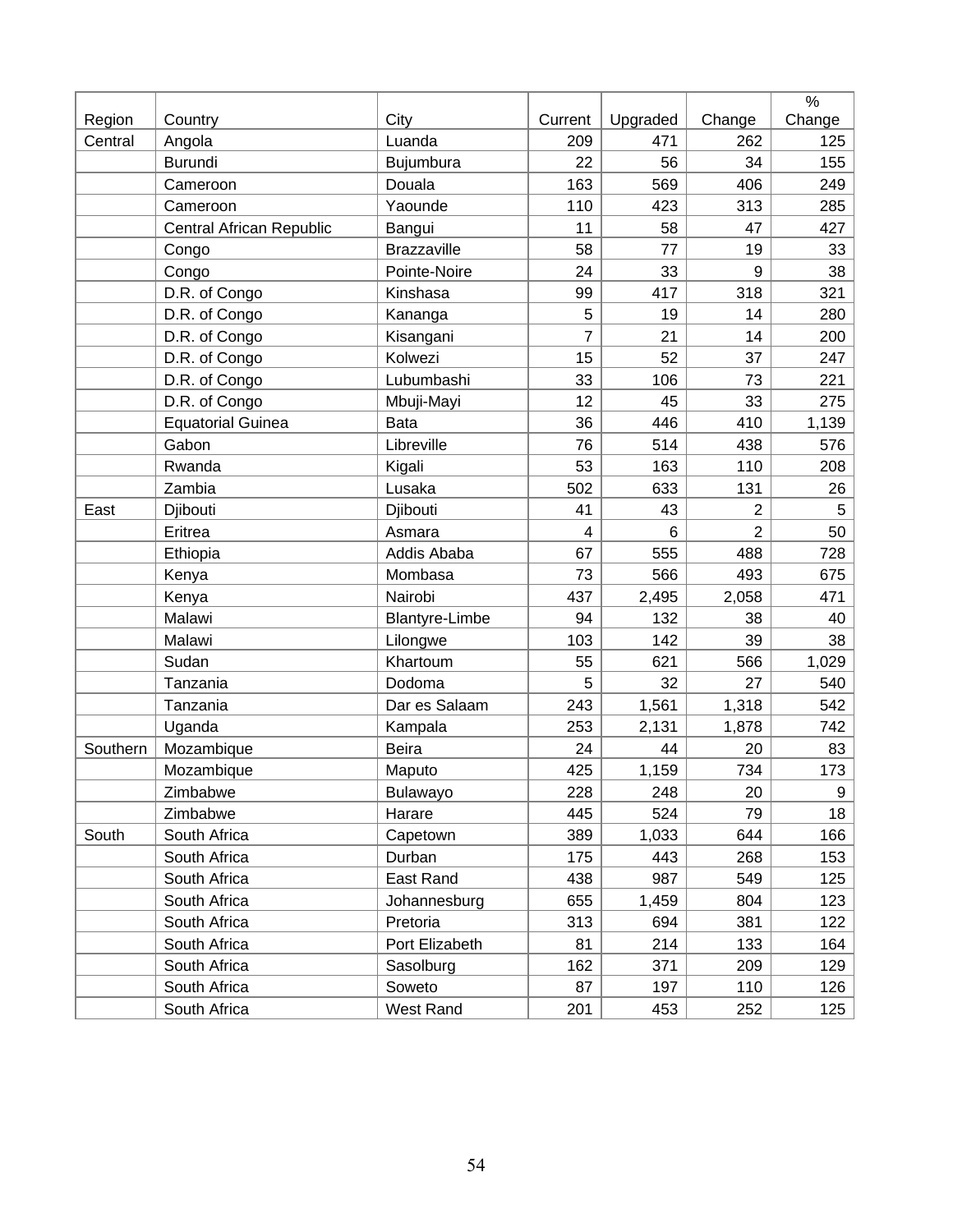## **Table A4 Network Upgrade Costs by Country**

|          |                                  |                 | Total Upgrade Cost (\$US Million) |                           |                 | Upgrade Cost Per Km (\$US '000) |                              | Network        |
|----------|----------------------------------|-----------------|-----------------------------------|---------------------------|-----------------|---------------------------------|------------------------------|----------------|
| Region   | Country                          | <b>Baseline</b> | Low<br>$(-1 SE)$                  | High<br>$(+1 \text{ SE})$ | <b>Baseline</b> | Low<br>$(-1 SE)$                | High<br>$(+1 \overline{SE})$ | Length<br>(Km) |
| West     | Benin                            | 90              | 80                                | 101                       | 97              | 86                              | 109                          | 931            |
| West     | <b>Burkina Faso</b>              | 215             | 179                               | 258                       | 135             | 113                             | 162                          | 1,590          |
| West     | Chad                             | 372             | 310                               | 447                       | 180             | 150                             | 216                          | 2,071          |
| West     | Cote d'Ivoire                    | 327             | 261                               | 409                       | 194             | 155                             | 243                          | 1,686          |
| West     | Gambia, The                      | 14              | 10                                | 20                        | 135             | 94                              | 193                          | 105            |
| West     | Ghana                            | 205             | 194                               | 217                       | 97              | 91                              | 102                          | 2,120          |
| West     | Guinea                           | 669             | 460                               | 972                       | 245             | 168                             | 356                          | 2,733          |
| West     | Guinea-Bissau                    | 112             | 75                                | 168                       | 250             | 168                             | 373                          | 450            |
| West     | Liberia                          | 102             | 76                                | 138                       | 209             | 155                             | 283                          | 489            |
| West     | Mali                             | 240             | 212                               | 272                       | 116             | 102                             | 131                          | 2,077          |
| West     | Mauritania                       | 65              | 42                                | 99                        | 309             | 202                             | 474                          | 209            |
| West     | Niger                            | 126             | 109                               | 146                       | 126             | 109                             | 146                          | 999            |
| West     | Nigeria                          | 554             | 474                               | 646                       | 70              | 60                              | 82                           | 7,890          |
| West     | Senegal                          | 240             | 186                               | 309                       | 122             | 95                              | 157                          | 1,964          |
| West     | Sierra Leone                     | 96              | 73                                | 125                       | 157             | 120                             | 205                          | 609            |
| West     | Togo                             | 50              | 45                                | 55                        | 71              | 64                              | 78                           | 703            |
| Central  | Angola                           | 1,704           | 1,115                             | 2,604                     | 586             | 384                             | 896                          | 2,906          |
| Central  | Burundi                          | 30              | 23                                | 39                        | 109             | 83                              | 144                          | 272            |
| Central  | Cameroon                         | 1,497           | 1,079                             | 2,079                     | 441             | 318                             | 612                          | 3,398          |
| Central  | Central African<br>Republic      | 1,235           | 898                               | 1,698                     | 520             | 378                             | 715                          | 2,375          |
| Central  | Congo, Democratic<br>Republic of | 3,498           | 2,856                             | 4,283                     | 343             | 280                             | 421                          | 10,185         |
| Central  | Congo                            | 343             | 255                               | 461                       | 396             | 294                             | 532                          | 867            |
| Central  | <b>Equatorial Guinea</b>         | 60              | 41                                | 88                        | 550             | 376                             | 804                          | 109            |
| Central  | Gabon                            | 1,709           | 781                               | 3,740                     | 1,588           | 726                             | 3,477                        | 1,076          |
| Central  | Rwanda                           | 37              | 33                                | 42                        | 178             | 158                             | 200                          | 208            |
| Central  | Zambia                           | 481             | 428                               | 541                       | 136             | 121                             | 153                          | 3,534          |
| East     | Djibouti                         | 92              | 69                                | 121                       | 388             | 294                             | 512                          | 236            |
| East     | Eritrea                          | 33              | 29                                | 37                        | 139             | 124                             | 156                          | 236            |
| East     | Ethiopia                         | 999             | 858                               | 1,163                     | 236             | 203                             | 274                          | 4,239          |
| East     | Kenya                            | 367             | 319                               | 422                       | 147             | 127                             | 169                          | 2,504          |
| East     | Malawi                           | 161             | 139                               | 186                       | 130             | 113                             | 151                          | 1,236          |
| East     | Somalia                          | 293             | 232                               | 371                       | 113             | 90                              | 143                          | 2,590          |
| East     | Sudan                            | 406             | 340                               | 484                       | 124             | 104                             | 148                          | 3,282          |
| East     | Tanzania                         | 644             | 537                               | 773                       | 158             | 132                             | 189                          | 4,080          |
| East     | Uganda                           | 415             | 381                               | 451                       | 243             | 223                             | 264                          | 1,708          |
| Southern | <b>Botswana</b>                  | 255             | 180                               | 359                       | 99              | 70                              | 139                          | 2,580          |
| Southern | Lesotho                          | 1               | 0                                 | 1                         | 204             | 180                             | 231                          | 2              |
| Southern | Mozambique                       | 742             | 660                               | 834                       | 190             | 169                             | 213                          | 3,910          |
| Southern | Namibia                          | 1,201           | 846                               | 1,706                     | 472             | 332                             | 670                          | 2,547          |
| Southern | Swaziland                        | 159             | 97                                | 259                       | 622             | 381                             | 1,014                        | 255            |
| Southern | Zimbabwe                         | 189             | 149                               | 239                       | 82              | 65                              | 104                          | 2,288          |
| South    | South Africa                     | 693             | 471                               | 1,017                     | 80              | 55                              | 118                          | 8,655          |
|          | Total                            | 20,715          | 15,601                            | 28,380                    |                 |                                 |                              |                |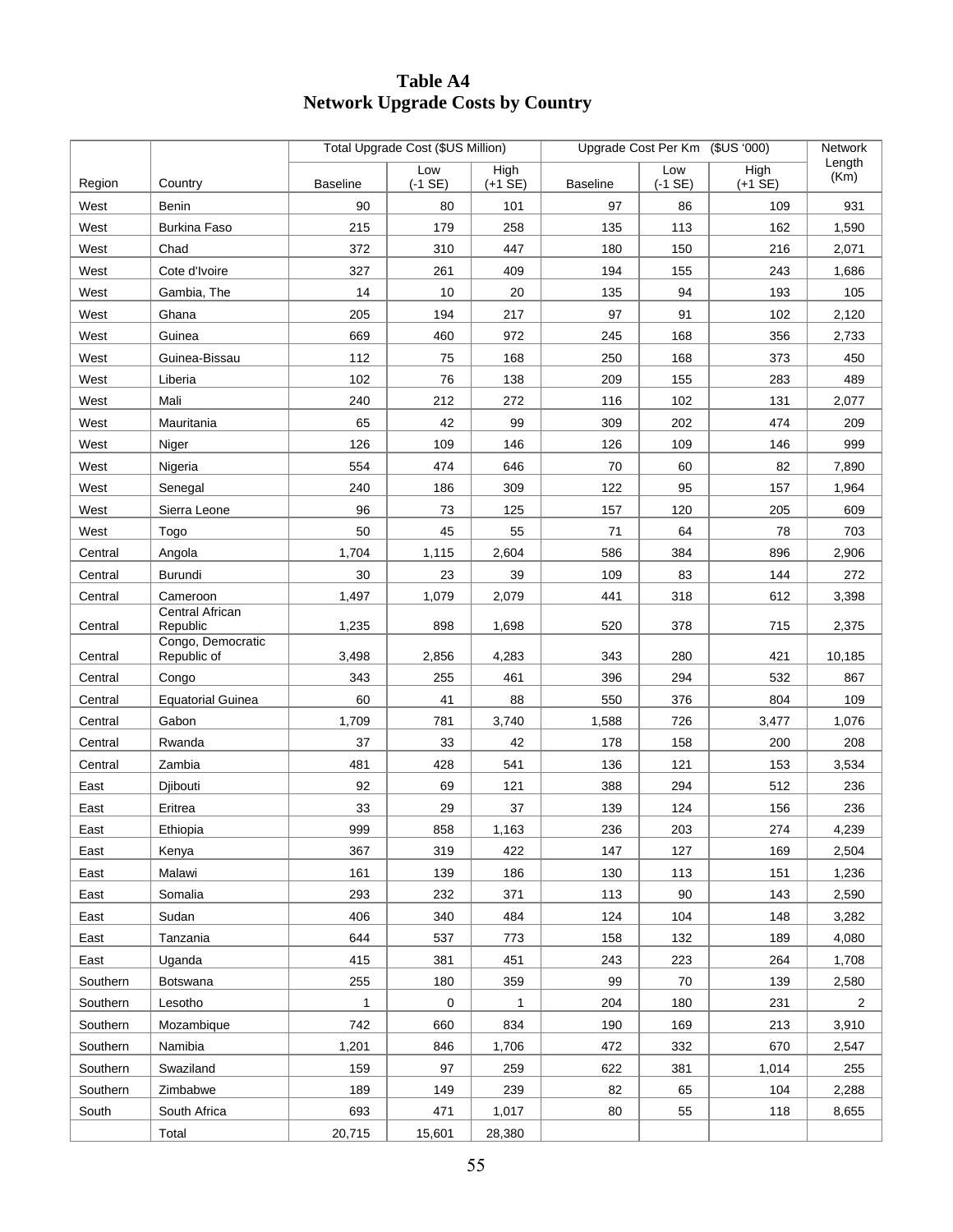## **Table A5 Network Maintenance Costs by Country**

|          |                                  | Total Cost (\$US Million) |                  |                   | Cost Per Km (\$US '000) |                  |                   | Network        |
|----------|----------------------------------|---------------------------|------------------|-------------------|-------------------------|------------------|-------------------|----------------|
| Region   | Country                          | <b>Baseline</b>           | Low<br>$(-1 SE)$ | High<br>$(+1$ SE) | <b>Baseline</b>         | Low<br>$(-1$ SE) | High<br>$(+1$ SE) | Length<br>(Km) |
| West     | Benin                            | 3.9                       | 3.4              | 4.4               | 4.2                     | 3.7              | 4.8               | 931            |
| West     | <b>Burkina Faso</b>              | 9.3                       | 7.8              | 11.2              | 5.9                     | 4.9              | 7.1               | 1,590          |
| West     | Chad                             | 16.2                      | 13.5             | 19.5              | 7.8                     | 6.5              | 9.4               | 2,071          |
| West     | Cote d'Ivoire                    | 14.2                      | 11.4             | 17.7              | 8.4                     | 6.8              | 10.5              | 1,686          |
| West     | Gambia, The                      | 0.6                       | 0.4              | 0.9               | 5.9                     | 4.1              | 8.4               | 105            |
| West     | Ghana                            | 8.9                       | 8.4              | 9.4               | 4.2                     | 4                | 4.5               | 2,120          |
| West     | Guinea                           | 29.1                      | 20.1             | 42.1              | 10.6                    | 7.4              | 15.4              | 2,733          |
| West     | Guinea-Bissau                    | 4.9                       | 3.3              | 7.3               | 10.9                    | 7.3              | 16.2              | 450            |
| West     | Liberia                          | 4.5                       | 3.3              | 6                 | 9.1                     | 6.7              | 12.3              | 489            |
| West     | Mali                             | 10.4                      | 9.2              | 11.9              | 5                       | 4.4              | 5.7               | 2,077          |
| West     | Mauritania                       | 2.8                       | 1.8              | 4.3               | 13.4                    | 8.8              | 20.5              | 209            |
| West     | Niger                            | 5.5                       | 4.7              | 6.4               | 5.5                     | 4.7              | 6.4               | 999            |
| West     | Nigeria                          | 24.1                      | 20.4             | 28.5              | 3.1                     | 2.6              | 3.6               | 7,890          |
| West     | Senegal                          | 10.4                      | 8.1              | 13.5              | 5.3                     | 4.1              | 6.9               | 1,964          |
| West     | Sierra Leone                     | 4.2                       | 3.2              | 5.5               | 6.8                     | 5.2              | 9                 | 609            |
| West     | Togo                             | 2.2                       | 1.9              | 2.4               | 3.1                     | 2.8              | 3.4               | 703            |
| Central  | Angola                           | 74.1                      | 49               | 112.2             | 25.5                    | 16.9             | 38.6              | 2,906          |
| Central  | Burundi                          | 1.3                       | 1                | 1.7               | 4.8                     | 3.6              | 6.3               | 272            |
| Central  | Cameroon                         | 65.2                      | 47.5             | 89.4              | 19.2                    | 14               | 26.3              | 3,398          |
| Central  | Central African<br>Republic      | 53.7                      | 39.5             | 73.1              | 22.6                    | 16.6             | 30.8              | 2,375          |
| Central  | Congo, Democratic<br>Republic of | 152.2                     | 125.3            | 184.8             | 14.9                    | 12.3             | 18.1              | 10,185         |
| Central  | Congo                            | 14.9                      | 11.2             | 19.9              | 17.2                    | 12.9             | 23                | 867            |
| Central  | <b>Equatorial Guinea</b>         | 2.6                       | 1.8              | 3.8               | 23.9                    | 16.5             | 34.7              | 109            |
| Central  | Gabon                            | 74.3                      | 34.3             | 161.1             | 69.1                    | 31.9             | 149.8             | 1,076          |
| Central  | Rwanda                           | 1.6                       | 1.4              | 1.8               | 7.7                     | 6.9              | 8.6               | 208            |
| Central  | Zambia                           | 20.9                      | 18.6             | 23.6              | 5.9                     | 5.3              | 6.7               | 3,534          |
| East     | Djibouti                         | 4                         | 3.1              | 5.2               | 16.9                    | 12.9             | 22                | 236            |
| East     | Eritrea                          | 1.4                       | 1.3              | 1.6               | 6.1                     | 5.4              | 6.8               | 236            |
| East     | Ethiopia                         | 43.5                      | 37.6             | 50.3              | 10.3                    | 8.9              | 11.9              | 4,239          |
| East     | Kenya                            | 16                        | 13.9             | 18.3              | 6.4                     | 5.6              | 7.3               | 2,504          |
| East     | Malawi                           | $\overline{7}$            | 6                | 8.1               | 5.7                     | 4.9              | 6.6               | 1,236          |
| East     | Somalia                          | 12.8                      | 10.1             | 16.2              | 4.9                     | 3.9              | 6.2               | 2,590          |
| East     | Sudan                            | 17.7                      | 14.8             | 21                | 5.4                     | 4.5              | 6.4               | 3,282          |
| East     | Tanzania                         | 28                        | 23.3             | 33.7              | 6.9                     | 5.7              | 8.2               | 4,080          |
| East     | Uganda                           | 18                        | 17               | 19.1              | 10.6                    | 10               | 11.2              | 1,708          |
| Southern | Botswana                         | 11.1                      | 7.9              | 15.5              | 4.3                     | 3.1              | 6                 | 2,580          |
| Southern | Lesotho                          | $\mathsf{O}\xspace$       | $\pmb{0}$        | 0                 | 8.9                     | 8                | 9.8               | $\overline{c}$ |
| Southern | Mozambique                       | 32.3                      | 28.9             | 36                | 8.3                     | 7.4              | 9.2               | 3,910          |
| Southern | Namibia                          | 52.3                      | 37.4             | 73.1              | 20.5                    | 14.7             | 28.7              | 2,547          |
| Southern | Swaziland                        | 6.9                       | 4.3              | 11.1              | 27.1                    | 16.8             | 43.6              | 255            |
| Southern | Zimbabwe                         | 8.2                       | $6.5\,$          | 10.4              | 3.6                     | 2.8              | 4.5               | 2,288          |
| South    | South Africa                     | 30.1                      | 20.6             | 44                | 3.5                     | 2.4              | 5.1               | 8,655          |
|          | Total                            | 901.3                     | 683.2            | 1226              |                         |                  |                   |                |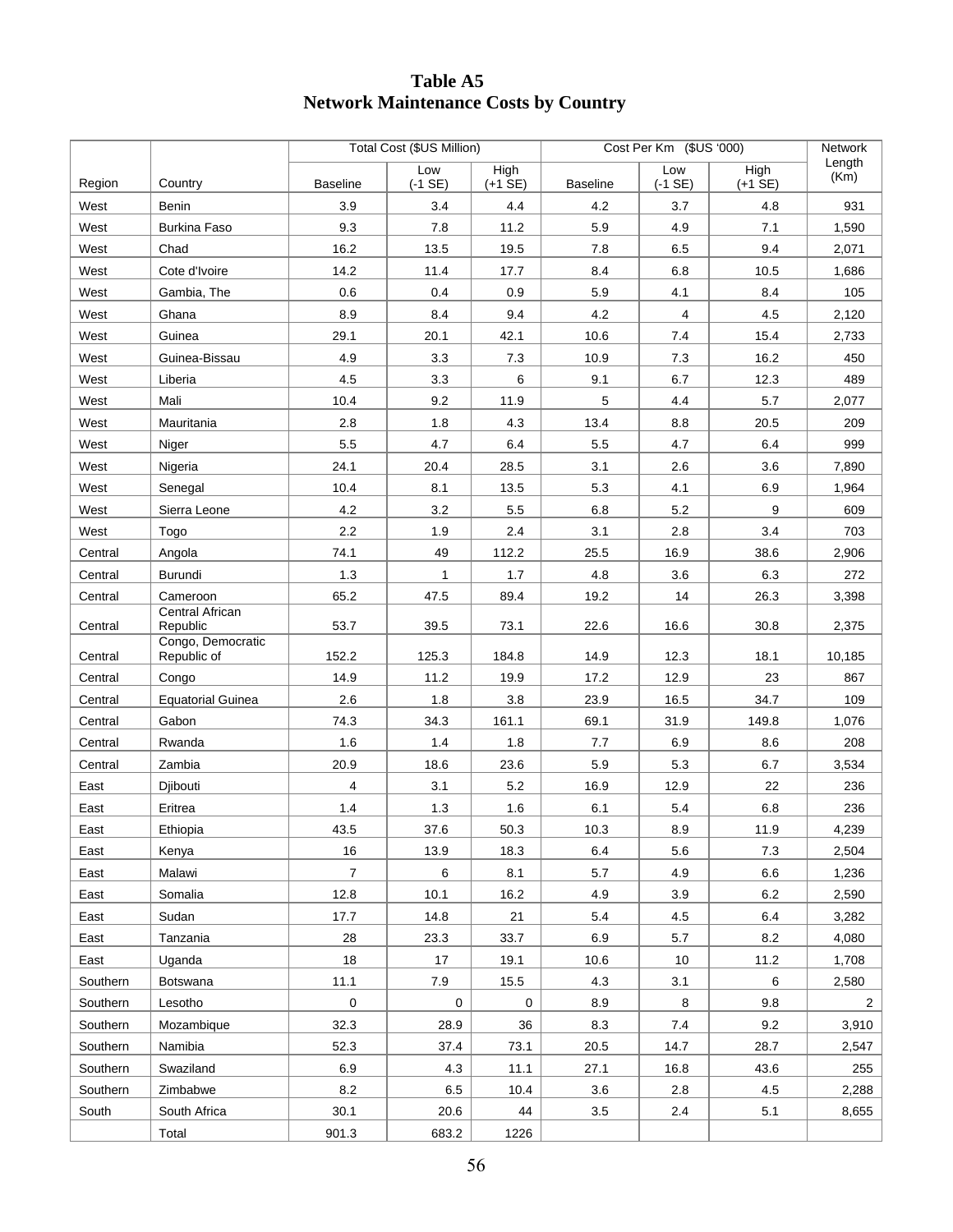#### Region | Country **Network** Length (km) Villages (Low) Villages (High) Village Pop. (Low) Village Pop. (High) Upgrade Person-Years Maint. Person-Years *Ann. Wage (\$US)*  West Benin 932 155 373 77,694 559,396 41,964 1,826 *749*  Burkina Faso 1,590 589 589 750,197 750,197 95,712 4,165 *785*  Chad 2,076 346 831 173,026 1,245,788 193,115 8,403 *675*  Cote d'Ivoire 1,767 295 707 147,273 1,060,363 99,050 4,310 *1,156*  Gambia, The 125 21 50 10,421 75,034 3,742 163 *1,331*  Ghana 2,203 367 881 183,624 1,322,093 48,012 2,089 *1,493*  Guinea 2,968 495 1,187 247,324 1,780,731 157,089 6,836 *1,490*  Guinea-Bissau 450 75 180 37,459 269,704 66,264 2,883 *594*  Liberia 624 104 249 51,962 374,123 67,655 2,944 *529*  Mali 3,303 656 656 459,364 459,364 122,639 5,337 *685*  Mauritania 1,671 279 669 139,290 1,002,888 17,561 764 *1,286*  Niger 2,562 427 1,025 213,519 1,537,335 76,032 3,308 *580*  Nigeria 8,484 1,414 3,393 706,978 5,090,238 297,046 12,926 *652*  Senegal 2,105 351 842 175,411 1,262,962 73,415 3,195 *1,142*  Sierra Leone 684 114 274 57,007 410,453 94,707 4,121 *353*  Togo 703 117 281 58,568 421,693 14,848 646 *1,173*  Central Angola 4,270 712 1,708 355,875 2,562,297 418,732 18,221 *1,424*  Burundi 272 45 109 22,654 163,112 22,952 999 *453*  Cameroon 3,896 649 1,558 324,633 2,337,355 357,020 15,535 *1,468*  Central African Republic 2,544 424 1,018 212,004 1,526,426 500,527 21,780 *864*  Congo 903 151 361 75,285 542,051 164,425 7,155 *730*  Democratic Republic of Congo 12,184 2,031 4,874 1,015,329 7,310,370 2,461,554 107,112 *497*  Equatorial Guinea 109 18 44 9,102 65,537 28,037 1,220 *750*  Gabon 1,085 181 434 90,406 650,923 130,815 5,692 *4,572*  Rwanda 344 57 137 28,638 206,193 14,955 651 *866*  Zambia 3,667 611 1,467 305,557 2,200,013 281,325 12,242 *598*  East Djibouti 257 43 103 21,392 154,024 22,112 962 *1,449*  Eritrea 620 103 248 51,683 372,118 19,165 834 *600*  Ethiopia 4,435 739 1,774 369,582 2,660,992 658,438 28,651 *531*  Kenya 3,383 564 1,353 281,883 2,029,557 172,455 7,504 *744*  Malawi 1,236 206 494 103,015 741,706 134,884 5,869 *417*  Somalia 2,868 478 1,147 239,024 1,720,971 160,973 7,005 *638*  Sudan 4,475 746 1,790 372,887 2,684,788 109,711 4,774 *1,294*  Tanzania 5,145 858 2,058 428,782 3,087,229 562,231 24,465 *401*  Uganda 1,727 288 691 143,899 1,036,072 148,252 6,451 *979*  Southern Botswana 2,874 479 1,150 239,506 1,724,444 15,831 689 *5,626*  Lesotho 4 1 2 358 2,574 95 4 *1,700*  Mozambique 4,148 1,023 1,023 1,425,869 1,425,869 347,803 15,134 *746*  Namibia 3,312 552 1,325 275,991 1,987,132 91,465 3,980 *4,596*  Swaziland 255 43 102 21,252 153,014 17,208 749 *3,226*  Zimbabwe 2,756 459 1,102 229,684 1,653,728 38,144 1,660 *1,731*  South South Africa 9,802 1,634 3,921 816,816 5,881,073 33,685 1,466 *7,195*  Total 108,818 18,900 42,180 10,950,223 62,501,930 8,381,645 364,720

## **Table A6: Network Villages, Population and Construction Employment**